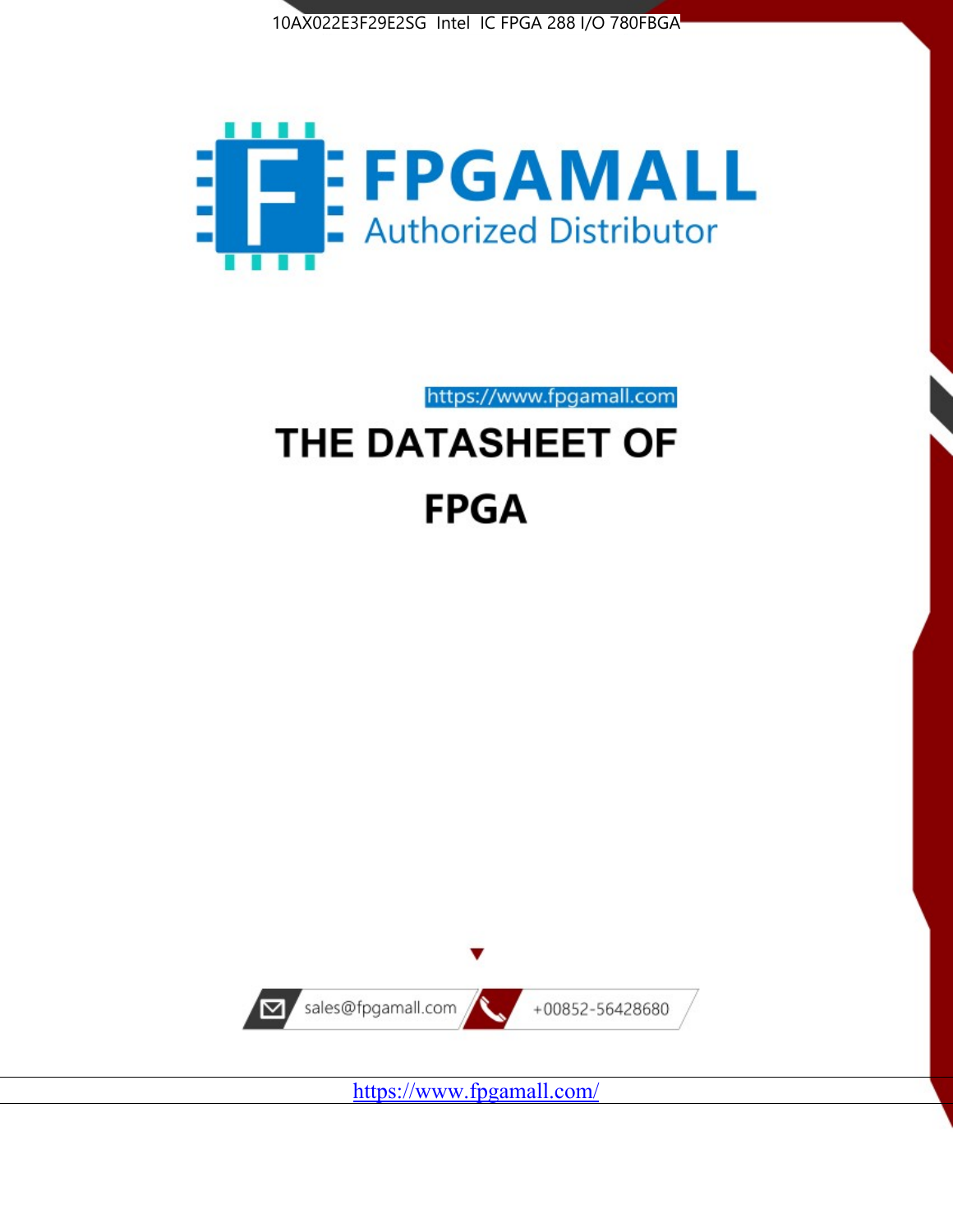10AX022E3F29E2SG Intel IC FPGA 288 I/O 780FBGA



# **Intel® Arria® 10 Device Overview**



**A10-OVERVIEW | 2018.12.06** Latest document on the web: **[PDF](https://www.intel.com/content/dam/www/programmable/us/en/pdfs/literature/hb/arria-10/a10_overview.pdf)** | **[HTML](https://www.intel.com/content/www/us/en/programmable/documentation/sam1403480274650.html)**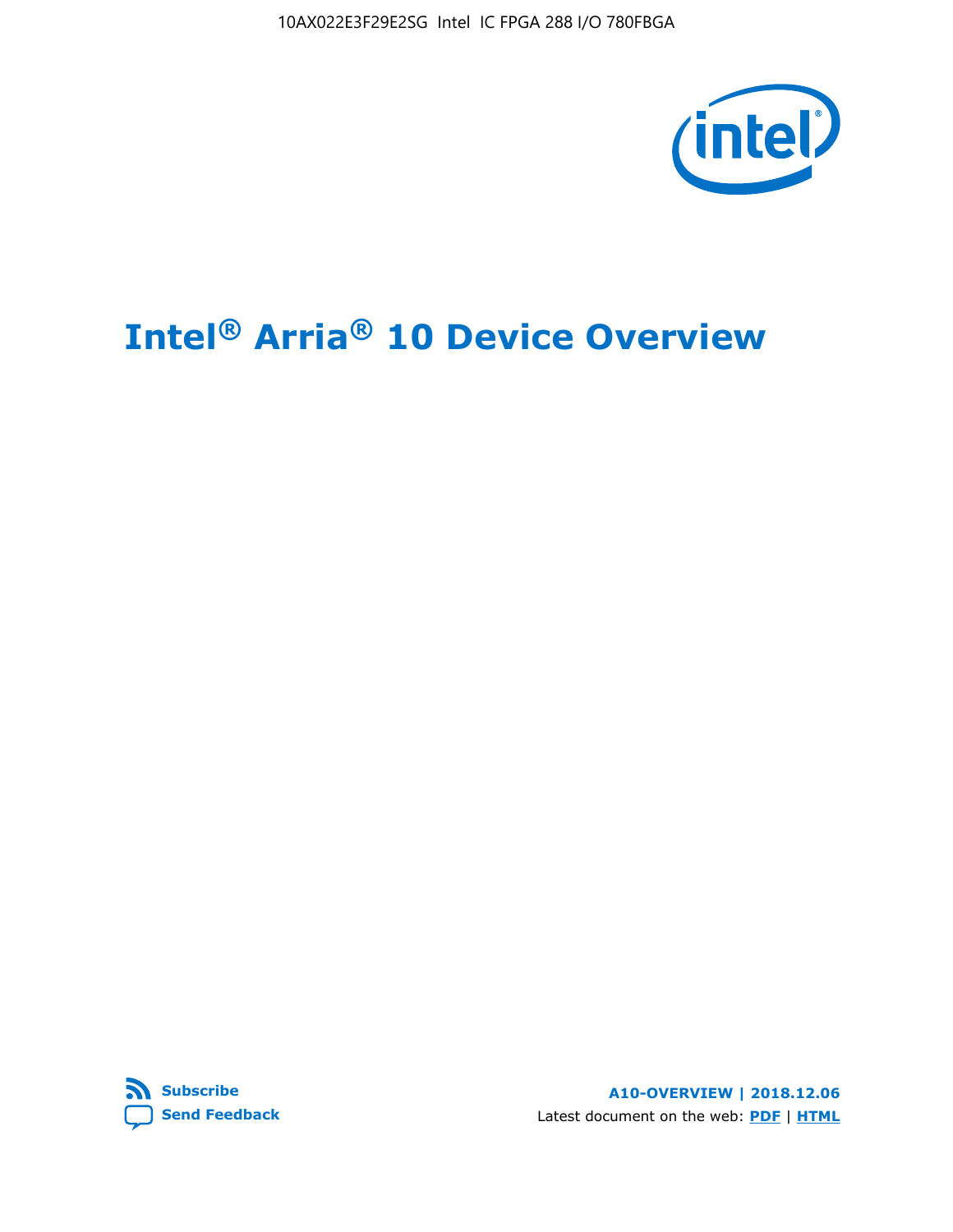

**Contents** 

# **Contents**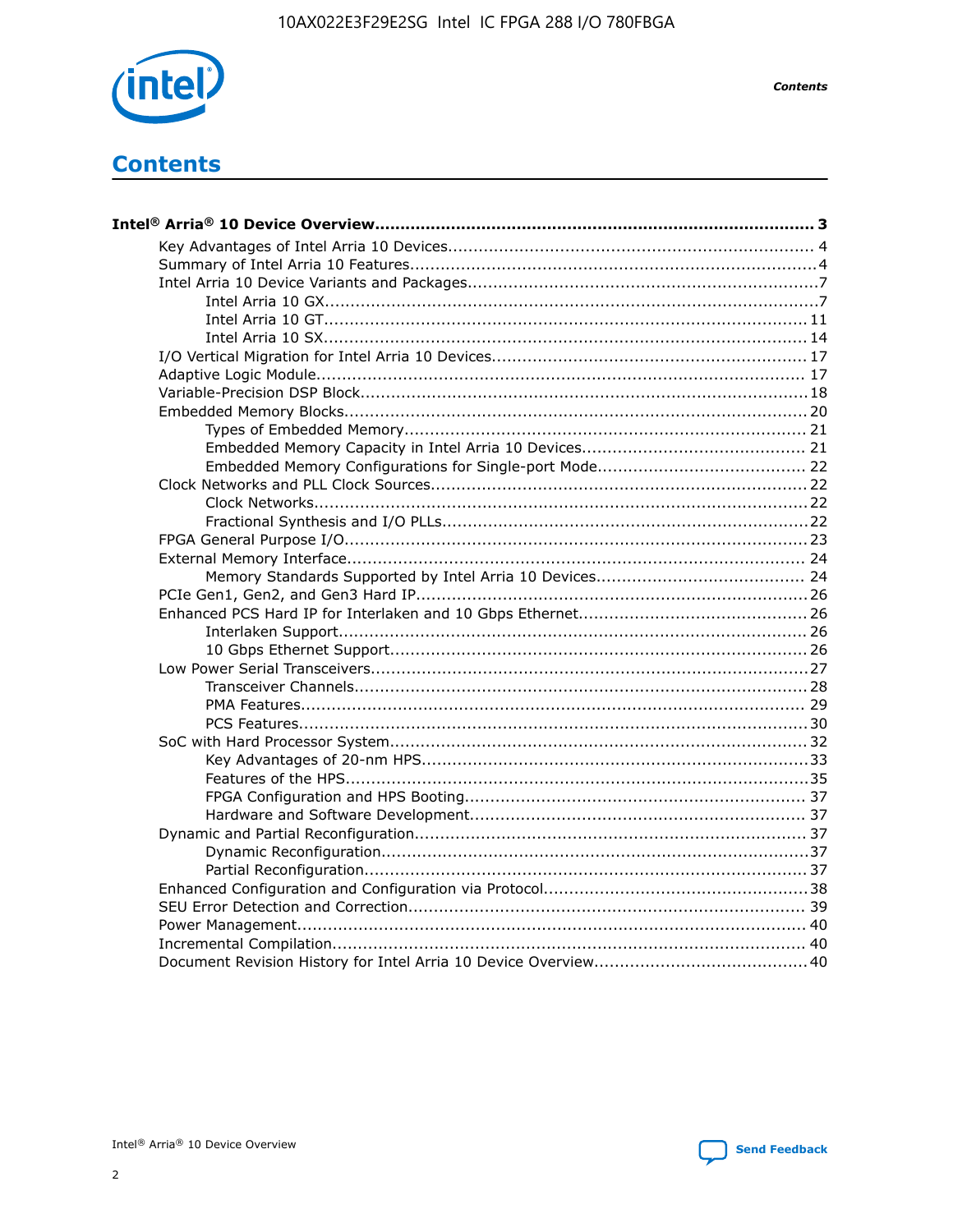**A10-OVERVIEW | 2018.12.06**

**[Send Feedback](mailto:FPGAtechdocfeedback@intel.com?subject=Feedback%20on%20Intel%20Arria%2010%20Device%20Overview%20(A10-OVERVIEW%202018.12.06)&body=We%20appreciate%20your%20feedback.%20In%20your%20comments,%20also%20specify%20the%20page%20number%20or%20paragraph.%20Thank%20you.)**



# **Intel® Arria® 10 Device Overview**

The Intel<sup>®</sup> Arria<sup>®</sup> 10 device family consists of high-performance and power-efficient 20 nm mid-range FPGAs and SoCs.

Intel Arria 10 device family delivers:

- Higher performance than the previous generation of mid-range and high-end FPGAs.
- Power efficiency attained through a comprehensive set of power-saving technologies.

The Intel Arria 10 devices are ideal for high performance, power-sensitive, midrange applications in diverse markets.

| <b>Market</b>         | <b>Applications</b>                                                                                               |
|-----------------------|-------------------------------------------------------------------------------------------------------------------|
| Wireless              | Channel and switch cards in remote radio heads<br>٠<br>Mobile backhaul<br>٠                                       |
| Wireline              | 40G/100G muxponders and transponders<br>٠<br>100G line cards<br>٠<br><b>Bridging</b><br>٠<br>Aggregation<br>٠     |
| <b>Broadcast</b>      | Studio switches<br>٠<br>Servers and transport<br>٠<br>Videoconferencing<br>٠<br>Professional audio and video<br>٠ |
| Computing and Storage | Flash cache<br>٠<br>Cloud computing servers<br>٠<br>Server acceleration<br>٠                                      |
| Medical               | Diagnostic scanners<br>٠<br>Diagnostic imaging<br>٠                                                               |
| Military              | Missile guidance and control<br>٠<br>Radar<br>٠<br>Electronic warfare<br>٠<br>Secure communications<br>٠          |

#### **Table 1. Sample Markets and Ideal Applications for Intel Arria 10 Devices**

#### **Related Information**

- [Intel Arria 10 Device Handbook: Known Issues](http://www.altera.com/support/kdb/solutions/rd07302013_646.html) Lists the planned updates to the *Intel Arria 10 Device Handbook* chapters.
- [Intel Arria 10 GX/GT Device Errata and Design Recommendations](https://www.intel.com/content/www/us/en/programmable/documentation/agz1493851706374.html#yqz1494433888646)
- [Intel Arria 10 SX Device Errata and Design Recommendations](https://www.intel.com/content/www/us/en/programmable/documentation/cru1462832385668.html#cru1462832558642)

Intel Corporation. All rights reserved. Intel, the Intel logo, Altera, Arria, Cyclone, Enpirion, MAX, Nios, Quartus and Stratix words and logos are trademarks of Intel Corporation or its subsidiaries in the U.S. and/or other countries. Intel warrants performance of its FPGA and semiconductor products to current specifications in accordance with Intel's standard warranty, but reserves the right to make changes to any products and services at any time without notice. Intel assumes no responsibility or liability arising out of the application or use of any information, product, or service described herein except as expressly agreed to in writing by Intel. Intel customers are advised to obtain the latest version of device specifications before relying on any published information and before placing orders for products or services. \*Other names and brands may be claimed as the property of others.

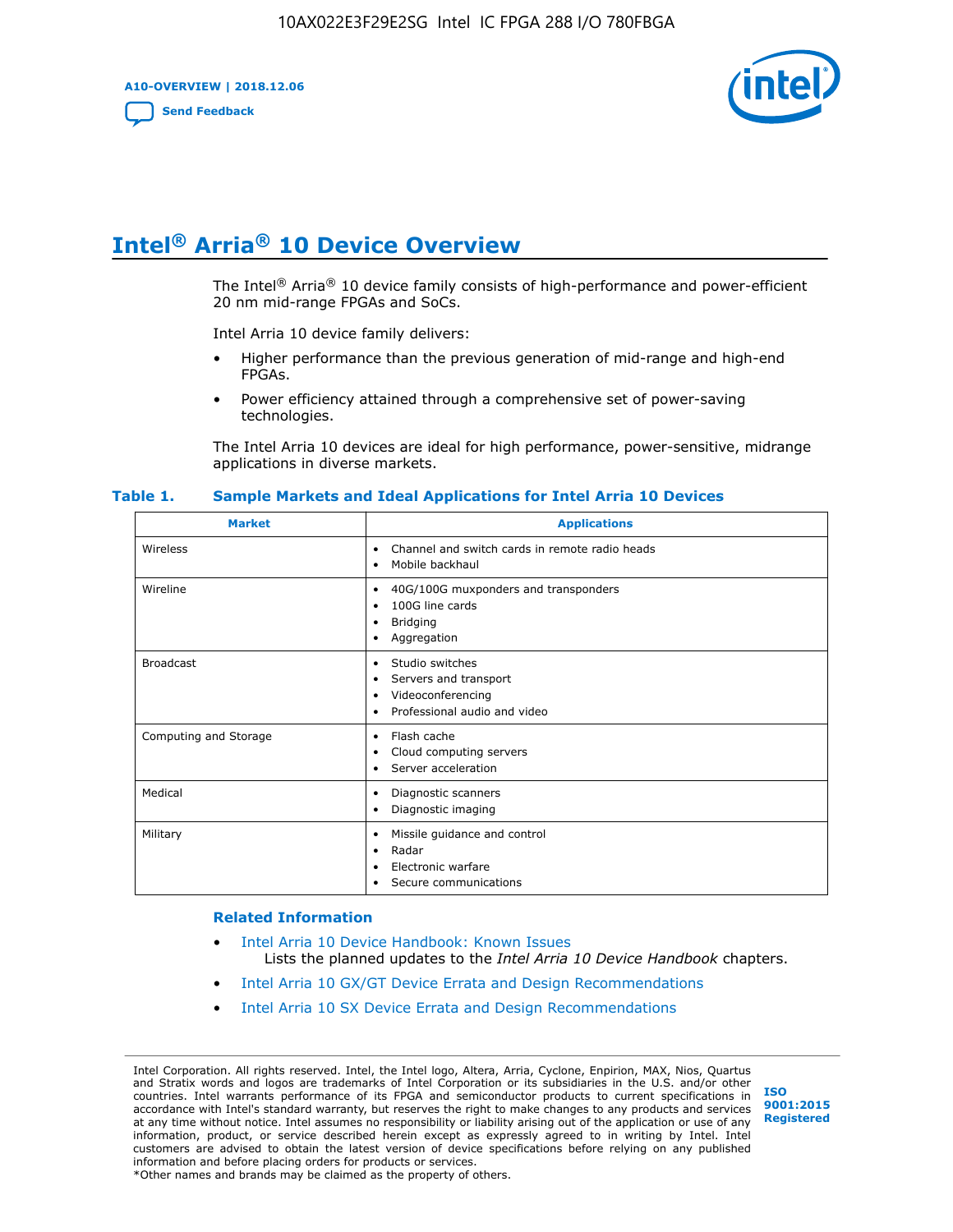

# **Key Advantages of Intel Arria 10 Devices**

# **Table 2. Key Advantages of the Intel Arria 10 Device Family**

| <b>Advantage</b>                                                                                          | <b>Supporting Feature</b>                                                                                                                                                                                                                                                                                                |
|-----------------------------------------------------------------------------------------------------------|--------------------------------------------------------------------------------------------------------------------------------------------------------------------------------------------------------------------------------------------------------------------------------------------------------------------------|
| Enhanced core architecture                                                                                | Built on TSMC's 20 nm process technology<br>٠<br>60% higher performance than the previous generation of mid-range FPGAs<br>٠<br>15% higher performance than the fastest previous-generation FPGA<br>٠                                                                                                                    |
| High-bandwidth integrated<br>transceivers                                                                 | Short-reach rates up to 25.8 Gigabits per second (Gbps)<br>٠<br>Backplane capability up to 12.5 Gbps<br>٠<br>Integrated 10GBASE-KR and 40GBASE-KR4 Forward Error Correction (FEC)<br>٠                                                                                                                                   |
| Improved logic integration and<br>hard IP blocks                                                          | 8-input adaptive logic module (ALM)<br>٠<br>Up to 65.6 megabits (Mb) of embedded memory<br>٠<br>Variable-precision digital signal processing (DSP) blocks<br>Fractional synthesis phase-locked loops (PLLs)<br>Hard PCI Express Gen3 IP blocks<br>Hard memory controllers and PHY up to 2,400 Megabits per second (Mbps) |
| Second generation hard<br>processor system (HPS) with<br>integrated ARM* Cortex*-A9*<br>MPCore* processor | Tight integration of a dual-core ARM Cortex-A9 MPCore processor, hard IP, and an<br>٠<br>FPGA in a single Intel Arria 10 system-on-a-chip (SoC)<br>Supports over 128 Gbps peak bandwidth with integrated data coherency between<br>$\bullet$<br>the processor and the FPGA fabric                                        |
| Advanced power savings                                                                                    | Comprehensive set of advanced power saving features<br>٠<br>Power-optimized MultiTrack routing and core architecture<br>٠<br>Up to 40% lower power compared to previous generation of mid-range FPGAs<br>٠<br>Up to 60% lower power compared to previous generation of high-end FPGAs                                    |

# **Summary of Intel Arria 10 Features**

## **Table 3. Summary of Features for Intel Arria 10 Devices**

| <b>Feature</b>                  | <b>Description</b>                                                                                                                                                                                                                                                                                                                                                                                           |
|---------------------------------|--------------------------------------------------------------------------------------------------------------------------------------------------------------------------------------------------------------------------------------------------------------------------------------------------------------------------------------------------------------------------------------------------------------|
| Technology                      | TSMC's 20-nm SoC process technology<br>Allows operation at a lower $V_{\text{CC}}$ level of 0.82 V instead of the 0.9 V standard $V_{\text{CC}}$ core voltage                                                                                                                                                                                                                                                |
| Packaging                       | 1.0 mm ball-pitch Fineline BGA packaging<br>٠<br>0.8 mm ball-pitch Ultra Fineline BGA packaging<br>Multiple devices with identical package footprints for seamless migration between different<br><b>FPGA</b> densities<br>Devices with compatible package footprints allow migration to next generation high-end<br>Stratix <sup>®</sup> 10 devices<br>RoHS, leaded $(1)$ , and lead-free (Pb-free) options |
| High-performance<br>FPGA fabric | Enhanced 8-input ALM with four registers<br>Improved multi-track routing architecture to reduce congestion and improve compilation time<br>Hierarchical core clocking architecture<br>Fine-grained partial reconfiguration                                                                                                                                                                                   |
| Internal memory<br>blocks       | M20K-20-Kb memory blocks with hard error correction code (ECC)<br>Memory logic array block (MLAB)-640-bit memory                                                                                                                                                                                                                                                                                             |
|                                 | continued                                                                                                                                                                                                                                                                                                                                                                                                    |



<sup>(1)</sup> Contact Intel for availability.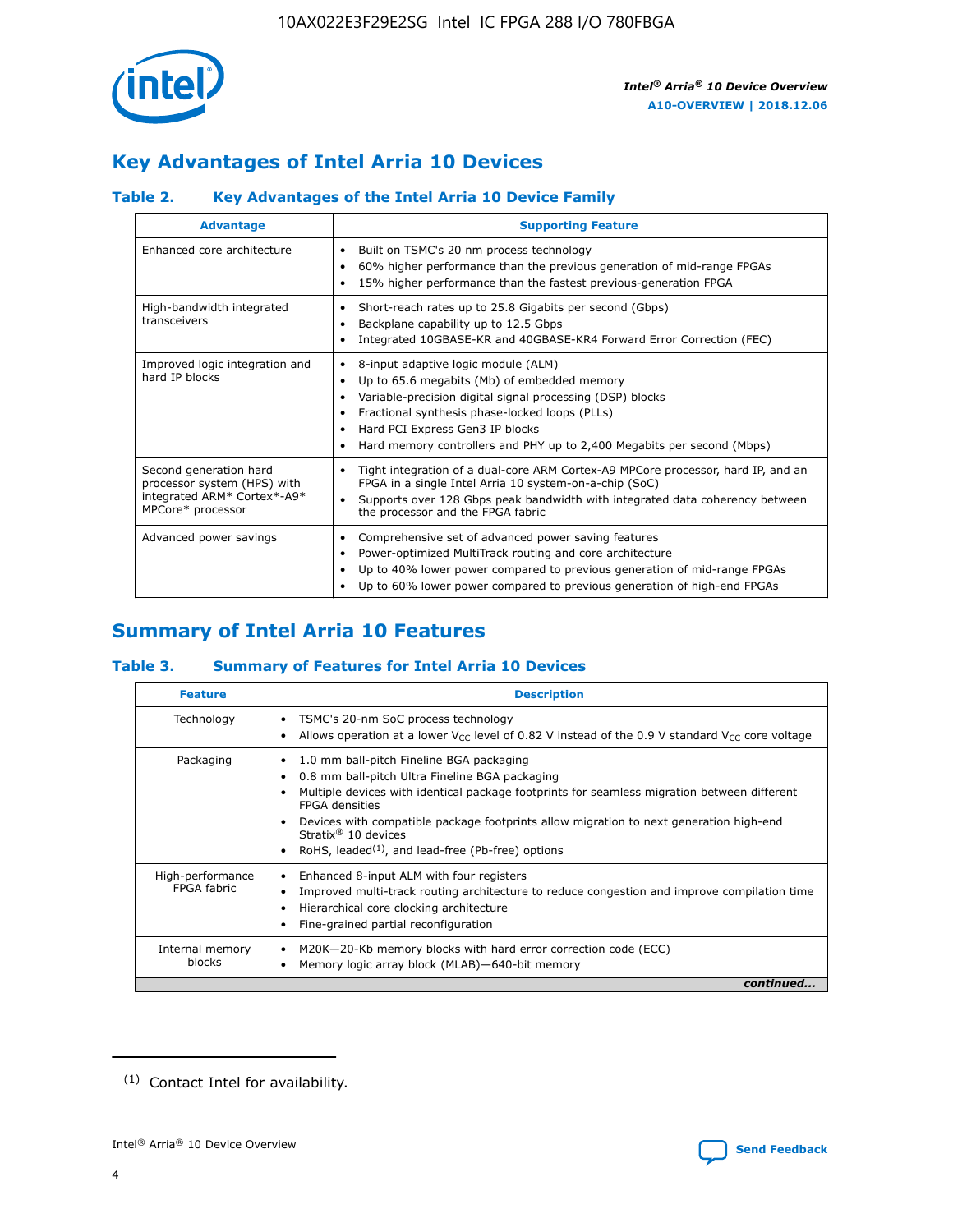$\mathsf{r}$ 



| <b>Feature</b>                         |                                                                                                                | <b>Description</b>                                                                                                                                                                                                                                                                                                                                                                                                                                                                                                                                                                                                                                                                                                                                                                                                                          |
|----------------------------------------|----------------------------------------------------------------------------------------------------------------|---------------------------------------------------------------------------------------------------------------------------------------------------------------------------------------------------------------------------------------------------------------------------------------------------------------------------------------------------------------------------------------------------------------------------------------------------------------------------------------------------------------------------------------------------------------------------------------------------------------------------------------------------------------------------------------------------------------------------------------------------------------------------------------------------------------------------------------------|
| Embedded Hard IP<br>blocks             | Variable-precision DSP                                                                                         | Native support for signal processing precision levels from $18 \times 19$ to<br>$\bullet$<br>54 x 54<br>Native support for 27 x 27 multiplier mode<br>64-bit accumulator and cascade for systolic finite impulse responses<br>(FIRS)<br>Internal coefficient memory banks<br>٠<br>Preadder/subtractor for improved efficiency<br>Additional pipeline register to increase performance and reduce<br>power<br>Supports floating point arithmetic:<br>- Perform multiplication, addition, subtraction, multiply-add,<br>multiply-subtract, and complex multiplication.<br>- Supports multiplication with accumulation capability, cascade<br>summation, and cascade subtraction capability.<br>- Dynamic accumulator reset control.<br>- Support direct vector dot and complex multiplication chaining<br>multiply floating point DSP blocks. |
|                                        | Memory controller                                                                                              | DDR4, DDR3, and DDR3L                                                                                                                                                                                                                                                                                                                                                                                                                                                                                                                                                                                                                                                                                                                                                                                                                       |
|                                        | PCI Express*                                                                                                   | PCI Express (PCIe*) Gen3 (x1, x2, x4, or x8), Gen2 (x1, x2, x4, or x8)<br>and Gen1 (x1, x2, x4, or x8) hard IP with complete protocol stack,<br>endpoint, and root port                                                                                                                                                                                                                                                                                                                                                                                                                                                                                                                                                                                                                                                                     |
|                                        | Transceiver I/O                                                                                                | 10GBASE-KR/40GBASE-KR4 Forward Error Correction (FEC)<br>PCS hard IPs that support:<br>- 10-Gbps Ethernet (10GbE)<br>- PCIe PIPE interface<br>- Interlaken<br>- Gbps Ethernet (GbE)<br>- Common Public Radio Interface (CPRI) with deterministic latency<br>support<br>- Gigabit-capable passive optical network (GPON) with fast lock-<br>time support<br>13.5G JESD204b<br>8B/10B, 64B/66B, 64B/67B encoders and decoders<br>Custom mode support for proprietary protocols                                                                                                                                                                                                                                                                                                                                                                |
| Core clock networks                    | $\bullet$                                                                                                      | Up to 800 MHz fabric clocking, depending on the application:<br>- 667 MHz external memory interface clocking with 2,400 Mbps DDR4 interface<br>- 800 MHz LVDS interface clocking with 1,600 Mbps LVDS interface<br>Global, regional, and peripheral clock networks<br>Clock networks that are not used can be gated to reduce dynamic power                                                                                                                                                                                                                                                                                                                                                                                                                                                                                                 |
| Phase-locked loops<br>(PLLs)           | High-resolution fractional synthesis PLLs:<br>$\bullet$<br>Integer PLLs:<br>- Adjacent to general purpose I/Os | - Precision clock synthesis, clock delay compensation, and zero delay buffering (ZDB)<br>- Support integer mode and fractional mode<br>- Fractional mode support with third-order delta-sigma modulation<br>- Support external memory and LVDS interfaces                                                                                                                                                                                                                                                                                                                                                                                                                                                                                                                                                                                   |
| FPGA General-purpose<br>$I/Os$ (GPIOs) | On-chip termination (OCT)<br>$\bullet$                                                                         | 1.6 Gbps LVDS-every pair can be configured as receiver or transmitter<br>1.2 V to 3.0 V single-ended LVTTL/LVCMOS interfacing                                                                                                                                                                                                                                                                                                                                                                                                                                                                                                                                                                                                                                                                                                               |
| <b>External Memory</b><br>Interface    |                                                                                                                | Hard memory controller- DDR4, DDR3, and DDR3L support<br>$-$ DDR4 $-$ speeds up to 1,200 MHz/2,400 Mbps<br>- DDR3-speeds up to 1,067 MHz/2,133 Mbps<br>Soft memory controller—provides support for RLDRAM $3^{(2)}$ , QDR IV $(2)$ , and QDR II+<br>continued                                                                                                                                                                                                                                                                                                                                                                                                                                                                                                                                                                               |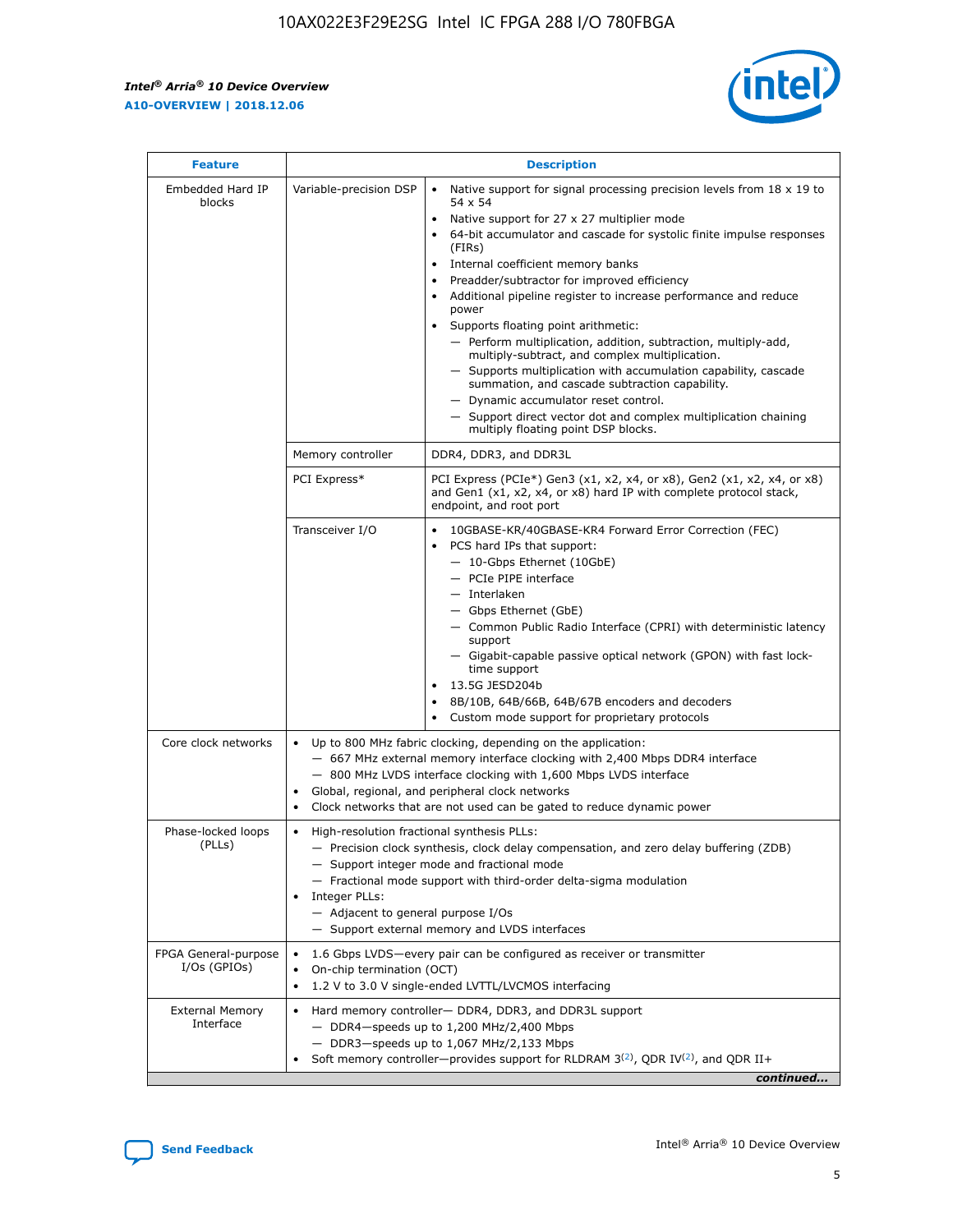

| <b>Feature</b>                                    | <b>Description</b>                                                                                                                                                                                                                                                                                                                                                                                                                                                                                                                                                                                                                                                        |
|---------------------------------------------------|---------------------------------------------------------------------------------------------------------------------------------------------------------------------------------------------------------------------------------------------------------------------------------------------------------------------------------------------------------------------------------------------------------------------------------------------------------------------------------------------------------------------------------------------------------------------------------------------------------------------------------------------------------------------------|
| Low-power serial<br>transceivers                  | • Continuous operating range:<br>- Intel Arria 10 GX-1 Gbps to 17.4 Gbps<br>$-$ Intel Arria 10 GT $-1$ Gbps to 25.8 Gbps<br>Backplane support:<br>$\bullet$<br>$-$ Intel Arria 10 GX-up to 12.5<br>$-$ Intel Arria 10 GT-up to 12.5<br>Extended range down to 125 Mbps with oversampling<br>ATX transmit PLLs with user-configurable fractional synthesis capability<br>Electronic Dispersion Compensation (EDC) support for XFP, SFP+, OSFP, and CFP optical<br>module<br>Adaptive linear and decision feedback equalization<br>$\bullet$<br>Transmitter pre-emphasis and de-emphasis<br>$\bullet$<br>Dynamic partial reconfiguration of individual transceiver channels |
| <b>HPS</b><br>(Intel Arria 10 SX<br>devices only) | Dual-core ARM Cortex-A9 MPCore processor-1.2 GHz CPU with<br>Processor and system<br>$\bullet$<br>1.5 GHz overdrive capability<br>256 KB on-chip RAM and 64 KB on-chip ROM<br>System peripherals-general-purpose timers, watchdog timers, direct<br>memory access (DMA) controller, FPGA configuration manager, and<br>clock and reset managers<br>• Security features—anti-tamper, secure boot, Advanced Encryption<br>Standard (AES) and authentication (SHA)<br>ARM CoreSight* JTAG debug access port, trace port, and on-chip<br>$\bullet$<br>trace storage                                                                                                           |
|                                                   | <b>External interfaces</b><br>Hard memory interface—Hard memory controller (2,400 Mbps DDR4,<br>and 2,133 Mbps DDR3), Quad serial peripheral interface (QSPI) flash<br>controller, NAND flash controller, direct memory access (DMA)<br>controller, Secure Digital/MultiMediaCard (SD/MMC) controller<br>Communication interface-10/100/1000 Ethernet media access<br>$\bullet$<br>control (MAC), USB On-The-GO (OTG) controllers, I <sup>2</sup> C controllers,<br>UART 16550, serial peripheral interface (SPI), and up to 62<br>HPS GPIO interfaces (48 direct-share I/Os)                                                                                             |
|                                                   | Interconnects to core<br>• High-performance ARM AMBA* AXI bus bridges that support<br>simultaneous read and write<br>HPS-FPGA bridges-include the FPGA-to-HPS, HPS-to-FPGA, and<br>$\bullet$<br>lightweight HPS-to-FPGA bridges that allow the FPGA fabric to issue<br>transactions to slaves in the HPS, and vice versa<br>Configuration bridge that allows HPS configuration manager to<br>configure the core logic via dedicated 32-bit configuration port<br>FPGA-to-HPS SDRAM controller bridge-provides configuration<br>interfaces for the multiport front end (MPFE) of the HPS SDRAM<br>controller                                                               |
| Configuration                                     | Tamper protection—comprehensive design protection to protect your valuable IP investments<br>Enhanced 256-bit advanced encryption standard (AES) design security with authentication<br>$\bullet$<br>Configuration via protocol (CvP) using PCIe Gen1, Gen2, or Gen3<br>continued                                                                                                                                                                                                                                                                                                                                                                                         |

<sup>(2)</sup> Intel Arria 10 devices support this external memory interface using hard PHY with soft memory controller.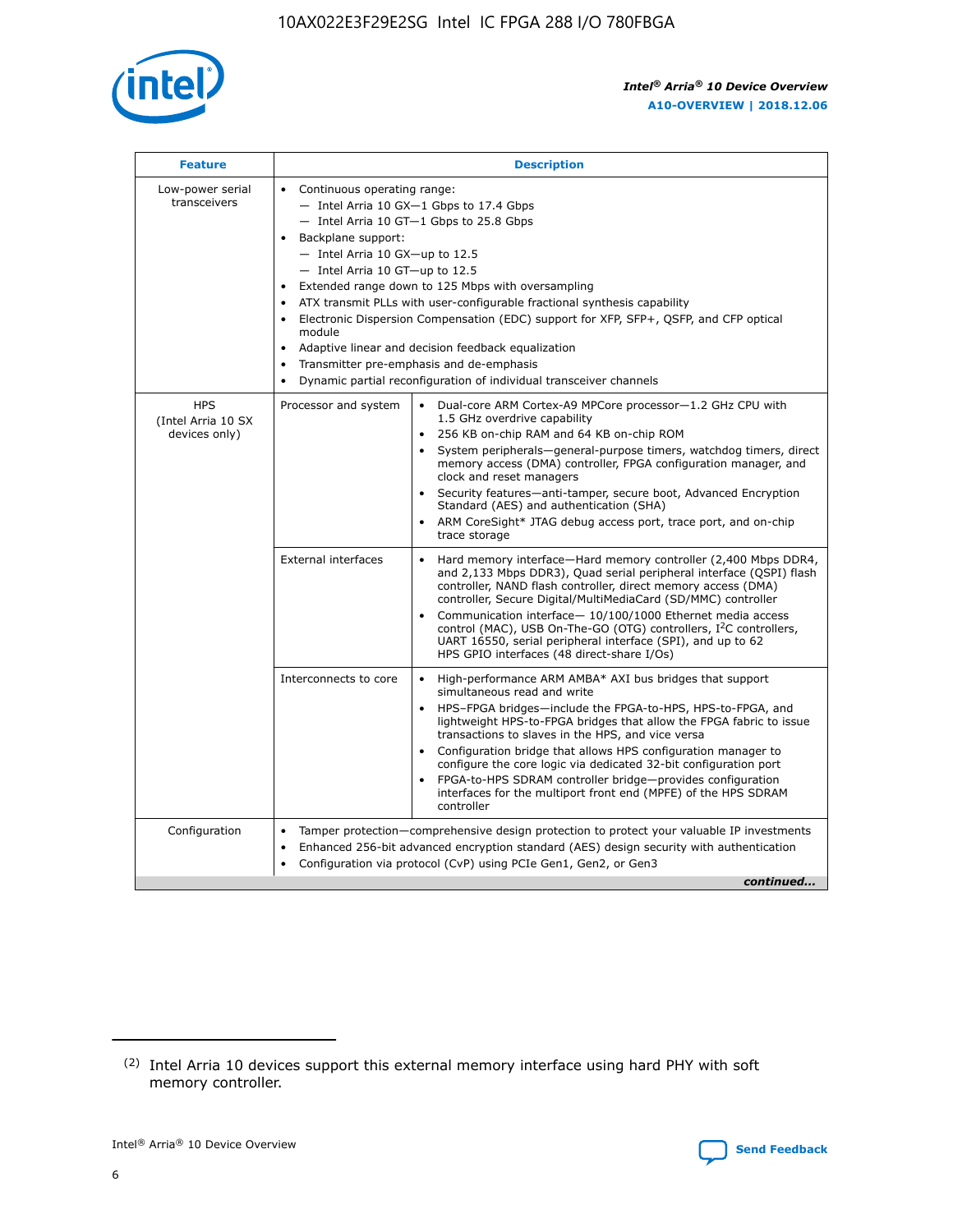

| <b>Feature</b>     | <b>Description</b>                                                                                                                                                                                                    |
|--------------------|-----------------------------------------------------------------------------------------------------------------------------------------------------------------------------------------------------------------------|
|                    | Dynamic reconfiguration of the transceivers and PLLs<br>Fine-grained partial reconfiguration of the core fabric<br>Active Serial x4 Interface<br>٠                                                                    |
| Power management   | SmartVID<br>Low static power device options<br>Programmable Power Technology<br>Intel Quartus <sup>®</sup> Prime integrated power analysis                                                                            |
| Software and tools | Intel Quartus Prime design suite<br>Transceiver toolkit<br>Platform Designer system integration tool<br>٠<br>DSP Builder for Intel FPGAs<br>OpenCL <sup>™</sup> support<br>Intel SoC FPGA Embedded Design Suite (EDS) |

## **Related Information**

[Intel Arria 10 Transceiver PHY Overview](https://www.intel.com/content/www/us/en/programmable/documentation/nik1398707230472.html#nik1398706768037) Provides details on Intel Arria 10 transceivers.

# **Intel Arria 10 Device Variants and Packages**

#### **Table 4. Device Variants for the Intel Arria 10 Device Family**

| <b>Variant</b>    | <b>Description</b>                                                                                                                                                                                                     |
|-------------------|------------------------------------------------------------------------------------------------------------------------------------------------------------------------------------------------------------------------|
| Intel Arria 10 GX | FPGA featuring 17.4 Gbps transceivers for short reach applications with 12.5 backplane driving<br>capability.                                                                                                          |
| Intel Arria 10 GT | FPGA featuring:<br>17.4 Gbps transceivers for short reach applications with 12.5 backplane driving capability.<br>25.8 Gbps transceivers for supporting CAUI-4 and CEI-25G applications with CFP2 and CFP4<br>modules. |
| Intel Arria 10 SX | SoC integrating ARM-based HPS and FPGA featuring 17.4 Gbps transceivers for short reach<br>applications with 12.5 backplane driving capability.                                                                        |

# **Intel Arria 10 GX**

This section provides the available options, maximum resource counts, and package plan for the Intel Arria 10 GX devices.

The information in this section is correct at the time of publication. For the latest information and to get more details, refer to the Intel FPGA Product Selector.

#### **Related Information**

#### [Intel FPGA Product Selector](http://www.altera.com/products/selector/psg-selector.html) Provides the latest information on Intel products.

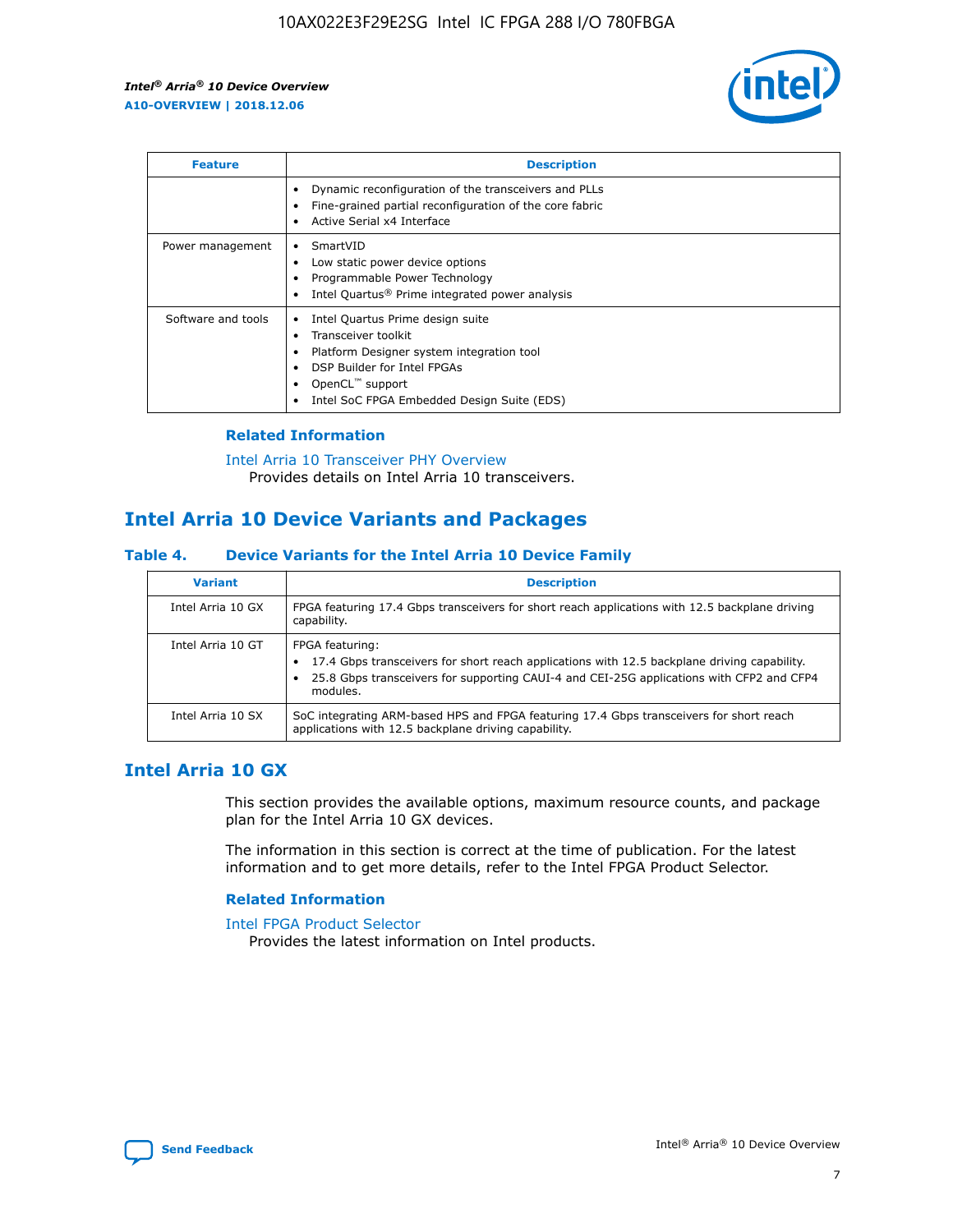

# **Available Options**





#### **Related Information**

[Transceiver Performance for Intel Arria 10 GX/SX Devices](https://www.intel.com/content/www/us/en/programmable/documentation/mcn1413182292568.html#mcn1413213965502) Provides more information about the transceiver speed grade.

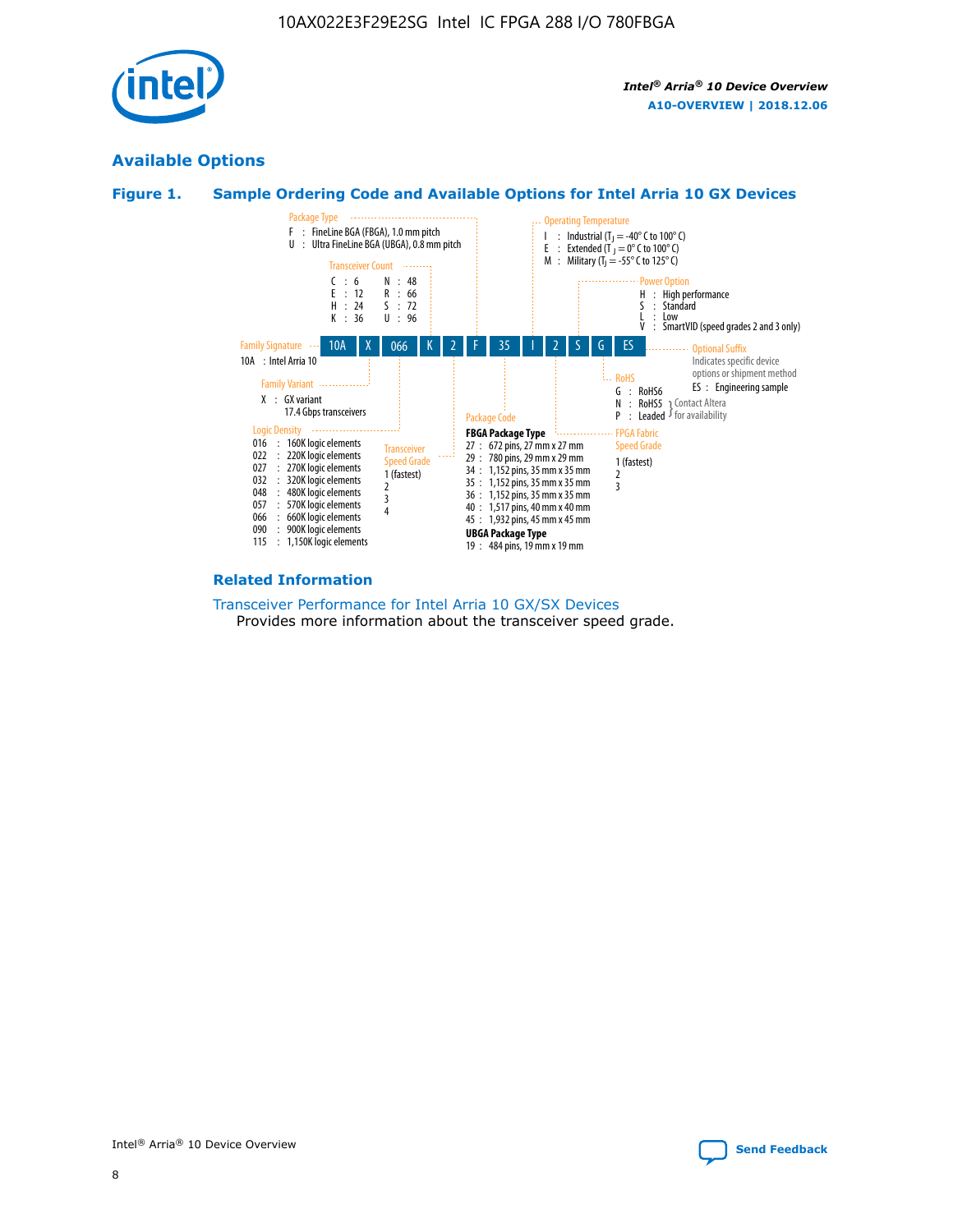

## **Maximum Resources**

#### **Table 5. Maximum Resource Counts for Intel Arria 10 GX Devices (GX 160, GX 220, GX 270, GX 320, and GX 480)**

| <b>Resource</b>              |                         | <b>Product Line</b> |                                                 |                |                |                |  |  |  |
|------------------------------|-------------------------|---------------------|-------------------------------------------------|----------------|----------------|----------------|--|--|--|
|                              |                         | <b>GX 160</b>       | <b>GX 220</b><br><b>GX 270</b><br><b>GX 320</b> |                |                | <b>GX 480</b>  |  |  |  |
| Logic Elements (LE) (K)      |                         | 160                 | 220                                             | 270            | 320            | 480            |  |  |  |
| <b>ALM</b>                   |                         | 61,510              | 80,330                                          | 101,620        | 119,900        | 183,590        |  |  |  |
| Register                     |                         | 246,040             | 406,480<br>321,320                              |                | 479,600        | 734,360        |  |  |  |
| Memory (Kb)                  | M <sub>20</sub> K       | 8,800               | 11,740                                          | 15,000         | 17,820         | 28,620         |  |  |  |
|                              | <b>MLAB</b>             | 1,050               | 1,690<br>2,452                                  |                | 2,727          | 4,164          |  |  |  |
| Variable-precision DSP Block |                         | 156                 | 192                                             | 830<br>985     |                | 1,368          |  |  |  |
| 18 x 19 Multiplier           |                         | 312                 | 384                                             | 1,970<br>1,660 |                | 2,736          |  |  |  |
| PLL                          | Fractional<br>Synthesis | 6                   | 6                                               | 8              | 8              | 12             |  |  |  |
|                              | I/O                     | 6                   | 6                                               | 8              | 8              | 12             |  |  |  |
| 17.4 Gbps Transceiver        |                         | 12                  | 12                                              | 24             | 24             | 36             |  |  |  |
| GPIO <sup>(3)</sup>          |                         | 288                 | 288                                             | 384            | 384            | 492            |  |  |  |
| LVDS Pair $(4)$              |                         | 120                 | 120                                             | 168            | 168            | 222            |  |  |  |
| PCIe Hard IP Block           |                         | 1                   | 1                                               | 2              | $\overline{2}$ | $\overline{2}$ |  |  |  |
| Hard Memory Controller       |                         | 6                   | 6                                               | 8<br>8         |                | 12             |  |  |  |

<sup>(4)</sup> Each LVDS I/O pair can be used as differential input or output.



<sup>(3)</sup> The number of GPIOs does not include transceiver I/Os. In the Intel Quartus Prime software, the number of user I/Os includes transceiver I/Os.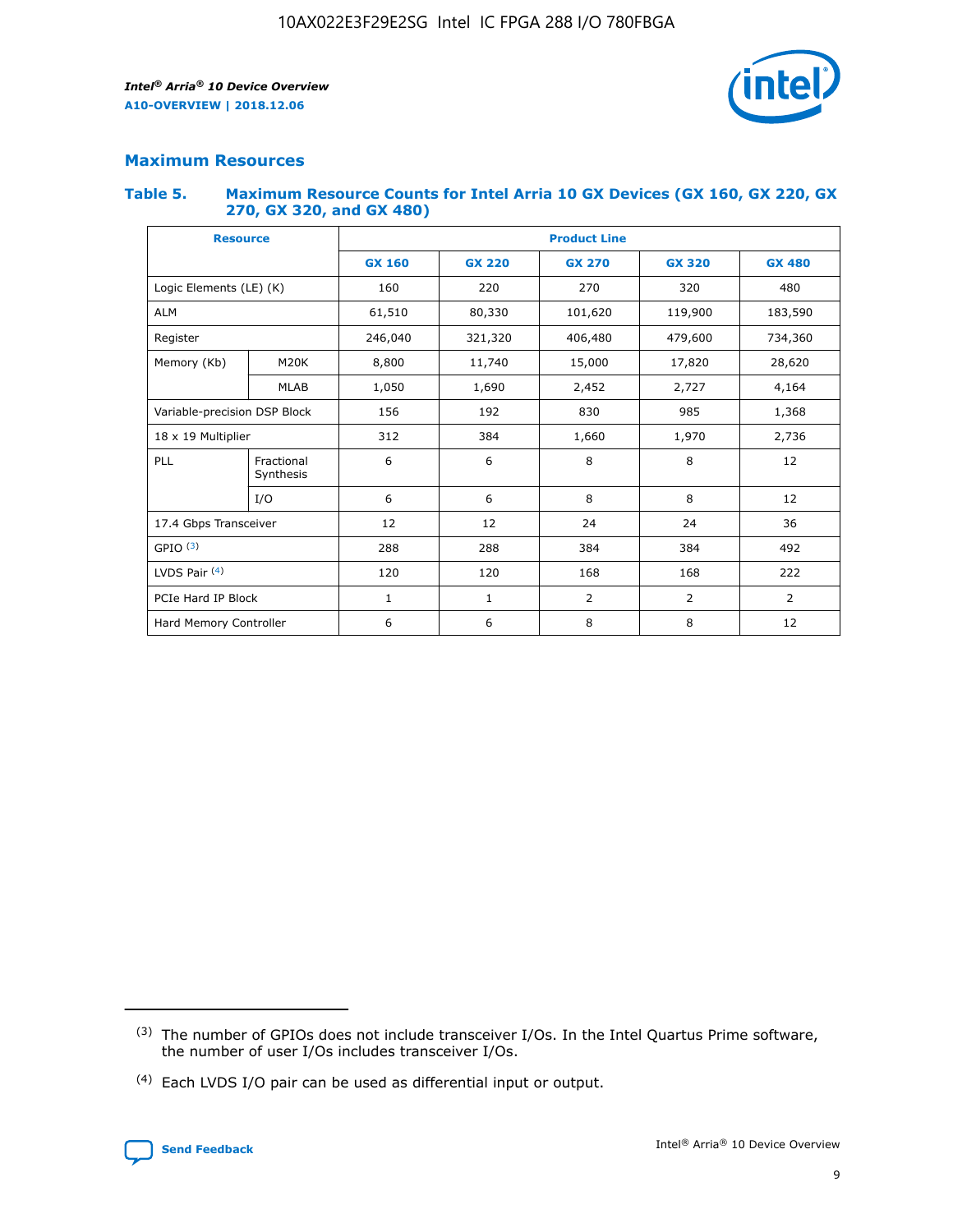

## **Table 6. Maximum Resource Counts for Intel Arria 10 GX Devices (GX 570, GX 660, GX 900, and GX 1150)**

|                              | <b>Resource</b>         | <b>Product Line</b> |               |                |                |  |  |  |  |
|------------------------------|-------------------------|---------------------|---------------|----------------|----------------|--|--|--|--|
|                              |                         | <b>GX 570</b>       | <b>GX 660</b> | <b>GX 900</b>  | <b>GX 1150</b> |  |  |  |  |
| Logic Elements (LE) (K)      |                         | 570                 | 660           | 900            | 1,150          |  |  |  |  |
| <b>ALM</b>                   |                         | 217,080             | 251,680       | 339,620        | 427,200        |  |  |  |  |
| Register                     |                         | 868,320             | 1,006,720     | 1,358,480      | 1,708,800      |  |  |  |  |
| Memory (Kb)                  | <b>M20K</b>             | 36,000              | 42,620        | 48,460         | 54,260         |  |  |  |  |
|                              | <b>MLAB</b>             | 5,096               | 5,788         | 9,386          | 12,984         |  |  |  |  |
| Variable-precision DSP Block |                         | 1,523               | 1,687         | 1,518          | 1,518          |  |  |  |  |
| $18 \times 19$ Multiplier    |                         | 3,046               | 3,374         | 3,036          | 3,036          |  |  |  |  |
| PLL                          | Fractional<br>Synthesis | 16                  | 16            | 32             | 32             |  |  |  |  |
|                              | I/O                     | 16                  | 16            | 16             | 16             |  |  |  |  |
| 17.4 Gbps Transceiver        |                         | 48                  | 96<br>48      |                | 96             |  |  |  |  |
| GPIO <sup>(3)</sup>          |                         | 696                 | 696           | 768            | 768            |  |  |  |  |
| LVDS Pair $(4)$              |                         | 324                 | 324<br>384    |                | 384            |  |  |  |  |
| PCIe Hard IP Block           |                         | 2                   | 2             | $\overline{4}$ | $\overline{4}$ |  |  |  |  |
| Hard Memory Controller       |                         | 16                  | 16            | 16             | 16             |  |  |  |  |

# **Package Plan**

# **Table 7. Package Plan for Intel Arria 10 GX Devices (U19, F27, and F29)**

Refer to I/O and High Speed I/O in Intel Arria 10 Devices chapter for the number of 3 V I/O, LVDS I/O, and LVDS channels in each device package.

| <b>Product Line</b> | U <sub>19</sub><br>$(19 \text{ mm} \times 19 \text{ mm})$<br>484-pin UBGA) |          |             | <b>F27</b><br>(27 mm × 27 mm,<br>672-pin FBGA) |                 |             | <b>F29</b><br>(29 mm × 29 mm,<br>780-pin FBGA) |          |             |  |
|---------------------|----------------------------------------------------------------------------|----------|-------------|------------------------------------------------|-----------------|-------------|------------------------------------------------|----------|-------------|--|
|                     | 3 V I/O                                                                    | LVDS I/O | <b>XCVR</b> | 3 V I/O                                        | <b>LVDS I/O</b> | <b>XCVR</b> | 3 V I/O                                        | LVDS I/O | <b>XCVR</b> |  |
| GX 160              | 48                                                                         | 192      | 6           | 48                                             | 192             | 12          | 48                                             | 240      | 12          |  |
| GX 220              | 48                                                                         | 192      | 6           | 48                                             | 192             | 12          | 48                                             | 240      | 12          |  |
| GX 270              |                                                                            |          |             | 48                                             | 192             | 12          | 48                                             | 312      | 12          |  |
| GX 320              |                                                                            |          |             | 48                                             | 192             | 12          | 48                                             | 312      | 12          |  |
| GX 480              |                                                                            |          |             |                                                |                 |             | 48                                             | 312      | 12          |  |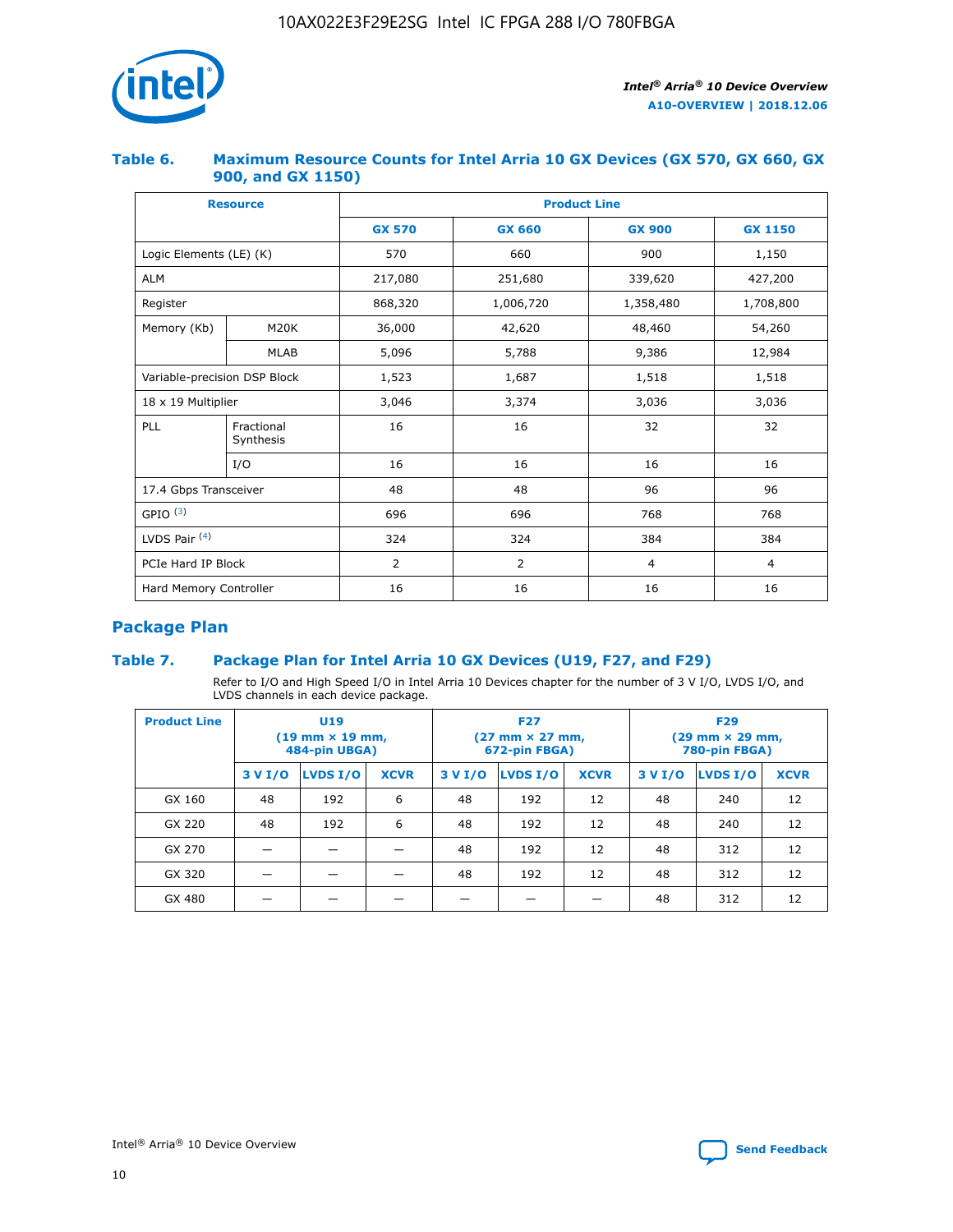

#### **Table 8. Package Plan for Intel Arria 10 GX Devices (F34, F35, NF40, and KF40)**

Refer to I/O and High Speed I/O in Intel Arria 10 Devices chapter for the number of 3 V I/O, LVDS I/O, and LVDS channels in each device package.

| <b>Product Line</b> | <b>F34</b><br>$(35 \text{ mm} \times 35 \text{ mm})$<br>1152-pin FBGA) |                    | <b>F35</b><br>$(35 \text{ mm} \times 35 \text{ mm})$<br><b>1152-pin FBGA)</b> |           | <b>KF40</b><br>$(40 \text{ mm} \times 40 \text{ mm})$<br>1517-pin FBGA) |             |            | <b>NF40</b><br>$(40 \text{ mm} \times 40 \text{ mm})$<br><b>1517-pin FBGA)</b> |             |            |                    |             |
|---------------------|------------------------------------------------------------------------|--------------------|-------------------------------------------------------------------------------|-----------|-------------------------------------------------------------------------|-------------|------------|--------------------------------------------------------------------------------|-------------|------------|--------------------|-------------|
|                     | 3V<br>I/O                                                              | <b>LVDS</b><br>I/O | <b>XCVR</b>                                                                   | 3V<br>I/O | <b>LVDS</b><br>I/O                                                      | <b>XCVR</b> | 3 V<br>I/O | <b>LVDS</b><br>I/O                                                             | <b>XCVR</b> | 3 V<br>I/O | <b>LVDS</b><br>I/O | <b>XCVR</b> |
| GX 270              | 48                                                                     | 336                | 24                                                                            | 48        | 336                                                                     | 24          |            |                                                                                |             |            |                    |             |
| GX 320              | 48                                                                     | 336                | 24                                                                            | 48        | 336                                                                     | 24          |            |                                                                                |             |            |                    |             |
| GX 480              | 48                                                                     | 444                | 24                                                                            | 48        | 348                                                                     | 36          |            |                                                                                |             |            |                    |             |
| GX 570              | 48                                                                     | 444                | 24                                                                            | 48        | 348                                                                     | 36          | 96         | 600                                                                            | 36          | 48         | 540                | 48          |
| GX 660              | 48                                                                     | 444                | 24                                                                            | 48        | 348                                                                     | 36          | 96         | 600                                                                            | 36          | 48         | 540                | 48          |
| GX 900              |                                                                        | 504                | 24                                                                            | -         |                                                                         |             |            |                                                                                |             |            | 600                | 48          |
| GX 1150             |                                                                        | 504                | 24                                                                            |           |                                                                         |             |            |                                                                                |             |            | 600                | 48          |

#### **Table 9. Package Plan for Intel Arria 10 GX Devices (RF40, NF45, SF45, and UF45)**

Refer to I/O and High Speed I/O in Intel Arria 10 Devices chapter for the number of 3 V I/O, LVDS I/O, and LVDS channels in each device package.

| <b>Product Line</b> | <b>RF40</b><br>$(40$ mm $\times$ 40 mm,<br>1517-pin FBGA) |                    |             | <b>NF45</b><br>$(45 \text{ mm} \times 45 \text{ mm})$<br><b>1932-pin FBGA)</b> |                    |             | <b>SF45</b><br>$(45 \text{ mm} \times 45 \text{ mm})$<br><b>1932-pin FBGA)</b> |                    |             | <b>UF45</b><br>$(45 \text{ mm} \times 45 \text{ mm})$<br><b>1932-pin FBGA)</b> |                    |             |
|---------------------|-----------------------------------------------------------|--------------------|-------------|--------------------------------------------------------------------------------|--------------------|-------------|--------------------------------------------------------------------------------|--------------------|-------------|--------------------------------------------------------------------------------|--------------------|-------------|
|                     | 3V<br>I/O                                                 | <b>LVDS</b><br>I/O | <b>XCVR</b> | 3 V<br>I/O                                                                     | <b>LVDS</b><br>I/O | <b>XCVR</b> | 3 V<br>I/O                                                                     | <b>LVDS</b><br>I/O | <b>XCVR</b> | 3V<br>I/O                                                                      | <b>LVDS</b><br>I/O | <b>XCVR</b> |
| GX 900              |                                                           | 342                | 66          | _                                                                              | 768                | 48          |                                                                                | 624                | 72          |                                                                                | 480                | 96          |
| GX 1150             |                                                           | 342                | 66          | _                                                                              | 768                | 48          |                                                                                | 624                | 72          |                                                                                | 480                | 96          |

## **Related Information**

[I/O and High-Speed Differential I/O Interfaces in Intel Arria 10 Devices chapter, Intel](https://www.intel.com/content/www/us/en/programmable/documentation/sam1403482614086.html#sam1403482030321) [Arria 10 Device Handbook](https://www.intel.com/content/www/us/en/programmable/documentation/sam1403482614086.html#sam1403482030321)

Provides the number of 3 V and LVDS I/Os, and LVDS channels for each Intel Arria 10 device package.

# **Intel Arria 10 GT**

This section provides the available options, maximum resource counts, and package plan for the Intel Arria 10 GT devices.

The information in this section is correct at the time of publication. For the latest information and to get more details, refer to the Intel FPGA Product Selector.

#### **Related Information**

#### [Intel FPGA Product Selector](http://www.altera.com/products/selector/psg-selector.html)

Provides the latest information on Intel products.

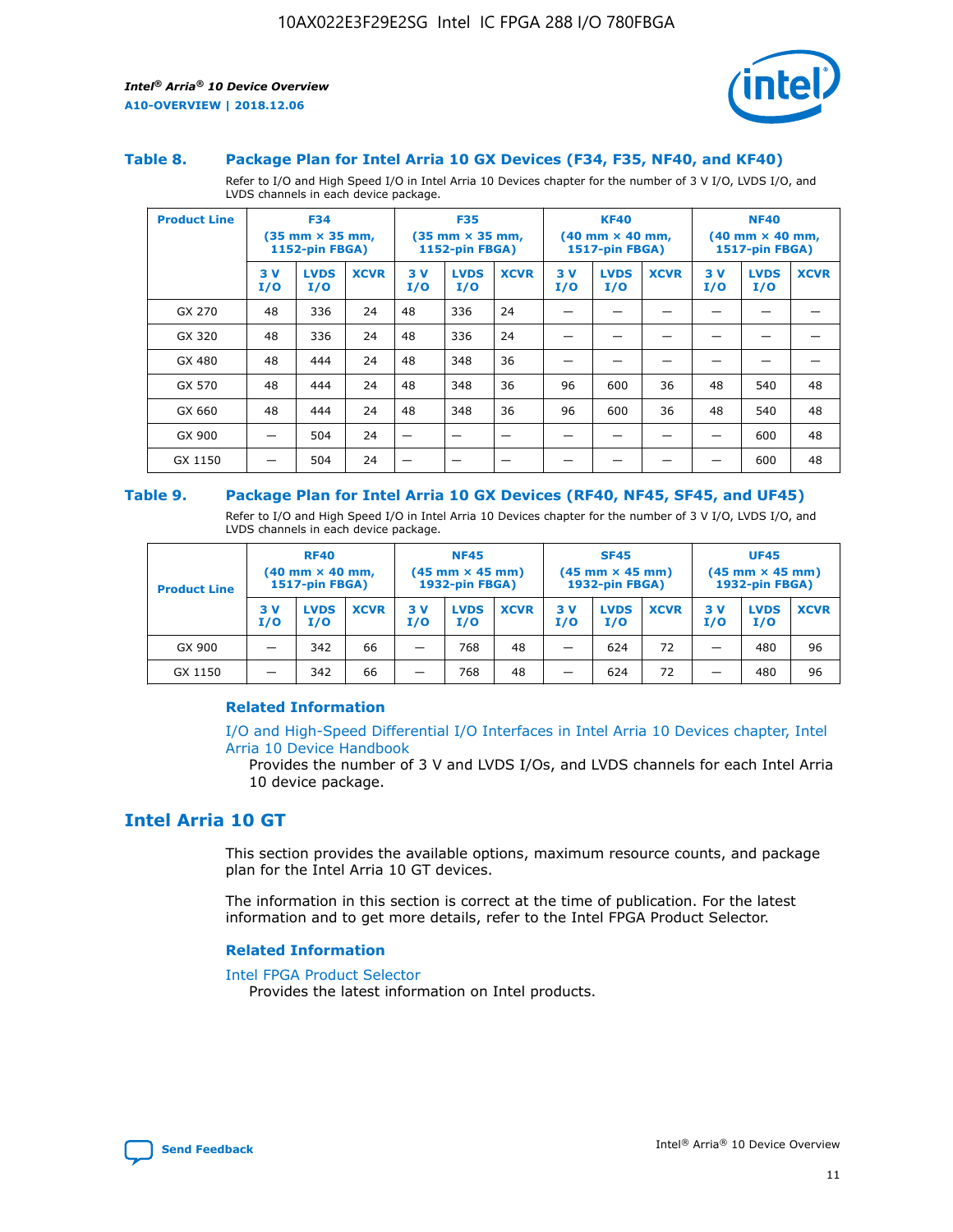

# **Available Options**

# **Figure 2. Sample Ordering Code and Available Options for Intel Arria 10 GT Devices**

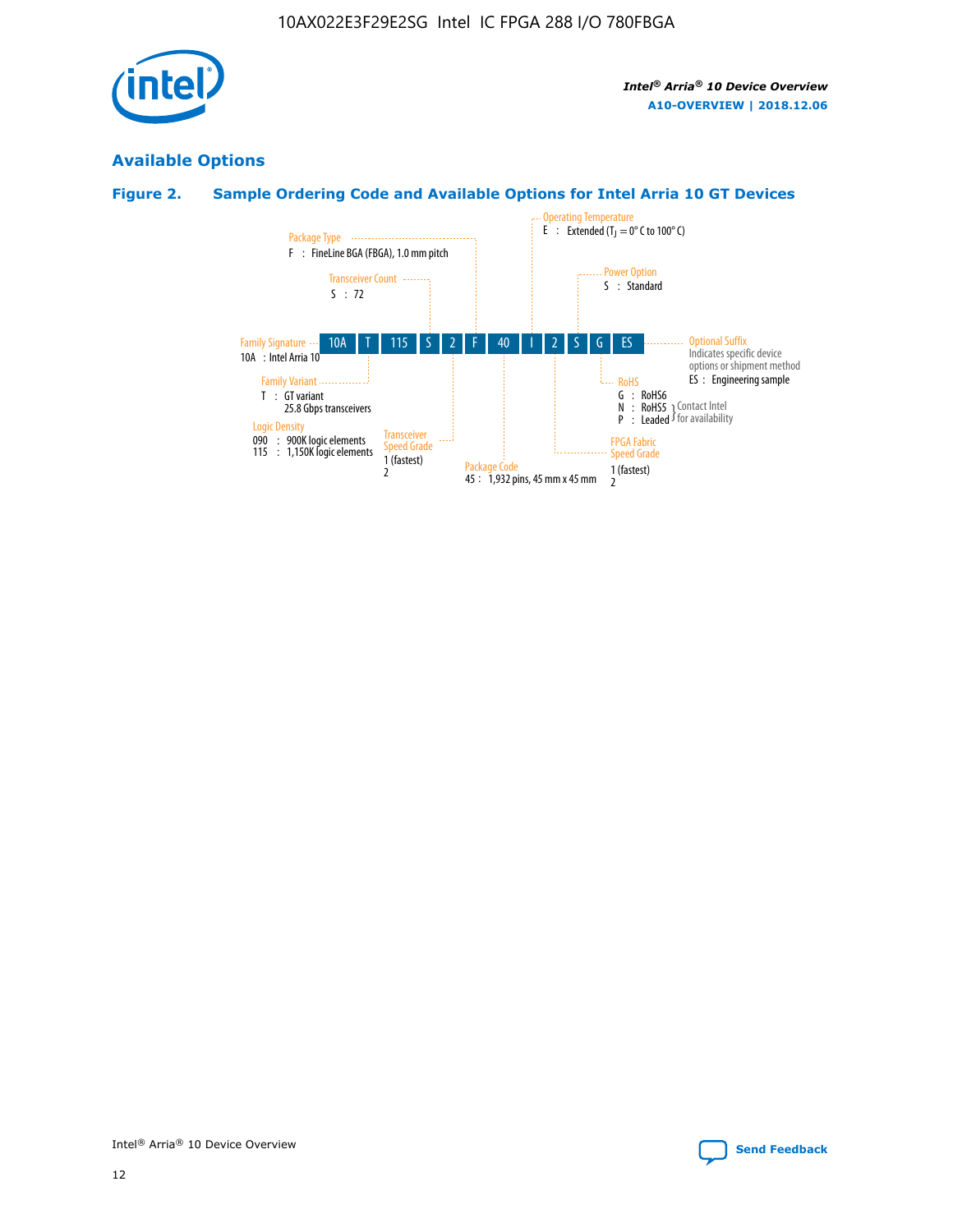

## **Maximum Resources**

#### **Table 10. Maximum Resource Counts for Intel Arria 10 GT Devices**

| <b>Resource</b>              |                      |                | <b>Product Line</b> |  |
|------------------------------|----------------------|----------------|---------------------|--|
|                              |                      | <b>GT 900</b>  | GT 1150             |  |
| Logic Elements (LE) (K)      |                      | 900            | 1,150               |  |
| <b>ALM</b>                   |                      | 339,620        | 427,200             |  |
| Register                     |                      | 1,358,480      | 1,708,800           |  |
| Memory (Kb)                  | M20K                 | 48,460         | 54,260              |  |
|                              | <b>MLAB</b>          | 9,386          | 12,984              |  |
| Variable-precision DSP Block |                      | 1,518          | 1,518               |  |
| 18 x 19 Multiplier           |                      | 3,036          | 3,036               |  |
| PLL                          | Fractional Synthesis | 32             | 32                  |  |
|                              | I/O                  | 16             | 16                  |  |
| Transceiver                  | 17.4 Gbps            | 72(5)          | 72(5)               |  |
|                              | 25.8 Gbps            | 6              | 6                   |  |
| GPIO <sup>(6)</sup>          |                      | 624            | 624                 |  |
| LVDS Pair $(7)$              |                      | 312            | 312                 |  |
| PCIe Hard IP Block           |                      | $\overline{4}$ | $\overline{4}$      |  |
| Hard Memory Controller       |                      | 16             | 16                  |  |

## **Related Information**

#### [Intel Arria 10 GT Channel Usage](https://www.intel.com/content/www/us/en/programmable/documentation/nik1398707230472.html#nik1398707008178)

Configuring GT/GX channels in Intel Arria 10 GT devices.

## **Package Plan**

#### **Table 11. Package Plan for Intel Arria 10 GT Devices**

Refer to I/O and High Speed I/O in Intel Arria 10 Devices chapter for the number of 3 V I/O, LVDS I/O, and LVDS channels in each device package.

| <b>Product Line</b> | <b>SF45</b><br>(45 mm × 45 mm, 1932-pin FBGA) |                 |             |  |  |  |
|---------------------|-----------------------------------------------|-----------------|-------------|--|--|--|
|                     | 3 V I/O                                       | <b>LVDS I/O</b> | <b>XCVR</b> |  |  |  |
| GT 900              |                                               | 624             | 72          |  |  |  |
| GT 1150             |                                               | 624             | 72          |  |  |  |

<sup>(7)</sup> Each LVDS I/O pair can be used as differential input or output.



 $(5)$  If all 6 GT channels are in use, 12 of the GX channels are not usable.

<sup>(6)</sup> The number of GPIOs does not include transceiver I/Os. In the Intel Quartus Prime software, the number of user I/Os includes transceiver I/Os.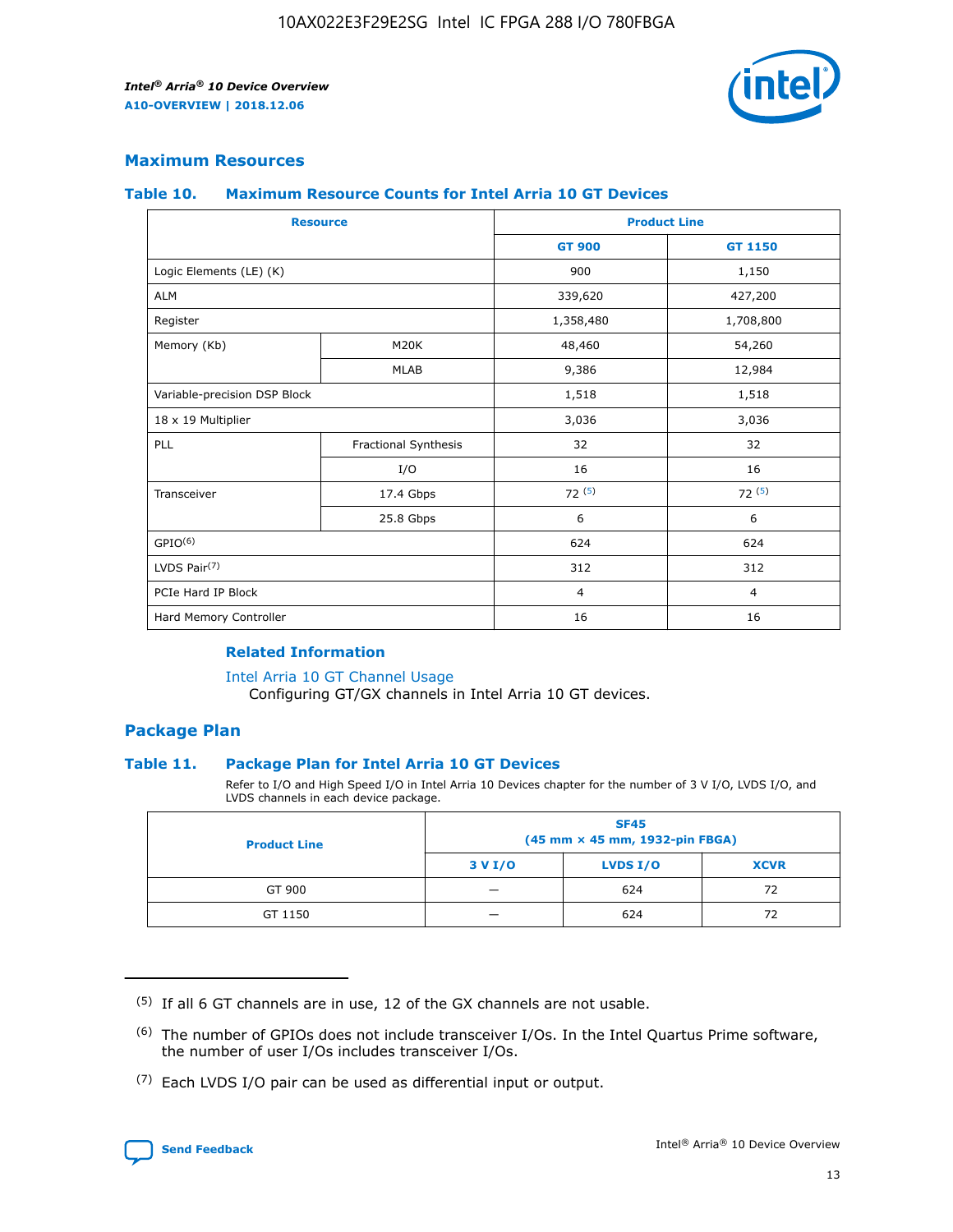

#### **Related Information**

[I/O and High-Speed Differential I/O Interfaces in Intel Arria 10 Devices chapter, Intel](https://www.intel.com/content/www/us/en/programmable/documentation/sam1403482614086.html#sam1403482030321) [Arria 10 Device Handbook](https://www.intel.com/content/www/us/en/programmable/documentation/sam1403482614086.html#sam1403482030321)

Provides the number of 3 V and LVDS I/Os, and LVDS channels for each Intel Arria 10 device package.

# **Intel Arria 10 SX**

This section provides the available options, maximum resource counts, and package plan for the Intel Arria 10 SX devices.

The information in this section is correct at the time of publication. For the latest information and to get more details, refer to the Intel FPGA Product Selector.

#### **Related Information**

[Intel FPGA Product Selector](http://www.altera.com/products/selector/psg-selector.html) Provides the latest information on Intel products.

#### **Available Options**

#### **Figure 3. Sample Ordering Code and Available Options for Intel Arria 10 SX Devices**



#### **Related Information**

[Transceiver Performance for Intel Arria 10 GX/SX Devices](https://www.intel.com/content/www/us/en/programmable/documentation/mcn1413182292568.html#mcn1413213965502) Provides more information about the transceiver speed grade.

Intel® Arria® 10 Device Overview **[Send Feedback](mailto:FPGAtechdocfeedback@intel.com?subject=Feedback%20on%20Intel%20Arria%2010%20Device%20Overview%20(A10-OVERVIEW%202018.12.06)&body=We%20appreciate%20your%20feedback.%20In%20your%20comments,%20also%20specify%20the%20page%20number%20or%20paragraph.%20Thank%20you.)**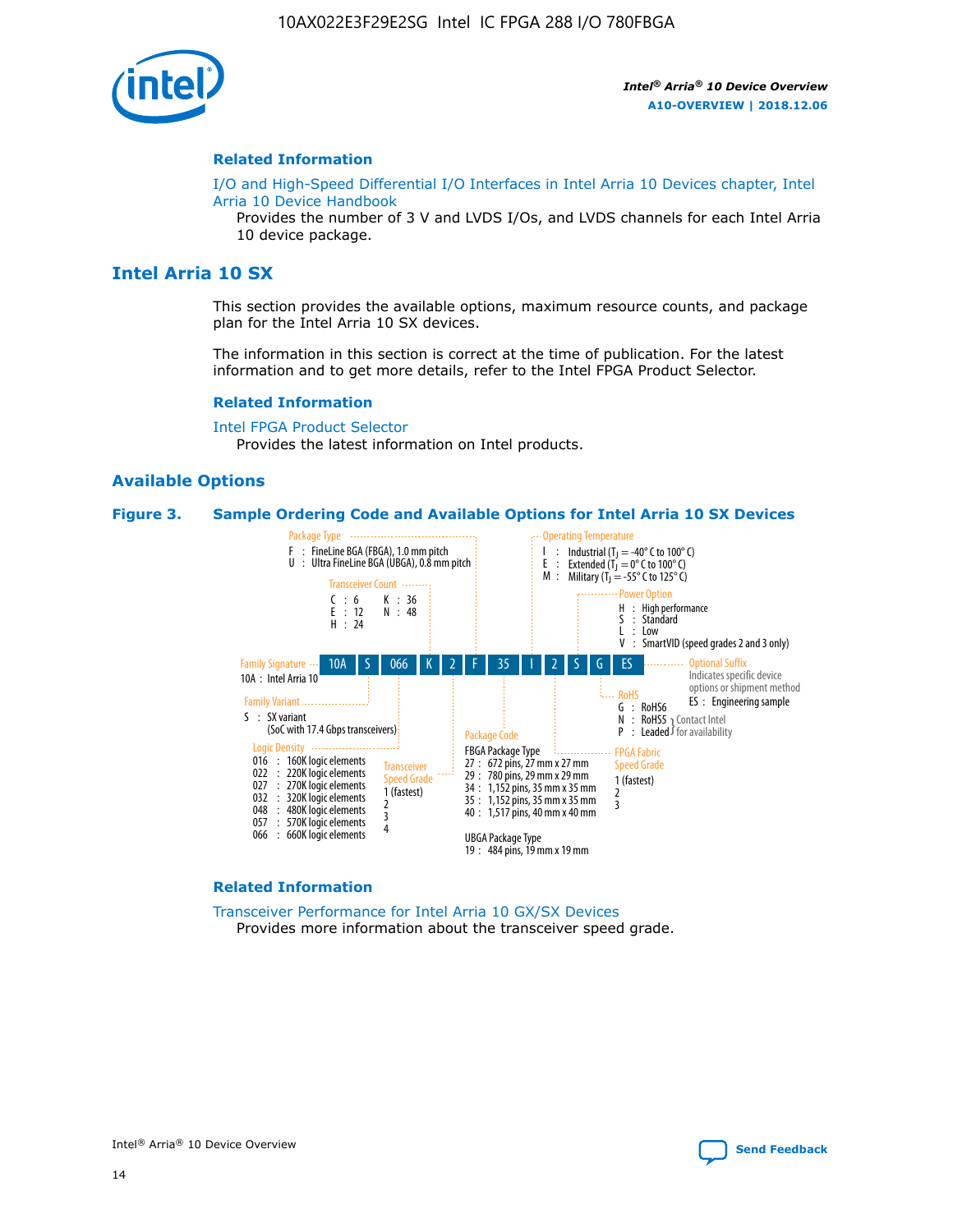

# **Maximum Resources**

#### **Table 12. Maximum Resource Counts for Intel Arria 10 SX Devices**

|                                   | <b>Resource</b>         | <b>Product Line</b> |               |                |                |                |                |                |  |  |  |
|-----------------------------------|-------------------------|---------------------|---------------|----------------|----------------|----------------|----------------|----------------|--|--|--|
|                                   |                         | <b>SX 160</b>       | <b>SX 220</b> | <b>SX 270</b>  | <b>SX 320</b>  | <b>SX 480</b>  | <b>SX 570</b>  | <b>SX 660</b>  |  |  |  |
| Logic Elements (LE) (K)           |                         | 160                 | 220           | 270            | 320            | 480            | 570            | 660            |  |  |  |
| <b>ALM</b>                        |                         | 61,510              | 80,330        | 101,620        | 119,900        | 183,590        | 217,080        | 251,680        |  |  |  |
| Register                          |                         | 246,040             | 321,320       | 406,480        | 479,600        | 734,360        | 868,320        | 1,006,720      |  |  |  |
| Memory (Kb)                       | M <sub>20</sub> K       | 8,800               | 11,740        | 15,000         | 17,820         | 28,620         | 36,000         | 42,620         |  |  |  |
|                                   | <b>MLAB</b>             | 1,050               | 1,690         | 2,452          | 2,727          | 4,164          | 5,096          | 5,788          |  |  |  |
| Variable-precision DSP Block      |                         | 156                 | 192           | 830            | 985            | 1,368          | 1,523          | 1,687          |  |  |  |
| 18 x 19 Multiplier                |                         | 312                 | 384           | 1,660          | 1,970          | 2,736          | 3,046          | 3,374          |  |  |  |
| <b>PLL</b>                        | Fractional<br>Synthesis | 6                   | 6             | 8              | 8              | 12             | 16             | 16             |  |  |  |
|                                   | I/O                     | 6                   | 6             | 8              | 8              | 12             | 16             | 16             |  |  |  |
| 17.4 Gbps Transceiver             |                         | 12                  | 12            | 24             | 24             | 36             | 48             | 48             |  |  |  |
| GPIO <sup>(8)</sup>               |                         | 288                 | 288           | 384            | 384            | 492            | 696            | 696            |  |  |  |
| LVDS Pair $(9)$                   |                         | 120                 | 120           | 168            | 168            | 174            | 324            | 324            |  |  |  |
| PCIe Hard IP Block                |                         | $\mathbf{1}$        | $\mathbf{1}$  | $\overline{2}$ | $\overline{2}$ | $\overline{2}$ | $\overline{2}$ | $\overline{2}$ |  |  |  |
| Hard Memory Controller            |                         | 6                   | 6             | 8              | 8              | 12             | 16             | 16             |  |  |  |
| ARM Cortex-A9 MPCore<br>Processor |                         | Yes                 | Yes           | Yes            | Yes            | Yes            | Yes            | Yes            |  |  |  |

# **Package Plan**

#### **Table 13. Package Plan for Intel Arria 10 SX Devices (U19, F27, F29, and F34)**

Refer to I/O and High Speed I/O in Intel Arria 10 Devices chapter for the number of 3 V I/O, LVDS I/O, and LVDS channels in each device package.

| <b>Product Line</b> | U19<br>$(19 \text{ mm} \times 19 \text{ mm})$<br>484-pin UBGA) |                    |             | <b>F27</b><br>$(27 \text{ mm} \times 27 \text{ mm})$ .<br>672-pin FBGA) |                    | <b>F29</b><br>$(29 \text{ mm} \times 29 \text{ mm})$ .<br>780-pin FBGA) |            |                    | <b>F34</b><br>$(35 \text{ mm} \times 35 \text{ mm})$<br><b>1152-pin FBGA)</b> |           |                    |             |
|---------------------|----------------------------------------------------------------|--------------------|-------------|-------------------------------------------------------------------------|--------------------|-------------------------------------------------------------------------|------------|--------------------|-------------------------------------------------------------------------------|-----------|--------------------|-------------|
|                     | 3V<br>I/O                                                      | <b>LVDS</b><br>I/O | <b>XCVR</b> | 3V<br>I/O                                                               | <b>LVDS</b><br>I/O | <b>XCVR</b>                                                             | 3 V<br>I/O | <b>LVDS</b><br>I/O | <b>XCVR</b>                                                                   | 3V<br>I/O | <b>LVDS</b><br>I/O | <b>XCVR</b> |
| SX 160              | 48                                                             | 144                | 6           | 48                                                                      | 192                | 12                                                                      | 48         | 240                | 12                                                                            |           |                    |             |
| SX 220              | 48                                                             | 144                | 6           | 48                                                                      | 192                | 12                                                                      | 48         | 240                | 12                                                                            |           |                    |             |
| SX 270              |                                                                |                    |             | 48                                                                      | 192                | 12                                                                      | 48         | 312                | 12                                                                            | 48        | 336                | 24          |
| SX 320              |                                                                |                    |             | 48                                                                      | 192                | 12                                                                      | 48         | 312                | 12                                                                            | 48        | 336                | 24          |
|                     | continued                                                      |                    |             |                                                                         |                    |                                                                         |            |                    |                                                                               |           |                    |             |

 $(8)$  The number of GPIOs does not include transceiver I/Os. In the Intel Quartus Prime software, the number of user I/Os includes transceiver I/Os.

 $(9)$  Each LVDS I/O pair can be used as differential input or output.

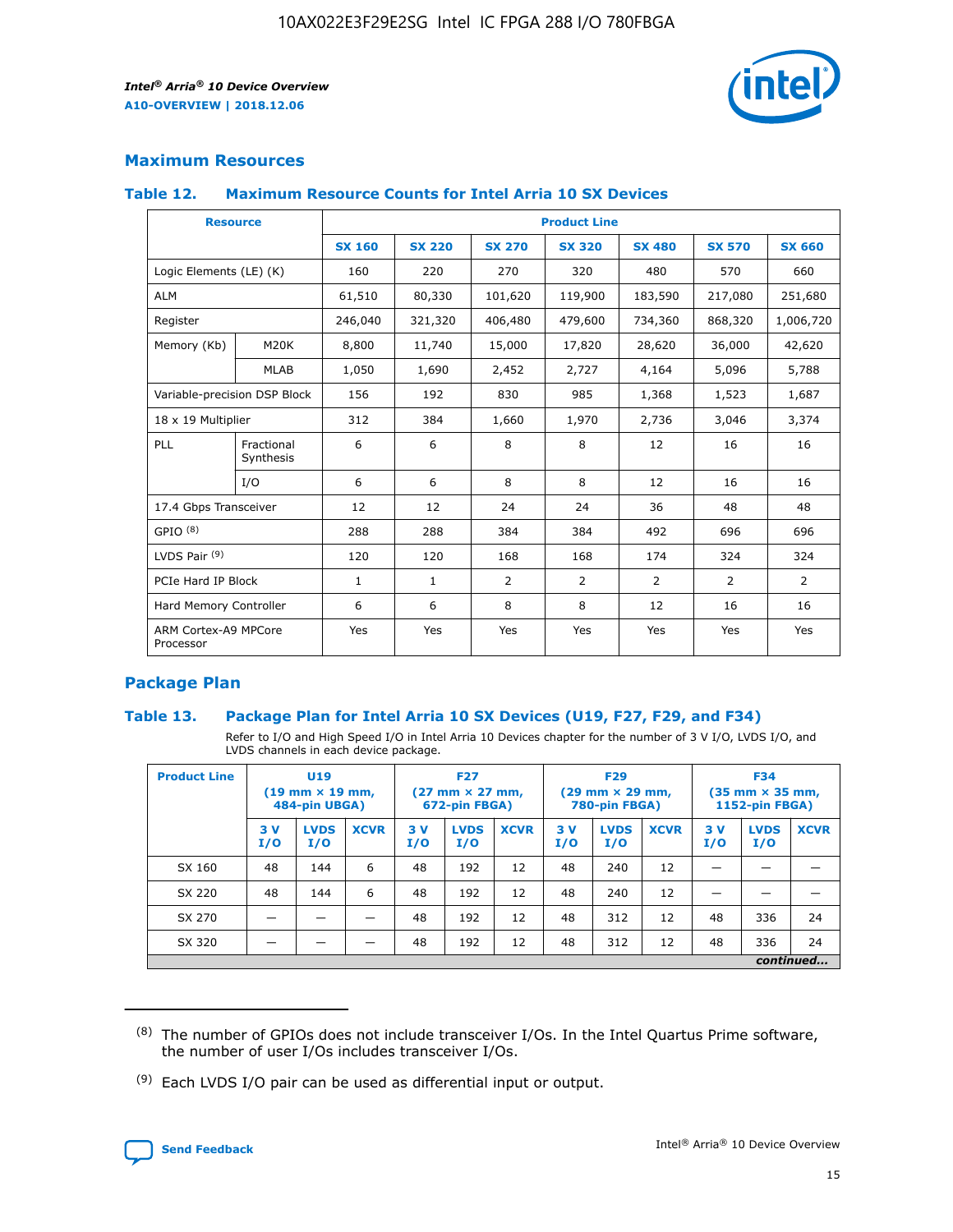

| <b>Product Line</b> | U <sub>19</sub><br>$(19 \text{ mm} \times 19 \text{ mm})$<br>484-pin UBGA) |                    | <b>F27</b><br>$(27 \text{ mm} \times 27 \text{ mm})$<br>672-pin FBGA) |           | <b>F29</b><br>$(29 \text{ mm} \times 29 \text{ mm})$<br>780-pin FBGA) |             |           | <b>F34</b><br>$(35$ mm $\times$ 35 mm,<br><b>1152-pin FBGA)</b> |             |           |                    |             |
|---------------------|----------------------------------------------------------------------------|--------------------|-----------------------------------------------------------------------|-----------|-----------------------------------------------------------------------|-------------|-----------|-----------------------------------------------------------------|-------------|-----------|--------------------|-------------|
|                     | 3V<br>I/O                                                                  | <b>LVDS</b><br>I/O | <b>XCVR</b>                                                           | 3V<br>I/O | <b>LVDS</b><br>I/O                                                    | <b>XCVR</b> | 3V<br>I/O | <b>LVDS</b><br>I/O                                              | <b>XCVR</b> | 3V<br>I/O | <b>LVDS</b><br>I/O | <b>XCVR</b> |
| SX 480              |                                                                            |                    |                                                                       |           |                                                                       |             | 48        | 312                                                             | 12          | 48        | 444                | 24          |
| SX 570              |                                                                            |                    |                                                                       |           |                                                                       |             |           |                                                                 |             | 48        | 444                | 24          |
| SX 660              |                                                                            |                    |                                                                       |           |                                                                       |             |           |                                                                 |             | 48        | 444                | 24          |

## **Table 14. Package Plan for Intel Arria 10 SX Devices (F35, KF40, and NF40)**

Refer to I/O and High Speed I/O in Intel Arria 10 Devices chapter for the number of 3 V I/O, LVDS I/O, and LVDS channels in each device package.

| <b>Product Line</b> | <b>F35</b><br>$(35 \text{ mm} \times 35 \text{ mm})$<br><b>1152-pin FBGA)</b> |          |             |                                           | <b>KF40</b><br>(40 mm × 40 mm,<br>1517-pin FBGA) |    | <b>NF40</b><br>$(40 \text{ mm} \times 40 \text{ mm})$<br>1517-pin FBGA) |          |             |  |
|---------------------|-------------------------------------------------------------------------------|----------|-------------|-------------------------------------------|--------------------------------------------------|----|-------------------------------------------------------------------------|----------|-------------|--|
|                     | 3 V I/O                                                                       | LVDS I/O | <b>XCVR</b> | <b>LVDS I/O</b><br><b>XCVR</b><br>3 V I/O |                                                  |    | 3 V I/O                                                                 | LVDS I/O | <b>XCVR</b> |  |
| SX 270              | 48                                                                            | 336      | 24          |                                           |                                                  |    |                                                                         |          |             |  |
| SX 320              | 48                                                                            | 336      | 24          |                                           |                                                  |    |                                                                         |          |             |  |
| SX 480              | 48                                                                            | 348      | 36          |                                           |                                                  |    |                                                                         |          |             |  |
| SX 570              | 48                                                                            | 348      | 36          | 96                                        | 600                                              | 36 | 48                                                                      | 540      | 48          |  |
| SX 660              | 48                                                                            | 348      | 36          | 96                                        | 600                                              | 36 | 48                                                                      | 540      | 48          |  |

# **Related Information**

[I/O and High-Speed Differential I/O Interfaces in Intel Arria 10 Devices chapter, Intel](https://www.intel.com/content/www/us/en/programmable/documentation/sam1403482614086.html#sam1403482030321) [Arria 10 Device Handbook](https://www.intel.com/content/www/us/en/programmable/documentation/sam1403482614086.html#sam1403482030321)

Provides the number of 3 V and LVDS I/Os, and LVDS channels for each Intel Arria 10 device package.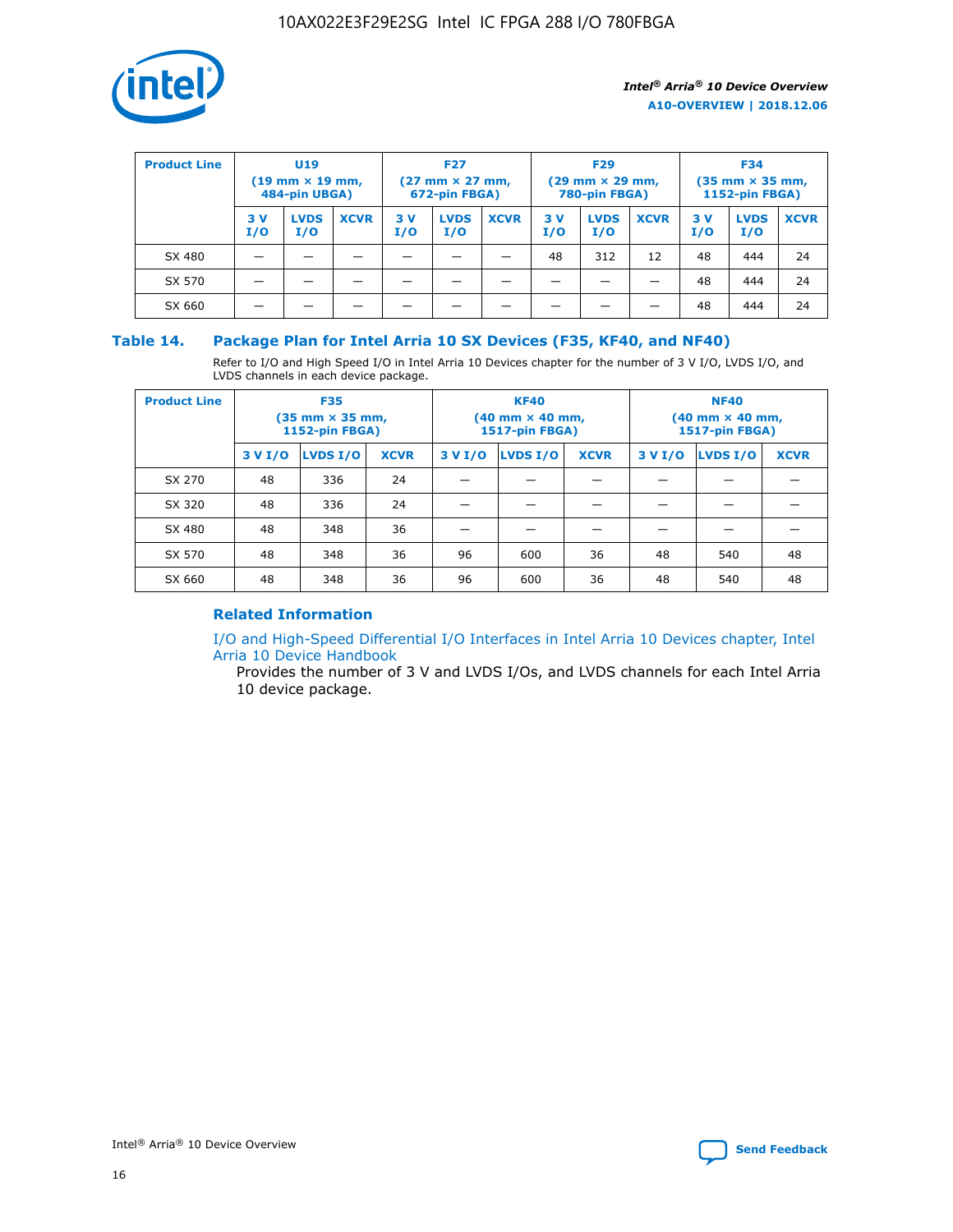

# **I/O Vertical Migration for Intel Arria 10 Devices**

#### **Figure 4. Migration Capability Across Intel Arria 10 Product Lines**

- The arrows indicate the migration paths. The devices included in each vertical migration path are shaded. Devices with fewer resources in the same path have lighter shades.
- To achieve the full I/O migration across product lines in the same migration path, restrict I/Os and transceivers usage to match the product line with the lowest I/O and transceiver counts.
- An LVDS I/O bank in the source device may be mapped to a 3 V I/O bank in the target device. To use memory interface clock frequency higher than 533 MHz, assign external memory interface pins only to banks that are LVDS I/O in both devices.
- There may be nominal 0.15 mm package height difference between some product lines in the same package type.
	- **Variant Product Line Package U19 F27 F29 F34 F35 KF40 NF40 RF40 NF45 SF45 UF45** Intel® Arria® 10 GX GX 160 GX 220 GX 270 GX 320 GX 480 GX 570 GX 660 GX 900 GX 1150 Intel Arria 10 GT GT 900 GT 1150 Intel Arria 10 SX SX 160 SX 220 SX 270 SX 320 SX 480 SX 570 SX 660
- Some migration paths are not shown in the Intel Quartus Prime software **Pin Migration View**.

*Note:* To verify the pin migration compatibility, use the **Pin Migration View** window in the Intel Quartus Prime software Pin Planner.

# **Adaptive Logic Module**

Intel Arria 10 devices use a 20 nm ALM as the basic building block of the logic fabric.

The ALM architecture is the same as the previous generation FPGAs, allowing for efficient implementation of logic functions and easy conversion of IP between the device generations.

The ALM, as shown in following figure, uses an 8-input fracturable look-up table (LUT) with four dedicated registers to help improve timing closure in register-rich designs and achieve an even higher design packing capability than the traditional two-register per LUT architecture.

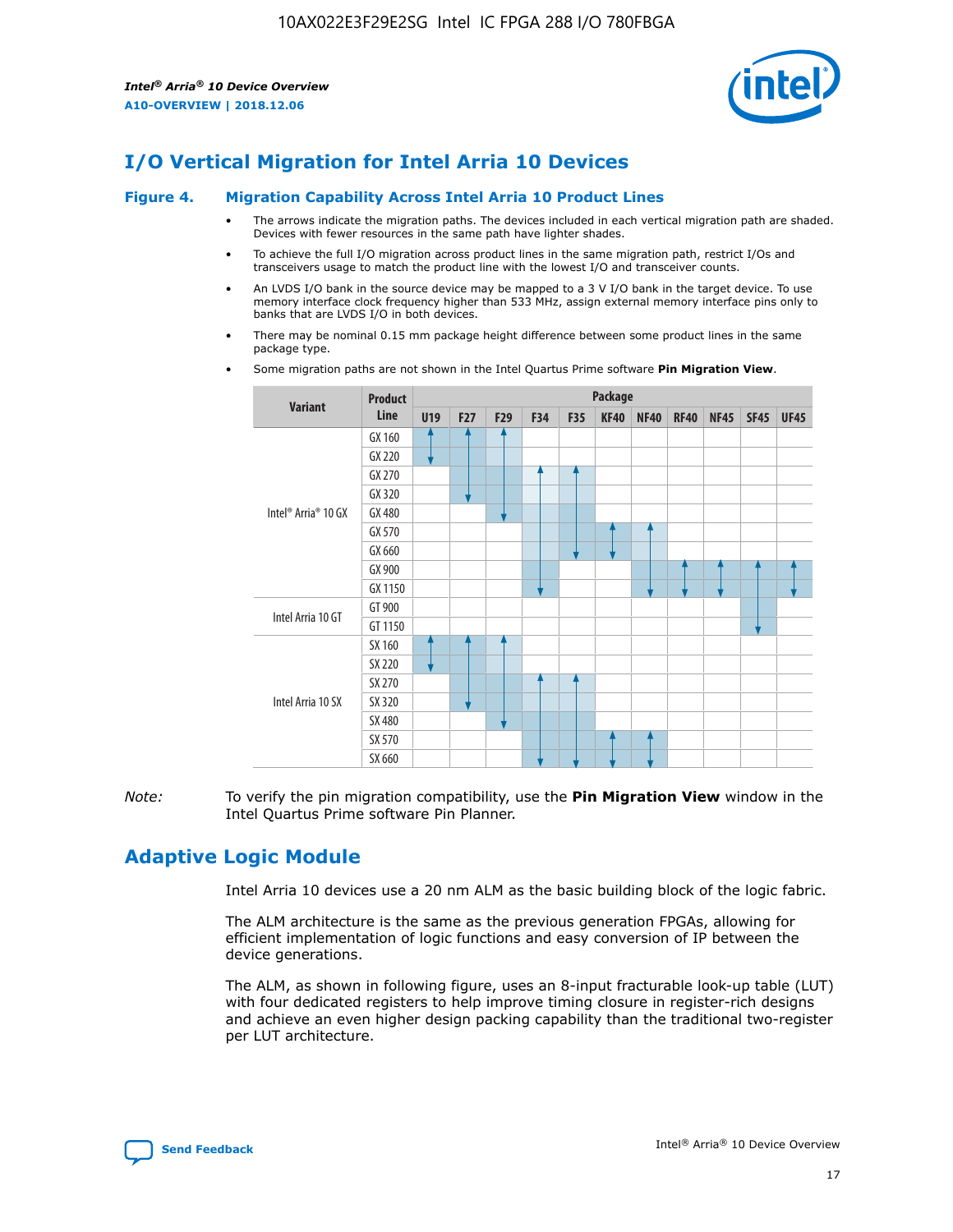

**Figure 5. ALM for Intel Arria 10 Devices**



The Intel Quartus Prime software optimizes your design according to the ALM logic structure and automatically maps legacy designs into the Intel Arria 10 ALM architecture.

# **Variable-Precision DSP Block**

The Intel Arria 10 variable precision DSP blocks support fixed-point arithmetic and floating-point arithmetic.

Features for fixed-point arithmetic:

- High-performance, power-optimized, and fully registered multiplication operations
- 18-bit and 27-bit word lengths
- Two 18 x 19 multipliers or one 27 x 27 multiplier per DSP block
- Built-in addition, subtraction, and 64-bit double accumulation register to combine multiplication results
- Cascading 19-bit or 27-bit when pre-adder is disabled and cascading 18-bit when pre-adder is used to form the tap-delay line for filtering applications
- Cascading 64-bit output bus to propagate output results from one block to the next block without external logic support
- Hard pre-adder supported in 19-bit and 27-bit modes for symmetric filters
- Internal coefficient register bank in both 18-bit and 27-bit modes for filter implementation
- 18-bit and 27-bit systolic finite impulse response (FIR) filters with distributed output adder
- Biased rounding support

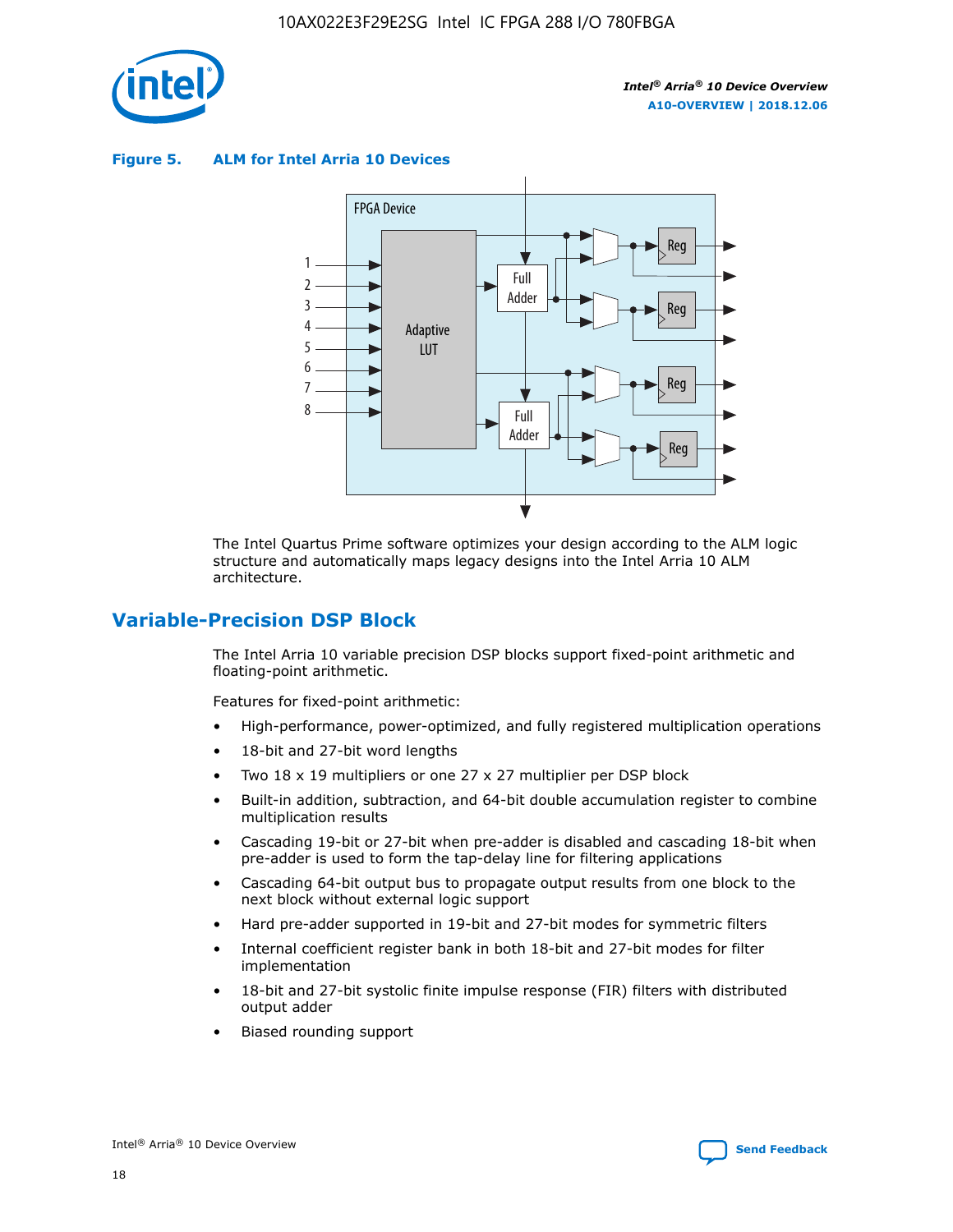

Features for floating-point arithmetic:

- A completely hardened architecture that supports multiplication, addition, subtraction, multiply-add, and multiply-subtract
- Multiplication with accumulation capability and a dynamic accumulator reset control
- Multiplication with cascade summation capability
- Multiplication with cascade subtraction capability
- Complex multiplication
- Direct vector dot product
- Systolic FIR filter

#### **Table 15. Variable-Precision DSP Block Configurations for Intel Arria 10 Devices**

| <b>Usage Example</b>                                       | <b>Multiplier Size (Bit)</b>    | <b>DSP Block Resources</b> |
|------------------------------------------------------------|---------------------------------|----------------------------|
| Medium precision fixed point                               | Two 18 x 19                     |                            |
| High precision fixed or Single precision<br>floating point | One 27 x 27                     |                            |
| Fixed point FFTs                                           | One 19 x 36 with external adder |                            |
| Very high precision fixed point                            | One 36 x 36 with external adder |                            |
| Double precision floating point                            | One 54 x 54 with external adder | 4                          |

#### **Table 16. Resources for Fixed-Point Arithmetic in Intel Arria 10 Devices**

The table lists the variable-precision DSP resources by bit precision for each Intel Arria 10 device.

| <b>Variant</b>  | <b>Product Line</b> | <b>Variable-</b><br>precision<br><b>DSP Block</b> | <b>Independent Input and Output</b><br><b>Multiplications Operator</b> |                                     | 18 x 19<br><b>Multiplier</b><br><b>Adder Sum</b> | $18 \times 18$<br><b>Multiplier</b><br><b>Adder</b> |
|-----------------|---------------------|---------------------------------------------------|------------------------------------------------------------------------|-------------------------------------|--------------------------------------------------|-----------------------------------------------------|
|                 |                     |                                                   | 18 x 19<br><b>Multiplier</b>                                           | $27 \times 27$<br><b>Multiplier</b> | <b>Mode</b>                                      | <b>Summed with</b><br>36 bit Input                  |
| AIntel Arria 10 | GX 160              | 156                                               | 312                                                                    | 156                                 | 156                                              | 156                                                 |
| GX              | GX 220              | 192                                               | 384                                                                    | 192                                 | 192                                              | 192                                                 |
|                 | GX 270              | 830                                               | 1,660                                                                  | 830                                 | 830                                              | 830                                                 |
|                 | GX 320              | 984                                               | 1,968                                                                  | 984                                 | 984                                              | 984                                                 |
|                 | GX 480              | 1,368                                             | 2,736                                                                  | 1,368                               | 1,368                                            | 1,368                                               |
|                 | GX 570              | 1,523                                             | 3,046                                                                  | 1,523                               | 1,523                                            | 1,523                                               |
|                 | GX 660              | 1,687                                             | 3,374                                                                  | 1,687                               | 1,687                                            | 1,687                                               |
|                 | GX 900              | 1,518                                             | 3,036                                                                  | 1,518                               | 1,518                                            | 1,518                                               |
|                 | GX 1150             | 1,518                                             | 3,036                                                                  | 1,518                               | 1,518                                            | 1,518                                               |
| Intel Arria 10  | GT 900              | 1,518                                             | 3,036                                                                  | 1,518                               | 1,518                                            | 1,518                                               |
| GT              | GT 1150             | 1,518                                             | 3,036                                                                  | 1,518                               | 1,518                                            | 1,518                                               |
| Intel Arria 10  | SX 160              | 156                                               | 312                                                                    | 156                                 | 156                                              | 156                                                 |
| <b>SX</b>       | SX 220              | 192                                               | 384                                                                    | 192                                 | 192                                              | 192                                                 |
|                 | SX 270              | 830                                               | 1,660                                                                  | 830                                 | 830                                              | 830                                                 |
|                 |                     |                                                   |                                                                        |                                     |                                                  | continued                                           |

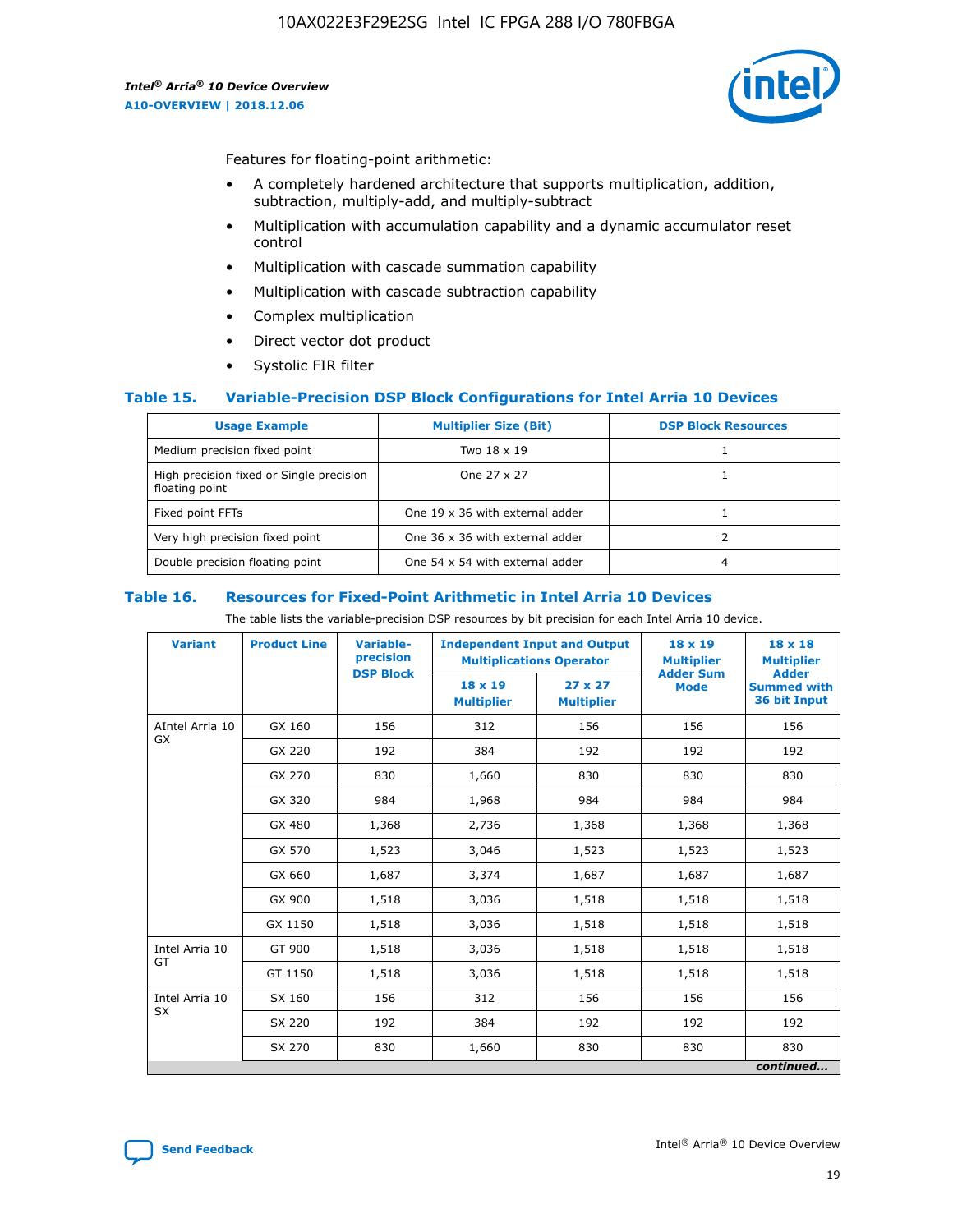

| <b>Variant</b> | <b>Product Line</b> | Variable-<br>precision | <b>Independent Input and Output</b><br><b>Multiplications Operator</b> |                                     | $18 \times 19$<br><b>Multiplier</b> | $18 \times 18$<br><b>Multiplier</b><br><b>Adder</b> |  |
|----------------|---------------------|------------------------|------------------------------------------------------------------------|-------------------------------------|-------------------------------------|-----------------------------------------------------|--|
|                |                     | <b>DSP Block</b>       | $18 \times 19$<br><b>Multiplier</b>                                    | $27 \times 27$<br><b>Multiplier</b> | <b>Adder Sum</b><br><b>Mode</b>     | <b>Summed with</b><br>36 bit Input                  |  |
|                | SX 320              | 984                    | 1,968                                                                  | 984                                 | 984                                 | 984                                                 |  |
|                | SX 480              | 1,368                  | 2,736                                                                  | 1,368                               | 1,368                               | 1,368                                               |  |
|                | SX 570              | 1,523                  | 3,046                                                                  | 1,523                               | 1,523                               | 1,523                                               |  |
|                | SX 660              | 1,687                  | 3,374                                                                  | 1,687                               | 1,687                               | 1,687                                               |  |

# **Table 17. Resources for Floating-Point Arithmetic in Intel Arria 10 Devices**

The table lists the variable-precision DSP resources by bit precision for each Intel Arria 10 device.

| <b>Variant</b> | <b>Product Line</b> | <b>Variable-</b><br>precision<br><b>DSP Block</b> | <b>Single</b><br><b>Precision</b><br><b>Floating-Point</b><br><b>Multiplication</b><br><b>Mode</b> | <b>Single-Precision</b><br><b>Floating-Point</b><br><b>Adder Mode</b> | Single-<br><b>Precision</b><br><b>Floating-Point</b><br><b>Multiply</b><br><b>Accumulate</b><br><b>Mode</b> | <b>Peak</b><br><b>Giga Floating-</b><br><b>Point</b><br><b>Operations</b><br>per Second<br>(GFLOPs) |
|----------------|---------------------|---------------------------------------------------|----------------------------------------------------------------------------------------------------|-----------------------------------------------------------------------|-------------------------------------------------------------------------------------------------------------|-----------------------------------------------------------------------------------------------------|
| Intel Arria 10 | GX 160              | 156                                               | 156                                                                                                | 156                                                                   | 156                                                                                                         | 140                                                                                                 |
| GX             | GX 220              | 192                                               | 192                                                                                                | 192                                                                   | 192                                                                                                         | 173                                                                                                 |
|                | GX 270              | 830                                               | 830                                                                                                | 830                                                                   | 830                                                                                                         | 747                                                                                                 |
|                | GX 320              | 984                                               | 984                                                                                                | 984                                                                   | 984                                                                                                         | 886                                                                                                 |
|                | GX 480              | 1,369                                             | 1,368                                                                                              | 1,368                                                                 | 1,368                                                                                                       | 1,231                                                                                               |
|                | GX 570              | 1,523                                             | 1,523                                                                                              | 1,523                                                                 | 1,523                                                                                                       | 1,371                                                                                               |
|                | GX 660              | 1,687                                             | 1,687                                                                                              | 1,687                                                                 | 1,687                                                                                                       | 1,518                                                                                               |
|                | GX 900              | 1,518                                             | 1,518                                                                                              | 1,518                                                                 | 1,518                                                                                                       | 1,366                                                                                               |
|                | GX 1150             | 1,518                                             | 1,518                                                                                              | 1,518                                                                 | 1,518                                                                                                       | 1,366                                                                                               |
| Intel Arria 10 | GT 900              | 1,518                                             | 1,518                                                                                              | 1,518                                                                 | 1,518                                                                                                       | 1,366                                                                                               |
| GT             | GT 1150             | 1,518                                             | 1,518                                                                                              | 1,518                                                                 | 1,518                                                                                                       | 1,366                                                                                               |
| Intel Arria 10 | SX 160              | 156                                               | 156                                                                                                | 156                                                                   | 156                                                                                                         | 140                                                                                                 |
| <b>SX</b>      | SX 220              | 192                                               | 192                                                                                                | 192                                                                   | 192                                                                                                         | 173                                                                                                 |
|                | SX 270              | 830                                               | 830                                                                                                | 830                                                                   | 830                                                                                                         | 747                                                                                                 |
|                | SX 320              | 984                                               | 984                                                                                                | 984                                                                   | 984                                                                                                         | 886                                                                                                 |
|                | SX 480              | 1,369                                             | 1,368                                                                                              | 1,368                                                                 | 1,368                                                                                                       | 1,231                                                                                               |
|                | SX 570              | 1,523                                             | 1,523                                                                                              | 1,523                                                                 | 1,523                                                                                                       | 1,371                                                                                               |
|                | SX 660              | 1,687                                             | 1,687                                                                                              | 1,687                                                                 | 1,687                                                                                                       | 1,518                                                                                               |

# **Embedded Memory Blocks**

The embedded memory blocks in the devices are flexible and designed to provide an optimal amount of small- and large-sized memory arrays to fit your design requirements.

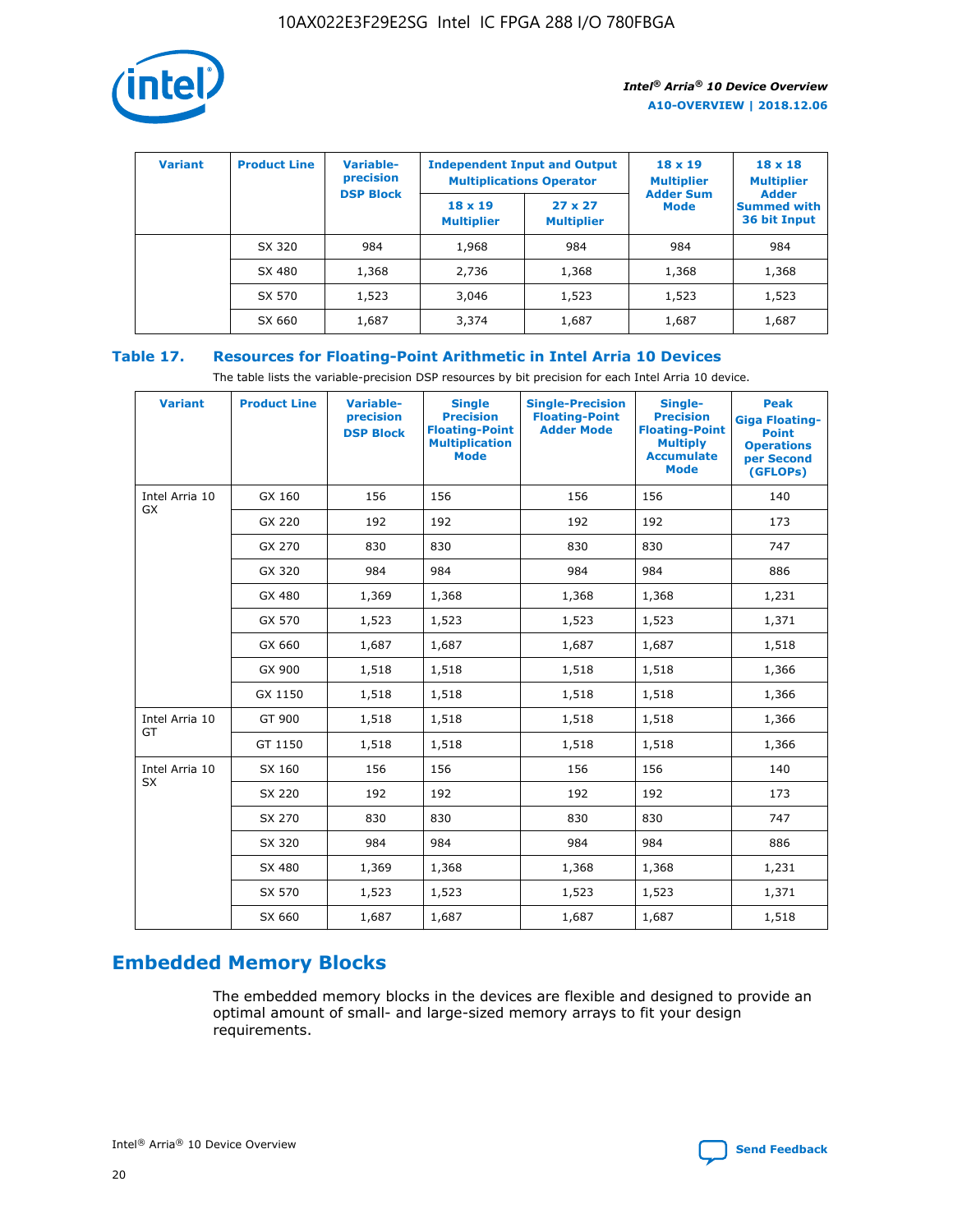

# **Types of Embedded Memory**

The Intel Arria 10 devices contain two types of memory blocks:

- 20 Kb M20K blocks—blocks of dedicated memory resources. The M20K blocks are ideal for larger memory arrays while still providing a large number of independent ports.
- 640 bit memory logic array blocks (MLABs)—enhanced memory blocks that are configured from dual-purpose logic array blocks (LABs). The MLABs are ideal for wide and shallow memory arrays. The MLABs are optimized for implementation of shift registers for digital signal processing (DSP) applications, wide and shallow FIFO buffers, and filter delay lines. Each MLAB is made up of ten adaptive logic modules (ALMs). In the Intel Arria 10 devices, you can configure these ALMs as ten 32 x 2 blocks, giving you one 32 x 20 simple dual-port SRAM block per MLAB.

# **Embedded Memory Capacity in Intel Arria 10 Devices**

|                   | <b>Product</b> |              | <b>M20K</b>         | <b>MLAB</b>  |                     | <b>Total RAM Bit</b> |
|-------------------|----------------|--------------|---------------------|--------------|---------------------|----------------------|
| <b>Variant</b>    | <b>Line</b>    | <b>Block</b> | <b>RAM Bit (Kb)</b> | <b>Block</b> | <b>RAM Bit (Kb)</b> | (Kb)                 |
| Intel Arria 10 GX | GX 160         | 440          | 8,800               | 1,680        | 1,050               | 9,850                |
|                   | GX 220         | 587          | 11,740              | 2,703        | 1,690               | 13,430               |
|                   | GX 270         | 750          | 15,000              | 3,922        | 2,452               | 17,452               |
|                   | GX 320         | 891          | 17,820              | 4,363        | 2,727               | 20,547               |
|                   | GX 480         | 1,431        | 28,620              | 6,662        | 4,164               | 32,784               |
|                   | GX 570         | 1,800        | 36,000              | 8,153        | 5,096               | 41,096               |
|                   | GX 660         | 2,131        | 42,620              | 9,260        | 5,788               | 48,408               |
|                   | GX 900         | 2,423        | 48,460              | 15,017       | 9,386               | 57,846               |
|                   | GX 1150        | 2,713        | 54,260              | 20,774       | 12,984              | 67,244               |
| Intel Arria 10 GT | GT 900         | 2,423        | 48,460              | 15,017       | 9,386               | 57,846               |
|                   | GT 1150        | 2,713        | 54,260              | 20,774       | 12,984              | 67,244               |
| Intel Arria 10 SX | SX 160         | 440          | 8,800               | 1,680        | 1,050               | 9,850                |
|                   | SX 220         | 587          | 11,740              | 2,703        | 1,690               | 13,430               |
|                   | SX 270         | 750          | 15,000              | 3,922        | 2,452               | 17,452               |
|                   | SX 320         | 891          | 17,820              | 4,363        | 2,727               | 20,547               |
|                   | SX 480         | 1,431        | 28,620              | 6,662        | 4,164               | 32,784               |
|                   | SX 570         | 1,800        | 36,000              | 8,153        | 5,096               | 41,096               |
|                   | SX 660         | 2,131        | 42,620              | 9,260        | 5,788               | 48,408               |

#### **Table 18. Embedded Memory Capacity and Distribution in Intel Arria 10 Devices**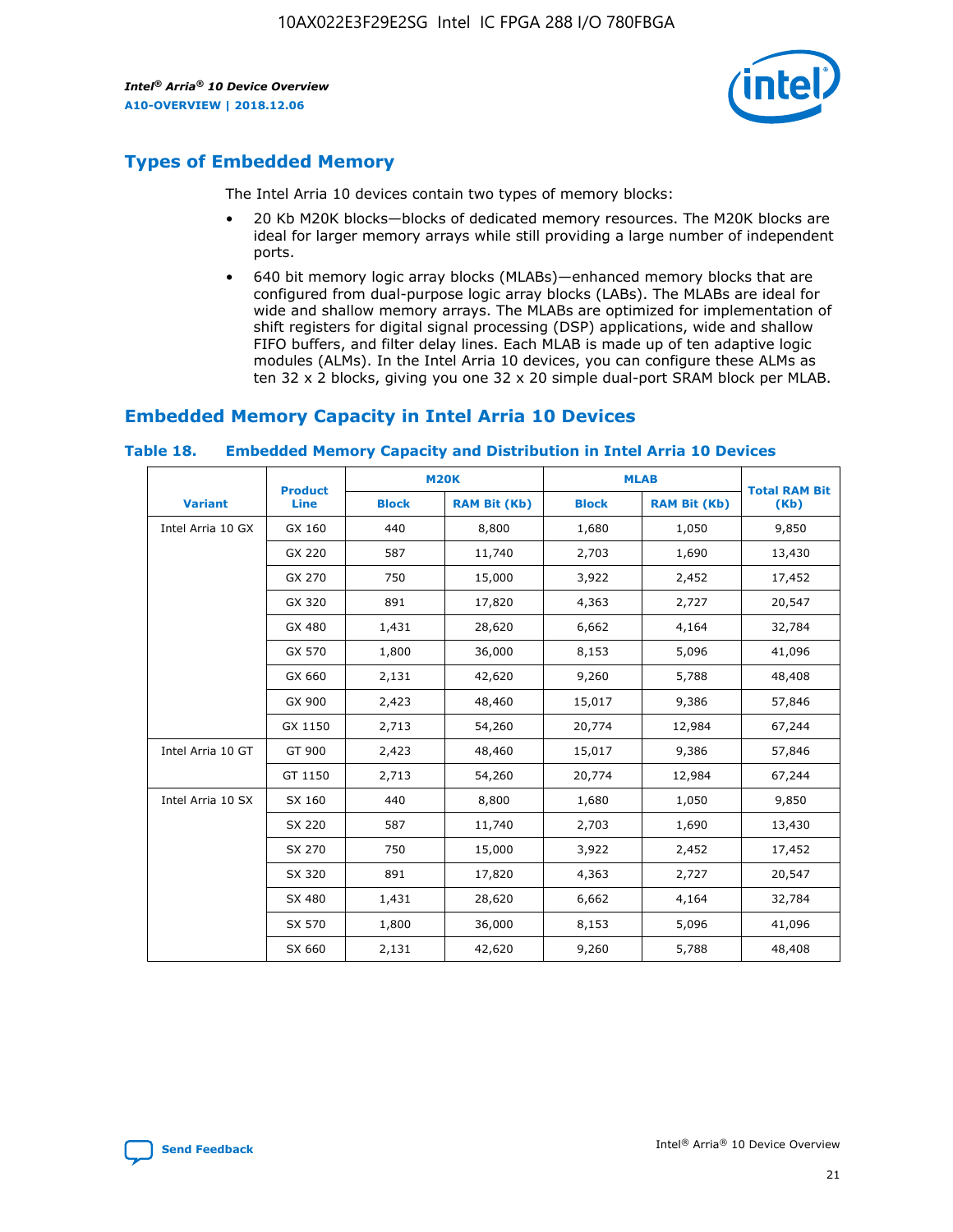

# **Embedded Memory Configurations for Single-port Mode**

#### **Table 19. Single-port Embedded Memory Configurations for Intel Arria 10 Devices**

This table lists the maximum configurations supported for single-port RAM and ROM modes.

| <b>Memory Block</b> | Depth (bits) | <b>Programmable Width</b> |
|---------------------|--------------|---------------------------|
| MLAB                | 32           | x16, x18, or x20          |
|                     | 64(10)       | x8, x9, x10               |
| M20K                | 512          | x40, x32                  |
|                     | 1K           | x20, x16                  |
|                     | 2K           | x10, x8                   |
|                     | 4K           | x5, x4                    |
|                     | 8K           | x2                        |
|                     | 16K          | x1                        |

# **Clock Networks and PLL Clock Sources**

The clock network architecture is based on Intel's global, regional, and peripheral clock structure. This clock structure is supported by dedicated clock input pins, fractional clock synthesis PLLs, and integer I/O PLLs.

# **Clock Networks**

The Intel Arria 10 core clock networks are capable of up to 800 MHz fabric operation across the full industrial temperature range. For the external memory interface, the clock network supports the hard memory controller with speeds up to 2,400 Mbps in a quarter-rate transfer.

To reduce power consumption, the Intel Quartus Prime software identifies all unused sections of the clock network and powers them down.

# **Fractional Synthesis and I/O PLLs**

Intel Arria 10 devices contain up to 32 fractional synthesis PLLs and up to 16 I/O PLLs that are available for both specific and general purpose uses in the core:

- Fractional synthesis PLLs—located in the column adjacent to the transceiver blocks
- I/O PLLs—located in each bank of the 48 I/Os

# **Fractional Synthesis PLLs**

You can use the fractional synthesis PLLs to:

- Reduce the number of oscillators that are required on your board
- Reduce the number of clock pins that are used in the device by synthesizing multiple clock frequencies from a single reference clock source

<sup>(10)</sup> Supported through software emulation and consumes additional MLAB blocks.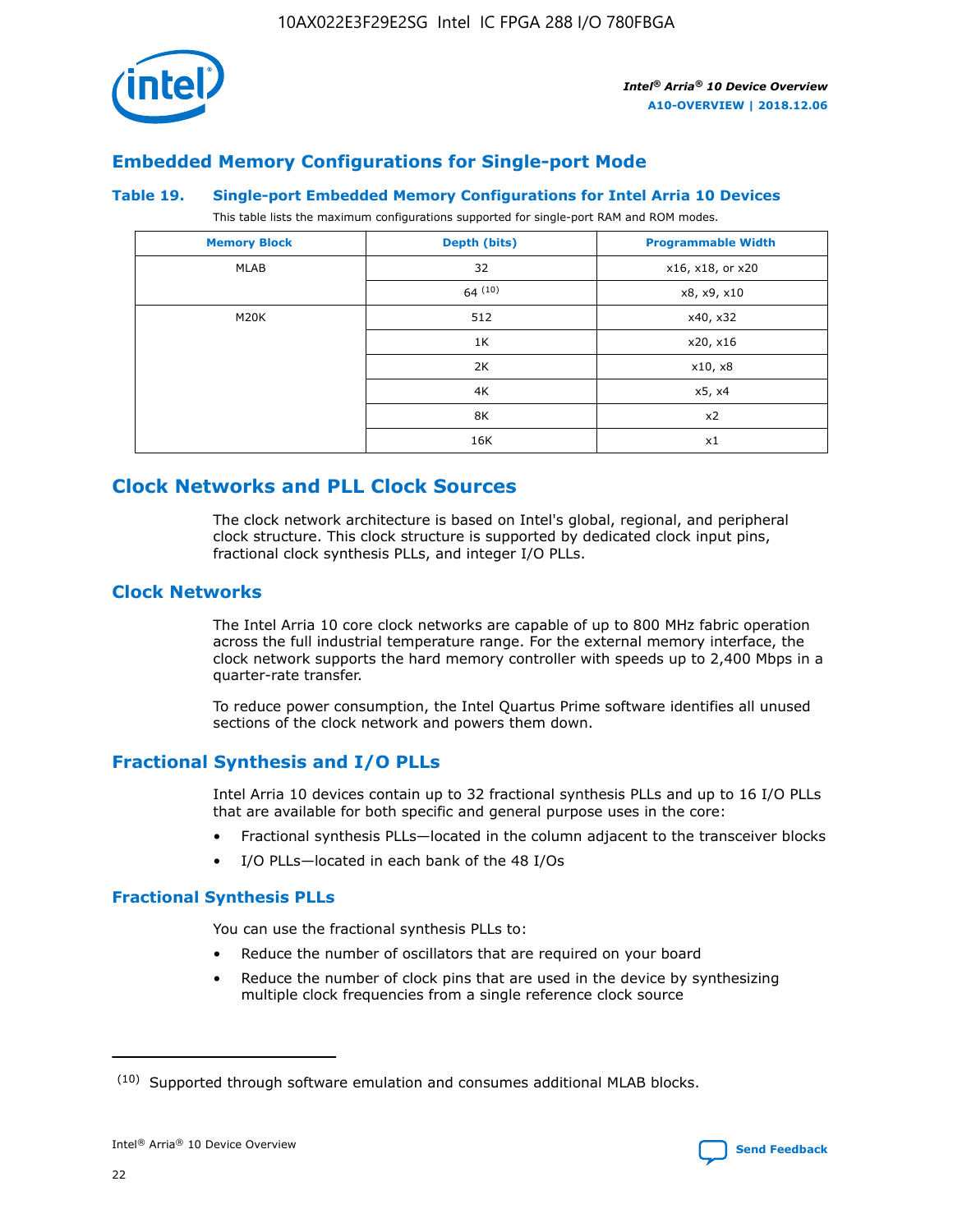

The fractional synthesis PLLs support the following features:

- Reference clock frequency synthesis for transceiver CMU and Advanced Transmit (ATX) PLLs
- Clock network delay compensation
- Zero-delay buffering
- Direct transmit clocking for transceivers
- Independently configurable into two modes:
	- Conventional integer mode equivalent to the general purpose PLL
	- Enhanced fractional mode with third order delta-sigma modulation
- PLL cascading

#### **I/O PLLs**

The integer mode I/O PLLs are located in each bank of 48 I/Os. You can use the I/O PLLs to simplify the design of external memory and high-speed LVDS interfaces.

In each I/O bank, the I/O PLLs are adjacent to the hard memory controllers and LVDS SERDES. Because these PLLs are tightly coupled with the I/Os that need to use them, it makes it easier to close timing.

You can use the I/O PLLs for general purpose applications in the core such as clock network delay compensation and zero-delay buffering.

Intel Arria 10 devices support PLL-to-PLL cascading.

# **FPGA General Purpose I/O**

Intel Arria 10 devices offer highly configurable GPIOs. Each I/O bank contains 48 general purpose I/Os and a high-efficiency hard memory controller.

The following list describes the features of the GPIOs:

- Consist of 3 V I/Os for high-voltage application and LVDS I/Os for differential signaling
	- Up to two 3 V I/O banks, available in some devices, that support up to 3 V I/O standards
	- LVDS I/O banks that support up to 1.8 V I/O standards
- Support a wide range of single-ended and differential I/O interfaces
- LVDS speeds up to 1.6 Gbps
- Each LVDS pair of pins has differential input and output buffers, allowing you to configure the LVDS direction for each pair.
- Programmable bus hold and weak pull-up
- Programmable differential output voltage  $(V_{OD})$  and programmable pre-emphasis

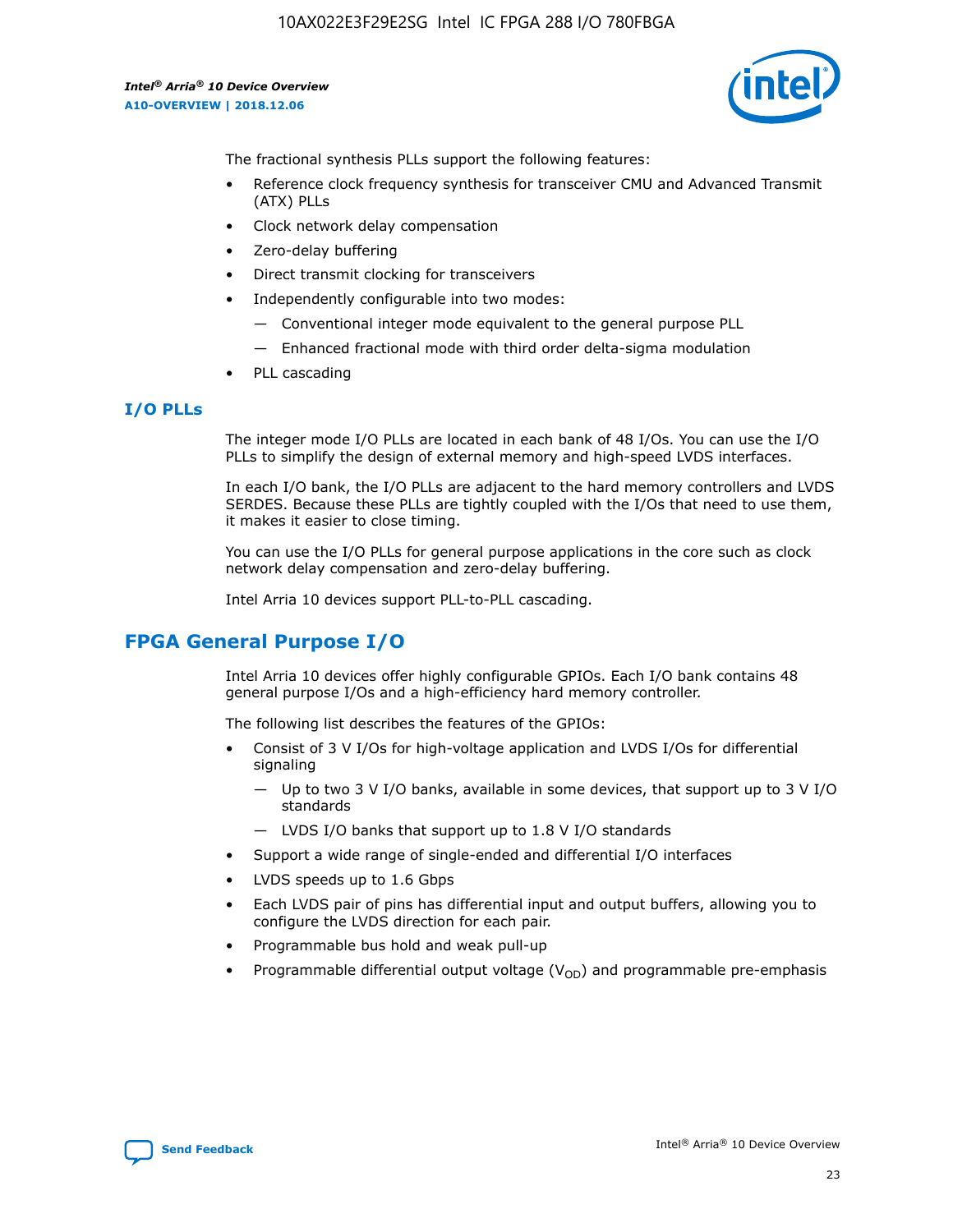

- Series (R<sub>S</sub>) and parallel (R<sub>T</sub>) on-chip termination (OCT) for all I/O banks with OCT calibration to limit the termination impedance variation
- On-chip dynamic termination that has the ability to swap between series and parallel termination, depending on whether there is read or write on a common bus for signal integrity
- Easy timing closure support using the hard read FIFO in the input register path, and delay-locked loop (DLL) delay chain with fine and coarse architecture

# **External Memory Interface**

Intel Arria 10 devices offer massive external memory bandwidth, with up to seven 32 bit DDR4 memory interfaces running at up to 2,400 Mbps. This bandwidth provides additional ease of design, lower power, and resource efficiencies of hardened highperformance memory controllers.

The memory interface within Intel Arria 10 FPGAs and SoCs delivers the highest performance and ease of use. You can configure up to a maximum width of 144 bits when using the hard or soft memory controllers. If required, you can bypass the hard memory controller and use a soft controller implemented in the user logic.

Each I/O contains a hardened DDR read/write path (PHY) capable of performing key memory interface functionality such as read/write leveling, FIFO buffering to lower latency and improve margin, timing calibration, and on-chip termination.

The timing calibration is aided by the inclusion of hard microcontrollers based on Intel's Nios® II technology, specifically tailored to control the calibration of multiple memory interfaces. This calibration allows the Intel Arria 10 device to compensate for any changes in process, voltage, or temperature either within the Intel Arria 10 device itself, or within the external memory device. The advanced calibration algorithms ensure maximum bandwidth and robust timing margin across all operating conditions.

In addition to parallel memory interfaces, Intel Arria 10 devices support serial memory technologies such as the Hybrid Memory Cube (HMC). The HMC is supported by the Intel Arria 10 high-speed serial transceivers which connect up to four HMC links, with each link running at data rates up to 15 Gbps.

#### **Related Information**

#### [External Memory Interface Spec Estimator](http://www.altera.com/technology/memory/estimator/mem-emif-index.html)

Provides a parametric tool that allows you to find and compare the performance of the supported external memory interfaces in IntelFPGAs.

# **Memory Standards Supported by Intel Arria 10 Devices**

The I/Os are designed to provide high performance support for existing and emerging external memory standards.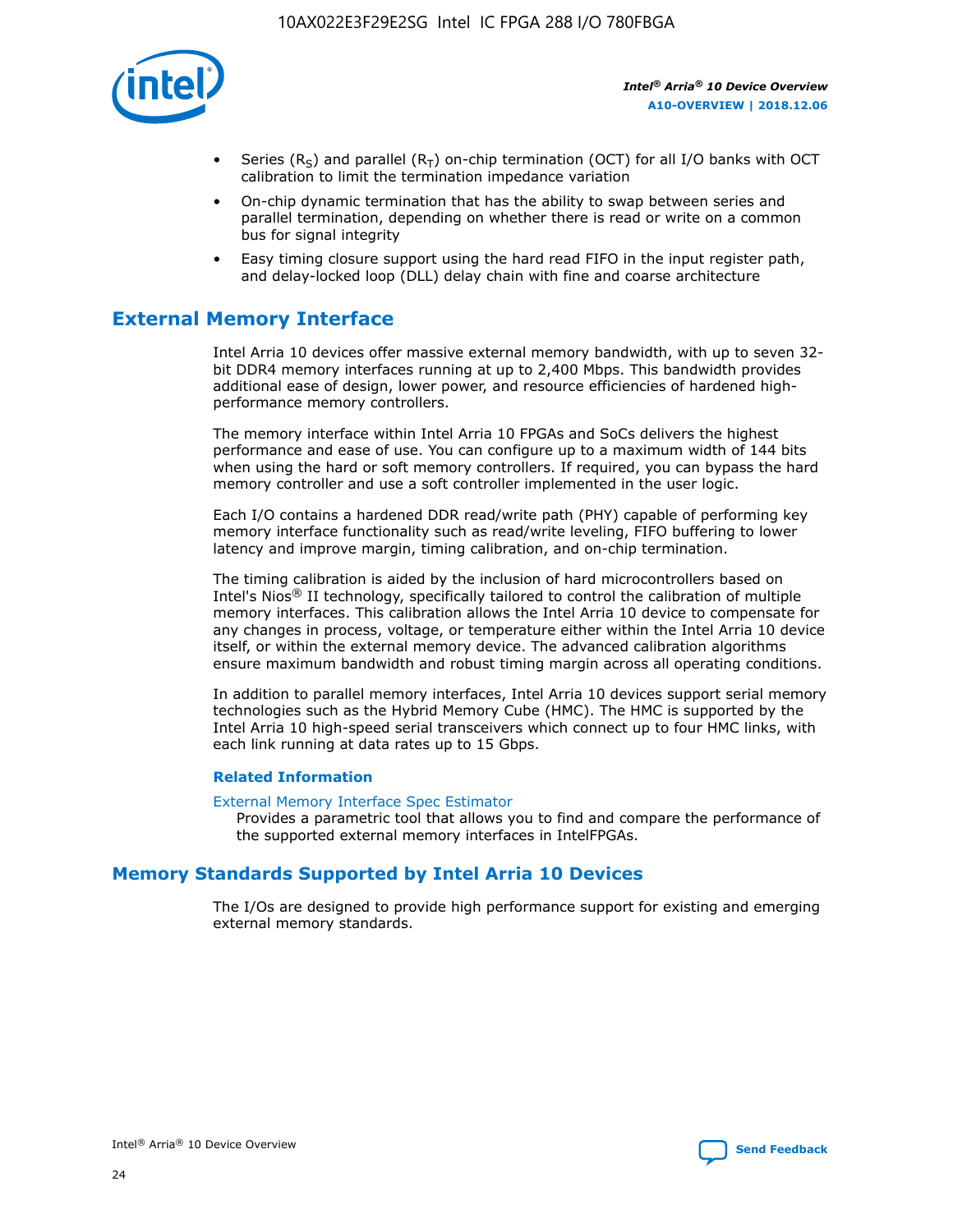

#### **Table 20. Memory Standards Supported by the Hard Memory Controller**

This table lists the overall capability of the hard memory controller. For specific details, refer to the External Memory Interface Spec Estimator and Intel Arria 10 Device Datasheet.

| <b>Memory Standard</b> | <b>Rate Support</b> | <b>Ping Pong PHY Support</b> | <b>Maximum Frequency</b><br>(MHz) |
|------------------------|---------------------|------------------------------|-----------------------------------|
| <b>DDR4 SDRAM</b>      | Quarter rate        | Yes                          | 1,067                             |
|                        |                     |                              | 1,200                             |
| DDR3 SDRAM             | Half rate           | Yes                          | 533                               |
|                        |                     |                              | 667                               |
|                        | Quarter rate        | Yes                          | 1,067                             |
|                        |                     |                              | 1,067                             |
| <b>DDR3L SDRAM</b>     | Half rate           | Yes                          | 533                               |
|                        |                     |                              | 667                               |
|                        | Quarter rate        | Yes                          | 933                               |
|                        |                     |                              | 933                               |
| LPDDR3 SDRAM           | Half rate           |                              | 533                               |
|                        | Quarter rate        |                              | 800                               |

#### **Table 21. Memory Standards Supported by the Soft Memory Controller**

| <b>Memory Standard</b>      | <b>Rate Support</b> | <b>Maximum Frequency</b><br>(MHz) |
|-----------------------------|---------------------|-----------------------------------|
| <b>RLDRAM 3 (11)</b>        | Quarter rate        | 1,200                             |
| ODR IV SRAM <sup>(11)</sup> | Quarter rate        | 1,067                             |
| <b>ODR II SRAM</b>          | Full rate           | 333                               |
|                             | Half rate           | 633                               |
| <b>ODR II+ SRAM</b>         | Full rate           | 333                               |
|                             | Half rate           | 633                               |
| <b>ODR II+ Xtreme SRAM</b>  | Full rate           | 333                               |
|                             | Half rate           | 633                               |

#### **Table 22. Memory Standards Supported by the HPS Hard Memory Controller**

The hard processor system (HPS) is available in Intel Arria 10 SoC devices only.

| <b>Memory Standard</b> | <b>Rate Support</b> | <b>Maximum Frequency</b><br>(MHz) |
|------------------------|---------------------|-----------------------------------|
| <b>DDR4 SDRAM</b>      | Half rate           | 1,200                             |
| DDR3 SDRAM             | Half rate           | 1,067                             |
| <b>DDR3L SDRAM</b>     | Half rate           | 933                               |

<sup>(11)</sup> Intel Arria 10 devices support this external memory interface using hard PHY with soft memory controller.

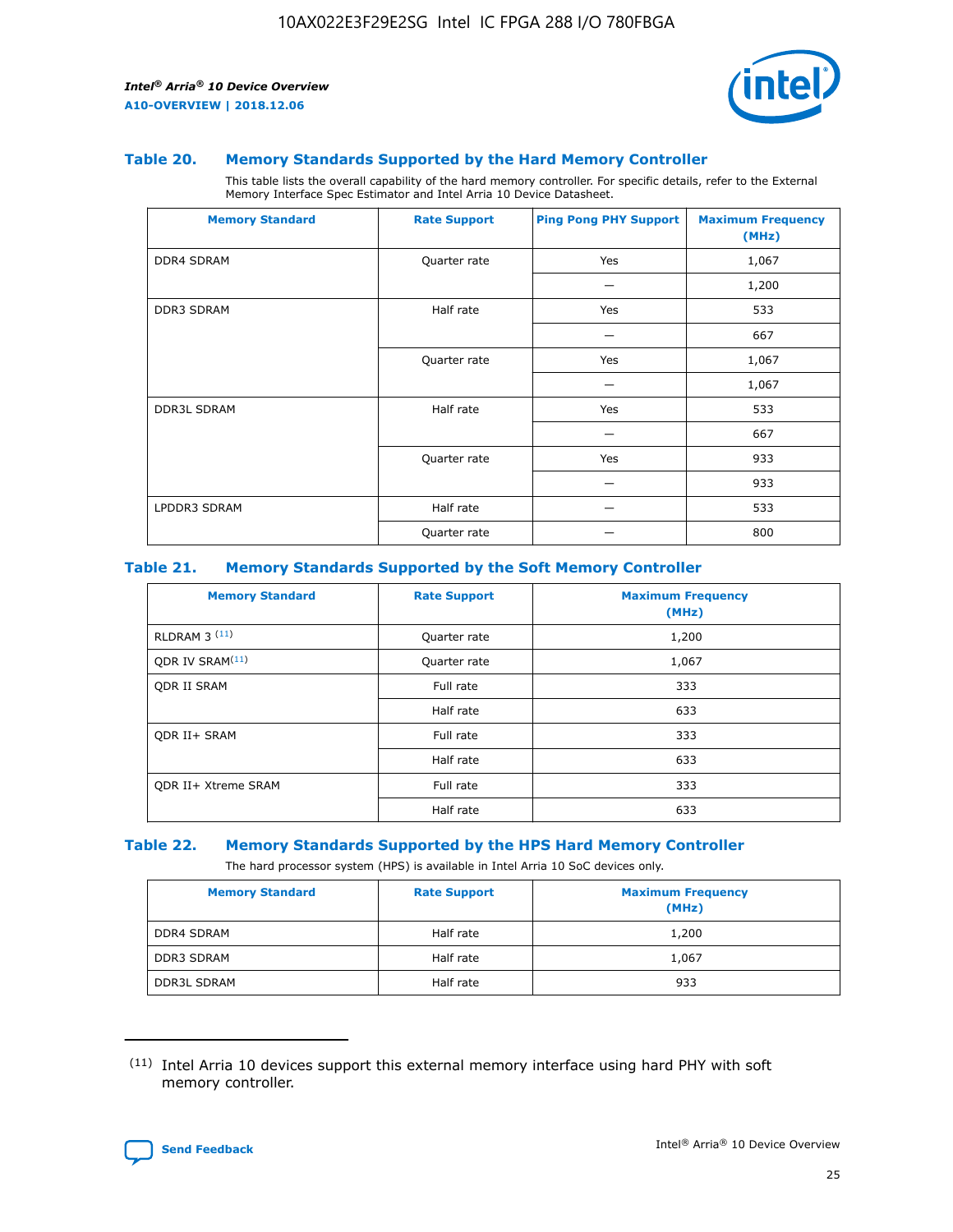

## **Related Information**

#### [Intel Arria 10 Device Datasheet](https://www.intel.com/content/www/us/en/programmable/documentation/mcn1413182292568.html#mcn1413182153340)

Lists the memory interface performance according to memory interface standards, rank or chip select configurations, and Intel Arria 10 device speed grades.

# **PCIe Gen1, Gen2, and Gen3 Hard IP**

Intel Arria 10 devices contain PCIe hard IP that is designed for performance and ease-of-use:

- Includes all layers of the PCIe stack—transaction, data link and physical layers.
- Supports PCIe Gen3, Gen2, and Gen1 Endpoint and Root Port in x1, x2, x4, or x8 lane configuration.
- Operates independently from the core logic—optional configuration via protocol (CvP) allows the PCIe link to power up and complete link training in less than 100 ms while the Intel Arria 10 device completes loading the programming file for the rest of the FPGA.
- Provides added functionality that makes it easier to support emerging features such as Single Root I/O Virtualization (SR-IOV) and optional protocol extensions.
- Provides improved end-to-end datapath protection using ECC.
- Supports FPGA configuration via protocol (CvP) using PCIe at Gen3, Gen2, or Gen1 speed.

#### **Related Information**

PCS Features on page 30

# **Enhanced PCS Hard IP for Interlaken and 10 Gbps Ethernet**

# **Interlaken Support**

The Intel Arria 10 enhanced PCS hard IP provides integrated Interlaken PCS supporting rates up to 25.8 Gbps per lane.

The Interlaken PCS is based on the proven functionality of the PCS developed for Intel's previous generation FPGAs, which demonstrated interoperability with Interlaken ASSP vendors and third-party IP suppliers. The Interlaken PCS is present in every transceiver channel in Intel Arria 10 devices.

#### **Related Information**

PCS Features on page 30

# **10 Gbps Ethernet Support**

The Intel Arria 10 enhanced PCS hard IP supports 10GBASE-R PCS compliant with IEEE 802.3 10 Gbps Ethernet (10GbE). The integrated hard IP support for 10GbE and the 10 Gbps transceivers save external PHY cost, board space, and system power.

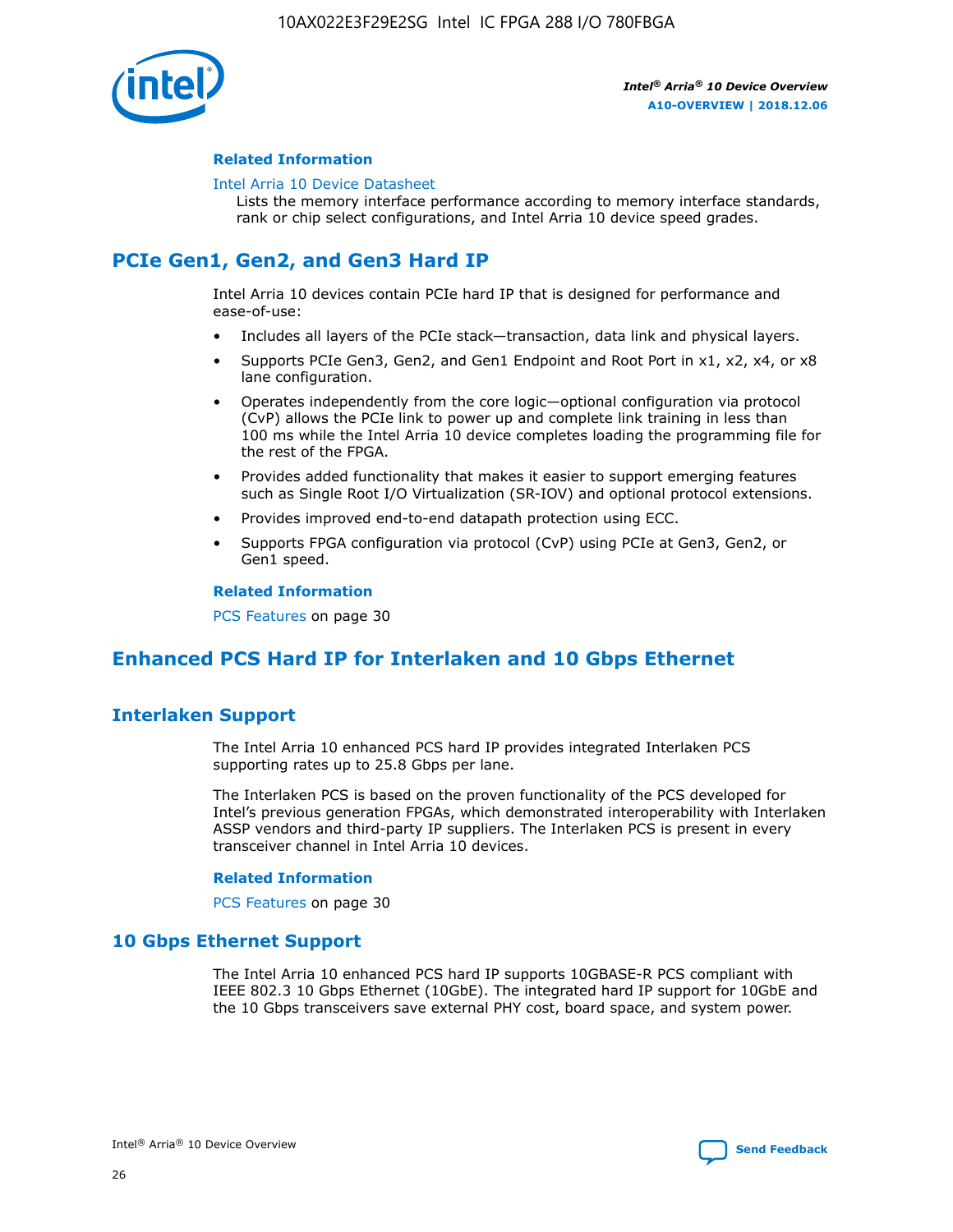

The scalable hard IP supports multiple independent 10GbE ports while using a single PLL for all the 10GBASE-R PCS instantiations, which saves on core logic resources and clock networks:

- Simplifies multiport 10GbE systems compared to XAUI interfaces that require an external XAUI-to-10G PHY.
- Incorporates Electronic Dispersion Compensation (EDC), which enables direct connection to standard 10 Gbps XFP and SFP+ pluggable optical modules.
- Supports backplane Ethernet applications and includes a hard 10GBASE-KR Forward Error Correction (FEC) circuit that you can use for 10 Gbps and 40 Gbps applications.

The 10 Gbps Ethernet PCS hard IP and 10GBASE-KR FEC are present in every transceiver channel.

#### **Related Information**

PCS Features on page 30

# **Low Power Serial Transceivers**

Intel Arria 10 FPGAs and SoCs include lowest power transceivers that deliver high bandwidth, throughput and low latency.

Intel Arria 10 devices deliver the industry's lowest power consumption per transceiver channel:

- 12.5 Gbps transceivers at as low as 242 mW
- 10 Gbps transceivers at as low as 168 mW
- 6 Gbps transceivers at as low as 117 mW

Intel Arria 10 transceivers support various data rates according to application:

- Chip-to-chip and chip-to-module applications—from 1 Gbps up to 25.8 Gbps
- Long reach and backplane applications—from 1 Gbps up to 12.5 with advanced adaptive equalization
- Critical power sensitive applications—from 1 Gbps up to 11.3 Gbps using lower power modes

The combination of 20 nm process technology and architectural advances provide the following benefits:

- Significant reduction in die area and power consumption
- Increase of up to two times in transceiver I/O density compared to previous generation devices while maintaining optimal signal integrity
- Up to 72 total transceiver channels—you can configure up to 6 of these channels to run as fast as 25.8 Gbps
- All channels feature continuous data rate support up to the maximum rated speed

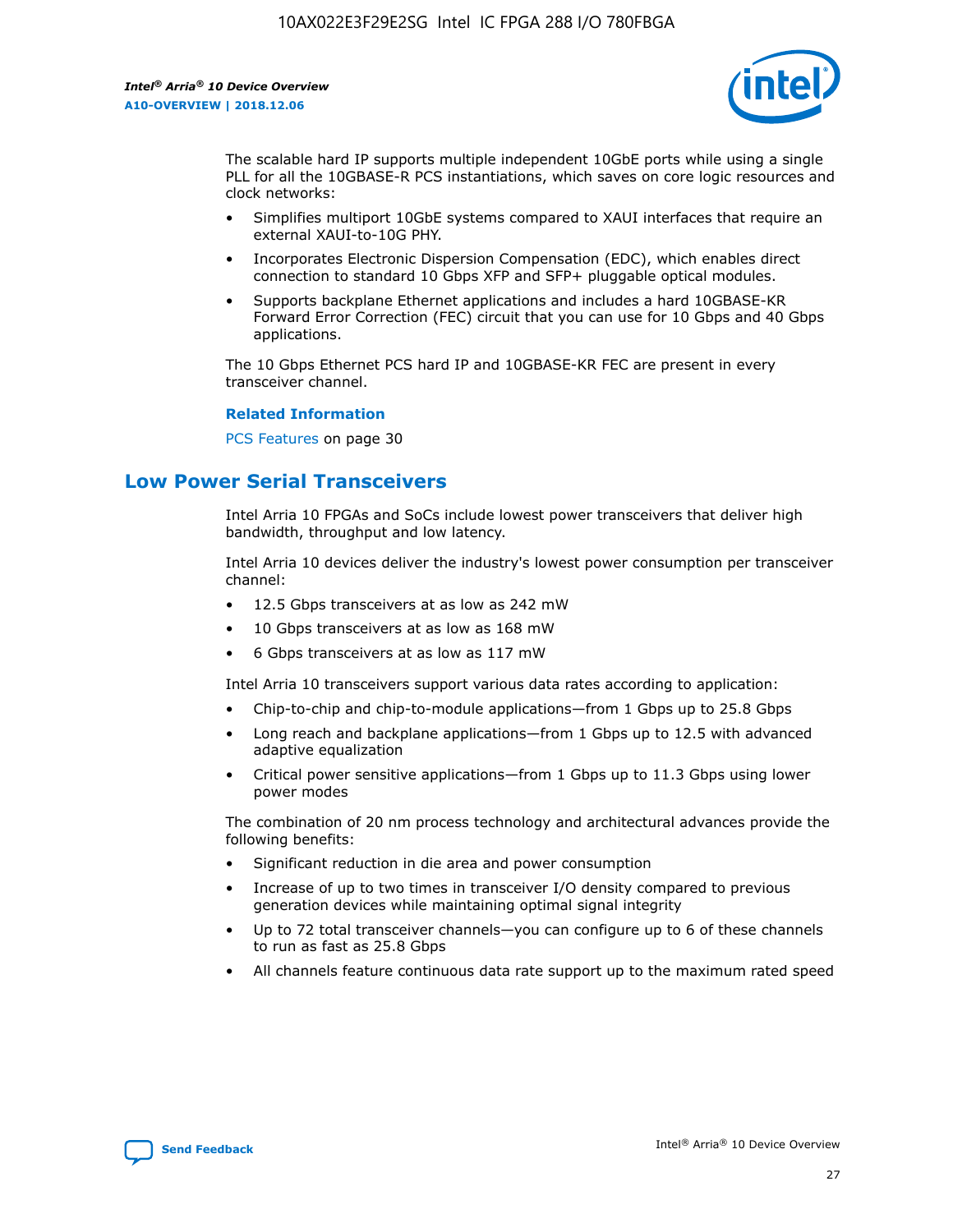

# Transceiver PMA TX/RX PCS ATX PLL Transceiver PMA TX/RX PCS fPLL Network Flexible Clock Distribution Network PCS Transceiver PMA TX/RX FPGA **Clock Distribution** Fabric PCS Transceiver PMA TX/RX ATX Flexible PLL PCS Transceiver PMA TX/RX ▲ fPLL Transceiver PMA TX/RX PCS 4

## **Figure 6. Intel Arria 10 Transceiver Block Architecture**

# **Transceiver Channels**

All transceiver channels feature a dedicated Physical Medium Attachment (PMA) and a hardened Physical Coding Sublayer (PCS).

- The PMA provides primary interfacing capabilities to physical channels.
- The PCS typically handles encoding/decoding, word alignment, and other preprocessing functions before transferring data to the FPGA core fabric.

A transceiver channel consists of a PMA and a PCS block. Most transceiver banks have 6 channels. There are some transceiver banks that contain only 3 channels.

A wide variety of bonded and non-bonded data rate configurations is possible using a highly configurable clock distribution network. Up to 80 independent transceiver data rates can be configured.

The following figures are graphical representations of top views of the silicon die, which correspond to reverse views for flip chip packages. Different Intel Arria 10 devices may have different floorplans than the ones shown in the figures.

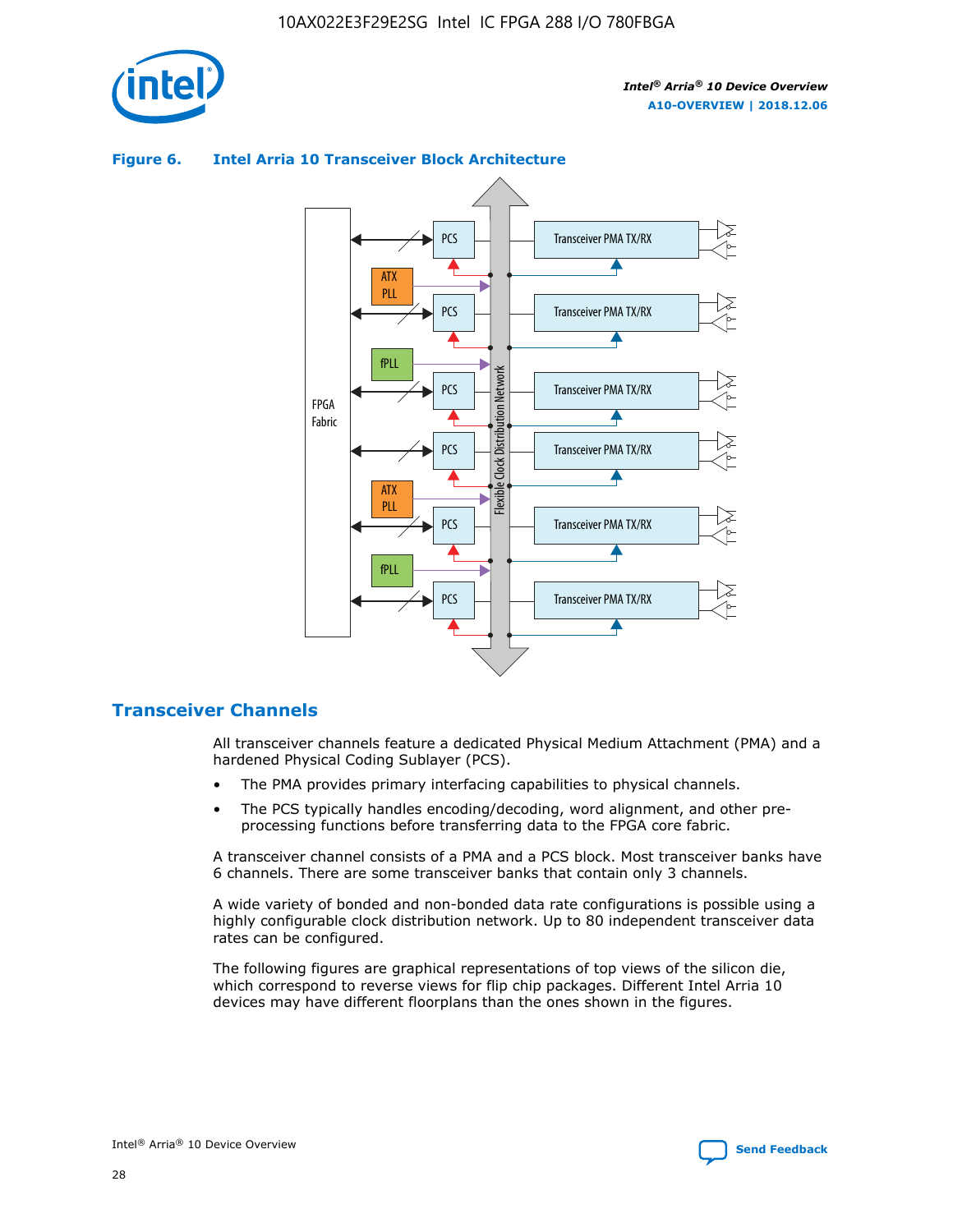

## **Figure 7. Device Chip Overview for Intel Arria 10 GX and GT Devices**



## **PMA Features**

Intel Arria 10 transceivers provide exceptional signal integrity at data rates up to 25.8 Gbps. Clocking options include ultra-low jitter ATX PLLs (LC tank based), clock multiplier unit (CMU) PLLs, and fractional PLLs.



Hard PCS Hard PCS Hard PCS Hard PCS

Transmi PLL fPLL ATX (LC) **Transmit** PLL

Transceiver PMA Transceiver PMA

Transceiver PMA Transceiver PMA

Unused transceiver chann can be used as additional transceiver transmit PLLs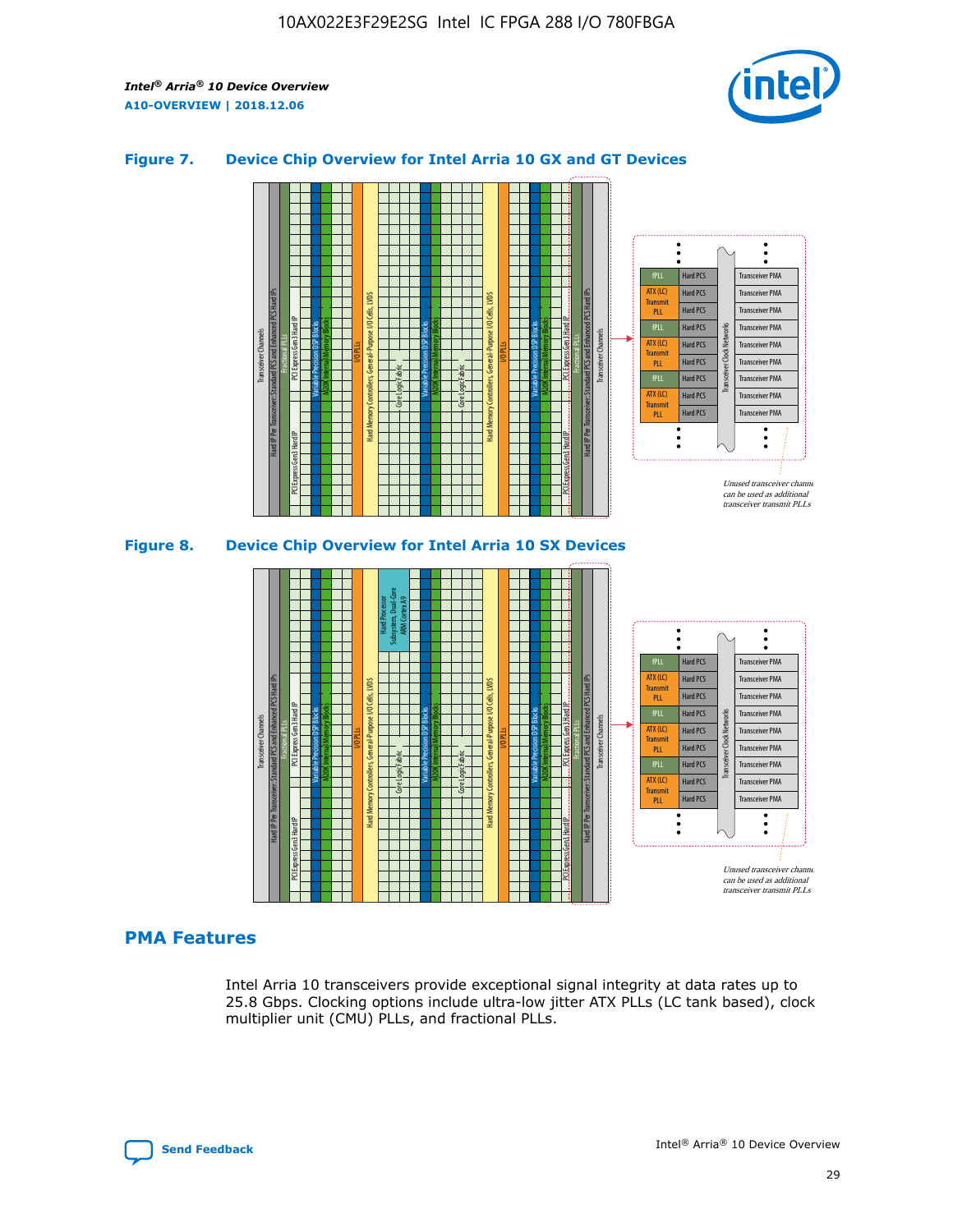

Each transceiver channel contains a channel PLL that can be used as the CMU PLL or clock data recovery (CDR) PLL. In CDR mode, the channel PLL recovers the receiver clock and data in the transceiver channel. Up to 80 independent data rates can be configured on a single Intel Arria 10 device.

## **Table 23. PMA Features of the Transceivers in Intel Arria 10 Devices**

| <b>Feature</b>                                             | <b>Capability</b>                                                                                                                                                                                                             |
|------------------------------------------------------------|-------------------------------------------------------------------------------------------------------------------------------------------------------------------------------------------------------------------------------|
| Chip-to-Chip Data Rates                                    | 1 Gbps to 17.4 Gbps (Intel Arria 10 GX devices)<br>1 Gbps to 25.8 Gbps (Intel Arria 10 GT devices)                                                                                                                            |
| Backplane Support                                          | Drive backplanes at data rates up to 12.5 Gbps                                                                                                                                                                                |
| Optical Module Support                                     | SFP+/SFP, XFP, CXP, QSFP/QSFP28, CFP/CFP2/CFP4                                                                                                                                                                                |
| Cable Driving Support                                      | SFP+ Direct Attach, PCI Express over cable, eSATA                                                                                                                                                                             |
| Transmit Pre-Emphasis                                      | 4-tap transmit pre-emphasis and de-emphasis to compensate for system channel loss                                                                                                                                             |
| Continuous Time Linear<br>Equalizer (CTLE)                 | Dual mode, high-gain, and high-data rate, linear receive equalization to compensate for<br>system channel loss                                                                                                                |
| Decision Feedback Equalizer<br>(DFE)                       | 7-fixed and 4-floating tap DFE to equalize backplane channel loss in the presence of<br>crosstalk and noisy environments                                                                                                      |
| Variable Gain Amplifier                                    | Optimizes the signal amplitude prior to the CDR sampling and operates in fixed and<br>adaptive modes                                                                                                                          |
| Altera Digital Adaptive<br>Parametric Tuning (ADAPT)       | Fully digital adaptation engine to automatically adjust all link equalization parameters-<br>including CTLE, DFE, and variable gain amplifier blocks—that provide optimal link margin<br>without intervention from user logic |
| Precision Signal Integrity<br>Calibration Engine (PreSICE) | Hardened calibration controller to quickly calibrate all transceiver control parameters on<br>power-up, which provides the optimal signal integrity and jitter performance                                                    |
| Advanced Transmit (ATX)<br><b>PLL</b>                      | Low jitter ATX (LC tank based) PLLs with continuous tuning range to cover a wide range of<br>standard and proprietary protocols                                                                                               |
| <b>Fractional PLLs</b>                                     | On-chip fractional frequency synthesizers to replace on-board crystal oscillators and reduce<br>system cost                                                                                                                   |
| Digitally Assisted Analog<br><b>CDR</b>                    | Superior jitter tolerance with fast lock time                                                                                                                                                                                 |
| Dynamic Partial<br>Reconfiguration                         | Allows independent control of the Avalon memory-mapped interface of each transceiver<br>channel for the highest transceiver flexibility                                                                                       |
| Multiple PCS-PMA and PCS-<br>PLD interface widths          | 8-, 10-, 16-, 20-, 32-, 40-, or 64-bit interface widths for flexibility of deserialization width,<br>encoding, and reduced latency                                                                                            |

# **PCS Features**

This table summarizes the Intel Arria 10 transceiver PCS features. You can use the transceiver PCS to support a wide range of protocols ranging from 1 Gbps to 25.8 Gbps.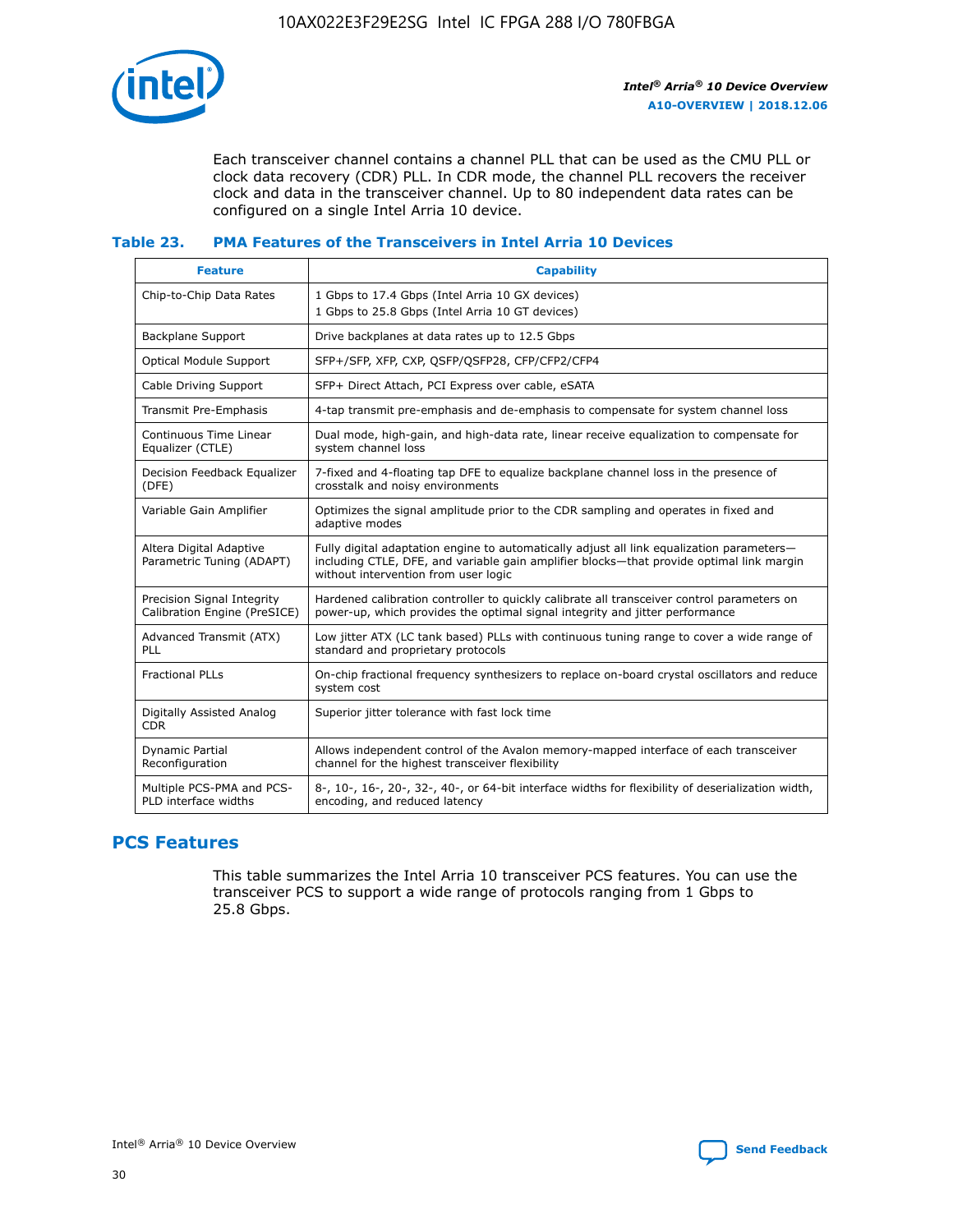

| <b>PCS</b>          | <b>Description</b>                                                                                                                                                                                                                                                                                                                                                                                             |
|---------------------|----------------------------------------------------------------------------------------------------------------------------------------------------------------------------------------------------------------------------------------------------------------------------------------------------------------------------------------------------------------------------------------------------------------|
| Standard PCS        | Operates at a data rate up to 12 Gbps<br>Supports protocols such as PCI-Express, CPRI 4.2+, GigE, IEEE 1588 in Hard PCS<br>Implements other protocols using Basic/Custom (Standard PCS) transceiver<br>configuration rules.                                                                                                                                                                                    |
| <b>Enhanced PCS</b> | Performs functions common to most serial data industry standards, such as word<br>alignment, encoding/decoding, and framing, before data is sent or received off-chip<br>through the PMA<br>• Handles data transfer to and from the FPGA fabric<br>Handles data transfer internally to and from the PMA<br>Provides frequency compensation<br>Performs channel bonding for multi-channel low skew applications |
| PCIe Gen3 PCS       | Supports the seamless switching of Data and Clock between the Gen1, Gen2, and Gen3<br>data rates<br>Provides support for PIPE 3.0 features<br>Supports the PIPE interface with the Hard IP enabled, as well as with the Hard IP<br>bypassed                                                                                                                                                                    |

#### **Related Information**

- PCIe Gen1, Gen2, and Gen3 Hard IP on page 26
- Interlaken Support on page 26
- 10 Gbps Ethernet Support on page 26

# **PCS Protocol Support**

This table lists some of the protocols supported by the Intel Arria 10 transceiver PCS. For more information about the blocks in the transmitter and receiver data paths, refer to the related information.

| <b>Protocol</b>                                 | <b>Data Rate</b><br>(Gbps) | <b>Transceiver IP</b>       | <b>PCS Support</b>                      |
|-------------------------------------------------|----------------------------|-----------------------------|-----------------------------------------|
| PCIe Gen3 x1, x2, x4, x8                        | 8.0                        | Native PHY (PIPE)           | Standard PCS and PCIe<br>Gen3 PCS       |
| PCIe Gen2 x1, x2, x4, x8                        | 5.0                        | Native PHY (PIPE)           | <b>Standard PCS</b>                     |
| PCIe Gen1 x1, x2, x4, x8                        | 2.5                        | Native PHY (PIPE)           | Standard PCS                            |
| 1000BASE-X Gigabit Ethernet                     | 1.25                       | Native PHY                  | <b>Standard PCS</b>                     |
| 1000BASE-X Gigabit Ethernet with<br>IEEE 1588v2 | 1.25                       | Native PHY                  | Standard PCS                            |
| 10GBASE-R                                       | 10.3125                    | Native PHY                  | <b>Enhanced PCS</b>                     |
| 10GBASE-R with IEEE 1588v2                      | 10.3125                    | Native PHY                  | <b>Enhanced PCS</b>                     |
| 10GBASE-R with KR FEC                           | 10.3125                    | Native PHY                  | <b>Enhanced PCS</b>                     |
| 10GBASE-KR and 1000BASE-X                       | 10.3125                    | 1G/10GbE and 10GBASE-KR PHY | Standard PCS and<br><b>Enhanced PCS</b> |
| Interlaken (CEI-6G/11G)                         | 3.125 to 17.4              | Native PHY                  | <b>Enhanced PCS</b>                     |
| SFI-S/SFI-5.2                                   | 11.2                       | Native PHY                  | <b>Enhanced PCS</b>                     |
| $10G$ SDI                                       | 10.692                     | Native PHY                  | <b>Enhanced PCS</b>                     |
|                                                 |                            |                             | continued                               |

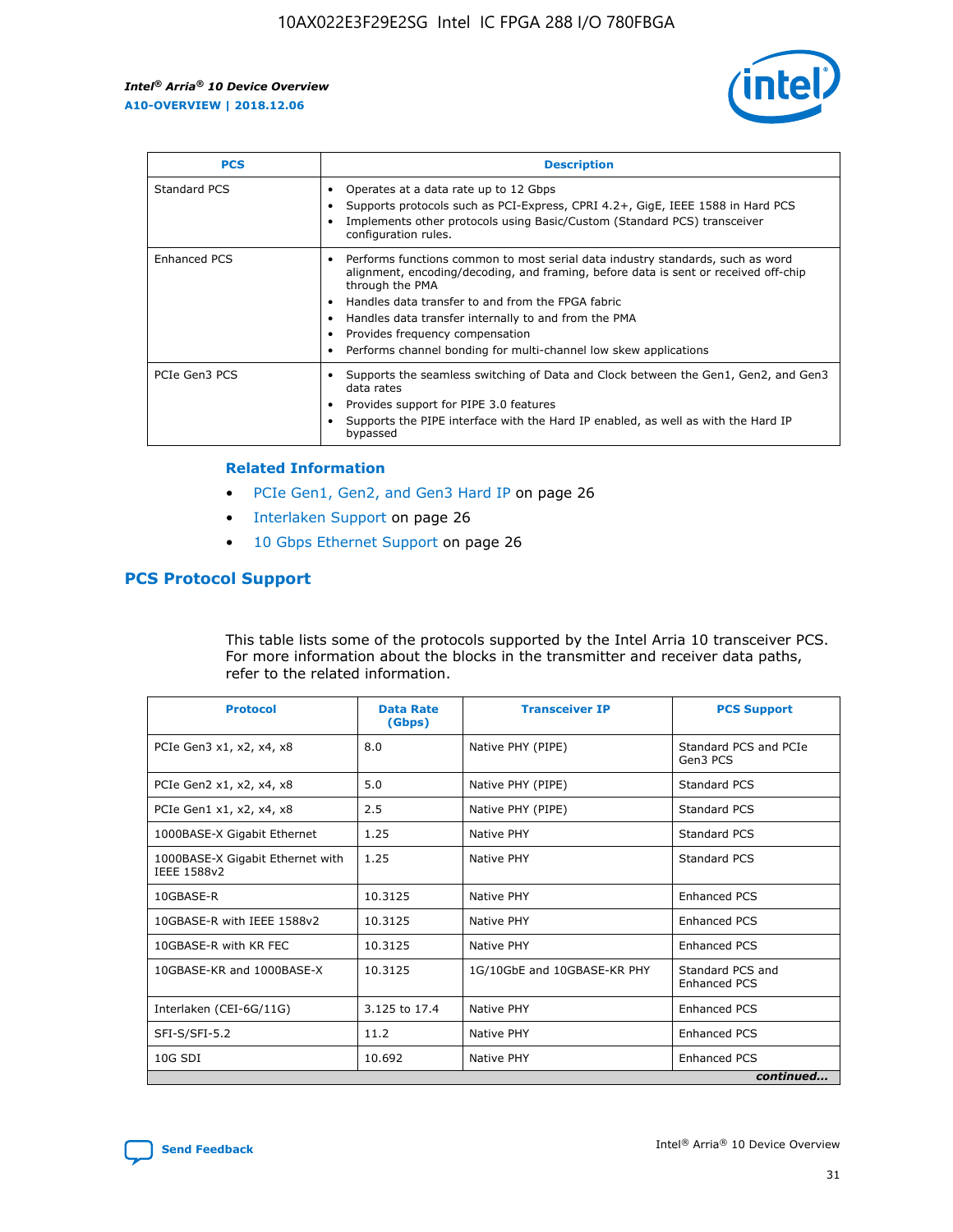

| <b>Protocol</b>      | <b>Data Rate</b><br>(Gbps) | <b>Transceiver IP</b> | <b>PCS Support</b> |
|----------------------|----------------------------|-----------------------|--------------------|
| CPRI 6.0 (64B/66B)   | 0.6144 to<br>10.1376       | Native PHY            | Enhanced PCS       |
| CPRI 4.2 (8B/10B)    | 0.6144 to<br>9.8304        | Native PHY            | Standard PCS       |
| OBSAI RP3 v4.2       | 0.6144 to 6.144            | Native PHY            | Standard PCS       |
| SD-SDI/HD-SDI/3G-SDI | $0.143(12)$ to<br>2.97     | Native PHY            | Standard PCS       |

## **Related Information**

#### [Intel Arria 10 Transceiver PHY User Guide](https://www.intel.com/content/www/us/en/programmable/documentation/nik1398707230472.html#nik1398707091164)

Provides more information about the supported transceiver protocols and PHY IP, the PMA architecture, and the standard, enhanced, and PCIe Gen3 PCS architecture.

# **SoC with Hard Processor System**

Each SoC device combines an FPGA fabric and a hard processor system (HPS) in a single device. This combination delivers the flexibility of programmable logic with the power and cost savings of hard IP in these ways:

- Reduces board space, system power, and bill of materials cost by eliminating a discrete embedded processor
- Allows you to differentiate the end product in both hardware and software, and to support virtually any interface standard
- Extends the product life and revenue through in-field hardware and software updates

 $(12)$  The 0.143 Gbps data rate is supported using oversampling of user logic that you must implement in the FPGA fabric.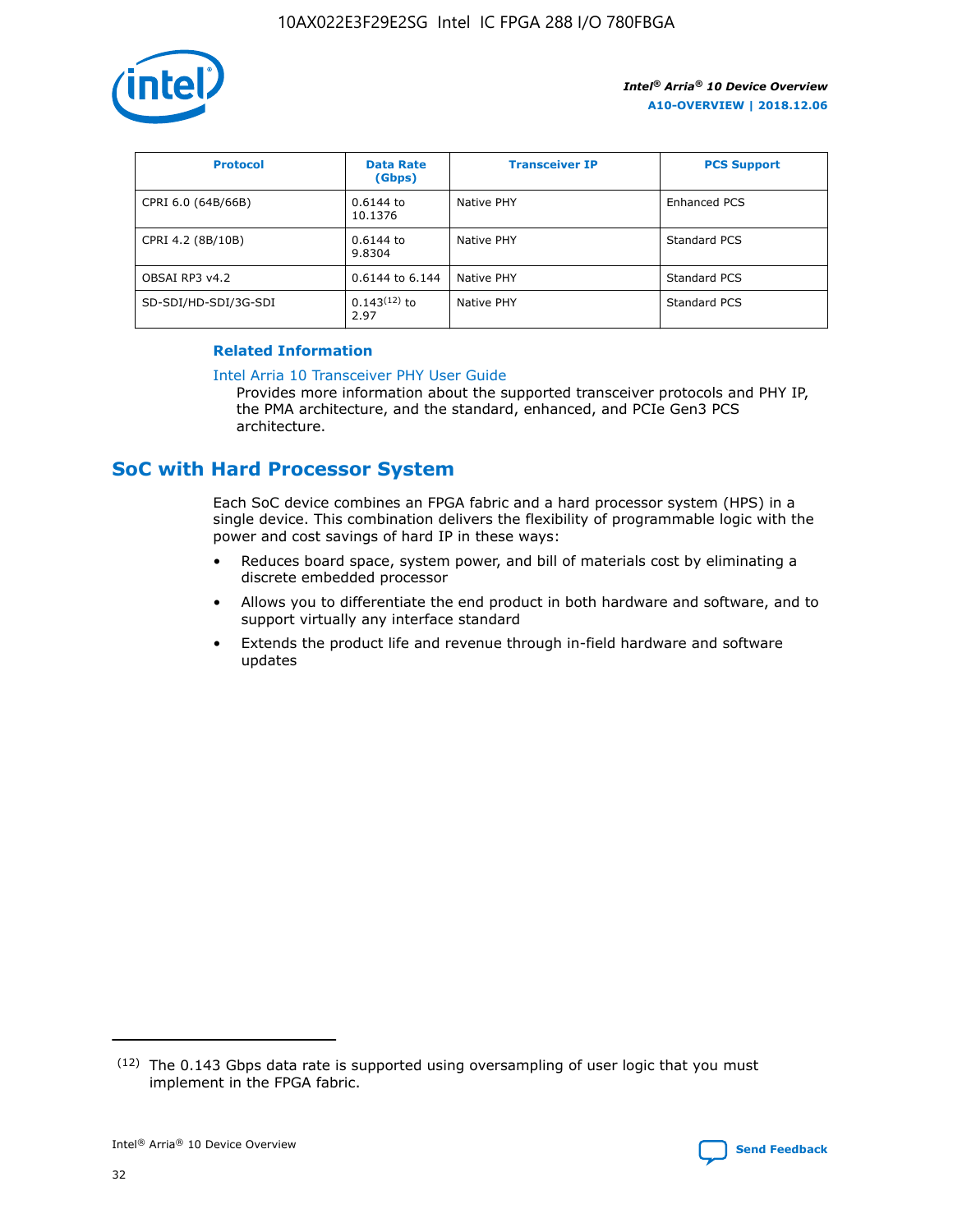

#### **Figure 9. HPS Block Diagram**

This figure shows a block diagram of the HPS with the dual ARM Cortex-A9 MPCore processor.



# **Key Advantages of 20-nm HPS**

The 20-nm HPS strikes a balance between enabling maximum software compatibility with 28-nm SoCs while still improving upon the 28-nm HPS architecture. These improvements address the requirements of the next generation target markets such as wireless and wireline communications, compute and storage equipment, broadcast and military in terms of performance, memory bandwidth, connectivity via backplane and security.

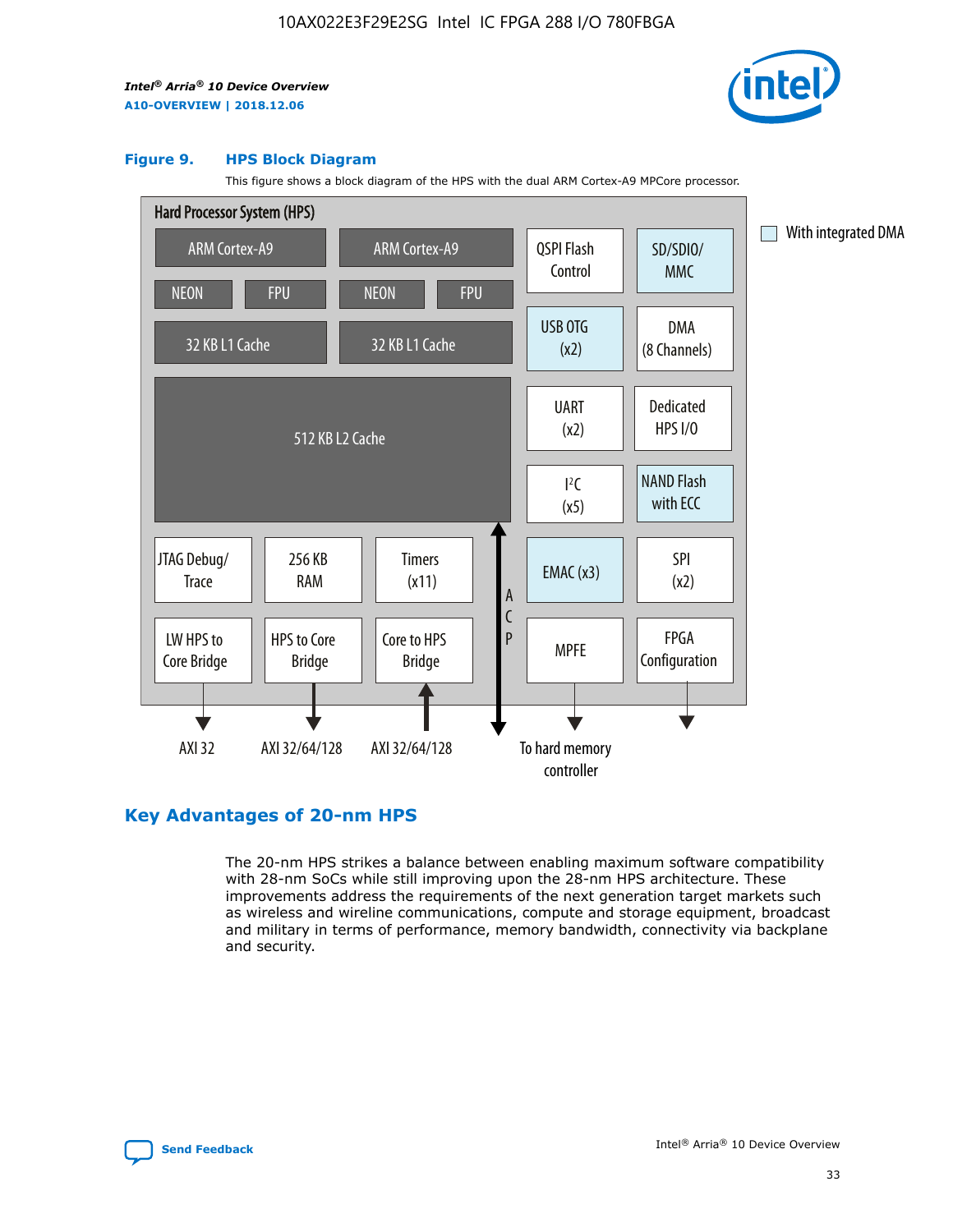

## **Table 24. Improvements in 20 nm HPS**

This table lists the key improvements of the 20 nm HPS compared to the 28 nm HPS.

| Advantages/<br><b>Improvements</b>                          | <b>Description</b>                                                                                                                                                                                                                                                                                                                                                                                                                                                                                                                                                                                                                                                                                                                                                                                                                                                                                                      |
|-------------------------------------------------------------|-------------------------------------------------------------------------------------------------------------------------------------------------------------------------------------------------------------------------------------------------------------------------------------------------------------------------------------------------------------------------------------------------------------------------------------------------------------------------------------------------------------------------------------------------------------------------------------------------------------------------------------------------------------------------------------------------------------------------------------------------------------------------------------------------------------------------------------------------------------------------------------------------------------------------|
| Increased performance and<br>overdrive capability           | While the nominal processor frequency is 1.2 GHz, the 20 nm HPS offers an "overdrive"<br>feature which enables a higher processor operating frequency. This requires a higher supply<br>voltage value that is unique to the HPS and may require a separate regulator.                                                                                                                                                                                                                                                                                                                                                                                                                                                                                                                                                                                                                                                   |
| Increased processor memory<br>bandwidth and DDR4<br>support | Up to 64-bit DDR4 memory at 2,400 Mbps support is available for the processor. The hard<br>memory controller for the HPS comprises a multi-port front end that manages connections<br>to a single port memory controller. The multi-port front end allows logic core and the HPS<br>to share ports and thereby the available bandwidth of the memory controller.                                                                                                                                                                                                                                                                                                                                                                                                                                                                                                                                                        |
| Flexible I/O sharing                                        | An advanced I/O pin muxing scheme allows improved sharing of I/O between the HPS and<br>the core logic. The following types of I/O are available for SoC:<br>17 dedicated I/Os-physically located inside the HPS block and are not accessible to<br>logic within the core. The 17 dedicated I/Os are used for HPS clock, resets, and<br>interfacing with boot devices, QSPI, and SD/MMC.<br>48 direct shared I/O-located closest to the HPS block and are ideal for high speed HPS<br>peripherals such as EMAC, USB, and others. There is one bank of 48 I/Os that supports<br>direct sharing where the 48 I/Os can be shared 12 I/Os at a time.<br>Standard (shared) I/O-all standard I/Os can be shared by the HPS peripherals and any<br>logic within the core. For designs where more than 48 I/Os are required to fully use all<br>the peripherals in the HPS, these I/Os can be connected through the core logic. |
| <b>EMAC</b> core                                            | Three EMAC cores are available in the HPS. The EMAC cores enable an application to<br>support two redundant Ethernet connections; for example, backplane, or two EMAC cores<br>for managing IEEE 1588 time stamp information while allowing a third EMAC core for debug<br>and configuration. All three EMACs can potentially share the same time stamps, simplifying<br>the 1588 time stamping implementation. A new serial time stamp interface allows core<br>logic to access and read the time stamp values. The integrated EMAC controllers can be<br>connected to external Ethernet PHY through the provided MDIO or I <sup>2</sup> C interface.                                                                                                                                                                                                                                                                  |
| On-chip memory                                              | The on-chip memory is updated to 256 KB support and can support larger data sets and<br>real time algorithms.                                                                                                                                                                                                                                                                                                                                                                                                                                                                                                                                                                                                                                                                                                                                                                                                           |
| <b>ECC</b> enhancements                                     | Improvements in L2 Cache ECC management allow identification of errors down to the<br>address level. ECC enhancements also enable improved error injection and status reporting<br>via the introduction of new memory mapped access to syndrome and data signals.                                                                                                                                                                                                                                                                                                                                                                                                                                                                                                                                                                                                                                                       |
| HPS to FPGA Interconnect<br>Backbone                        | Although the HPS and the Logic Core can operate independently, they are tightly coupled<br>via a high-bandwidth system interconnect built from high-performance ARM AMBA AXI bus<br>bridges. IP bus masters in the FPGA fabric have access to HPS bus slaves via the FPGA-to-<br>HPS interconnect. Similarly, HPS bus masters have access to bus slaves in the core fabric<br>via the HPS-to-FPGA bridge. Both bridges are AMBA AXI-3 compliant and support<br>simultaneous read and write transactions. Up to three masters within the core fabric can<br>share the HPS SDRAM controller with the processor. Additionally, the processor can be used<br>to configure the core fabric under program control via a dedicated 32-bit configuration port.                                                                                                                                                                  |
| FPGA configuration and HPS<br>booting                       | The FPGA fabric and HPS in the SoCs are powered independently. You can reduce the clock<br>frequencies or gate the clocks to reduce dynamic power.<br>You can configure the FPGA fabric and boot the HPS independently, in any order, providing<br>you with more design flexibility.                                                                                                                                                                                                                                                                                                                                                                                                                                                                                                                                                                                                                                    |
| Security                                                    | New security features have been introduced for anti-tamper management, secure boot,<br>encryption (AES), and authentication (SHA).                                                                                                                                                                                                                                                                                                                                                                                                                                                                                                                                                                                                                                                                                                                                                                                      |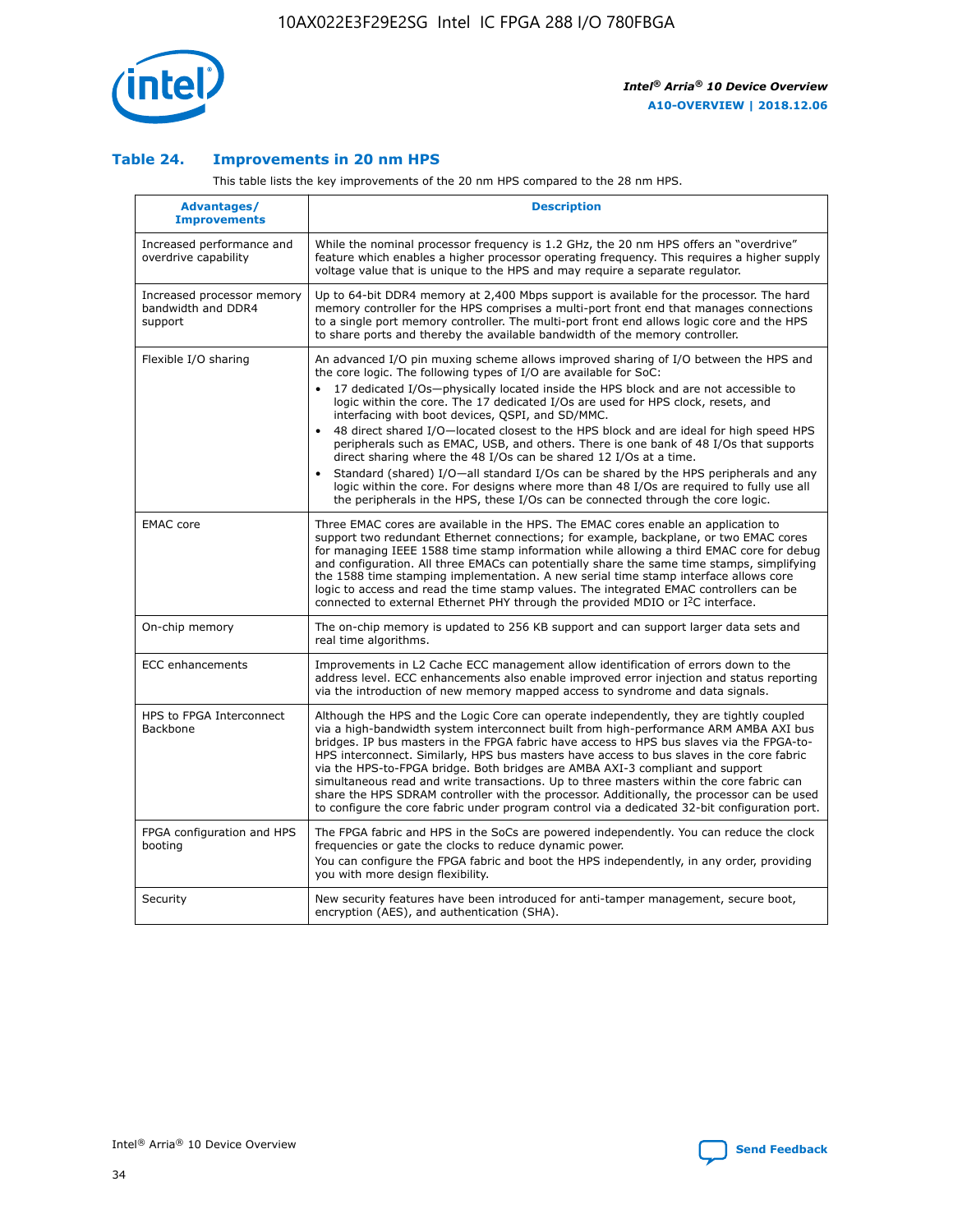

# **Features of the HPS**

The HPS has the following features:

- 1.2-GHz, dual-core ARM Cortex-A9 MPCore processor with up to 1.5-GHz via overdrive
	- ARMv7-A architecture that runs 32-bit ARM instructions, 16-bit and 32-bit Thumb instructions, and 8-bit Java byte codes in Jazelle style
	- Superscalar, variable length, out-of-order pipeline with dynamic branch prediction
	- Instruction Efficiency 2.5 MIPS/MHz, which provides total performance of 7500 MIPS at 1.5 GHz
- Each processor core includes:
	- 32 KB of L1 instruction cache, 32 KB of L1 data cache
	- Single- and double-precision floating-point unit and NEON media engine
	- CoreSight debug and trace technology
	- Snoop Control Unit (SCU) and Acceleration Coherency Port (ACP)
- 512 KB of shared L2 cache
- 256 KB of scratch RAM
- Hard memory controller with support for DDR3, DDR4 and optional error correction code (ECC) support
- Multiport Front End (MPFE) Scheduler interface to the hard memory controller
- 8-channel direct memory access (DMA) controller
- QSPI flash controller with SIO, DIO, QIO SPI Flash support
- NAND flash controller (ONFI 1.0 or later) with DMA and ECC support, updated to support 8 and 16-bit Flash devices and new command DMA to offload CPU for fast power down recovery
- Updated SD/SDIO/MMC controller to eMMC 4.5 with DMA with CE-ATA digital command support
- 3 10/100/1000 Ethernet media access control (MAC) with DMA
- 2 USB On-the-Go (OTG) controllers with DMA
- $\bullet$  5 I<sup>2</sup>C controllers (3 can be used by EMAC for MIO to external PHY)
- 2 UART 16550 Compatible controllers
- 4 serial peripheral interfaces (SPI) (2 Master, 2 Slaves)
- 62 programmable general-purpose I/Os, which includes 48 direct share I/Os that allows the HPS peripherals to connect directly to the FPGA I/Os
- 7 general-purpose timers
- 4 watchdog timers
- Anti-tamper, Secure Boot, Encryption (AES) and Authentication (SHA)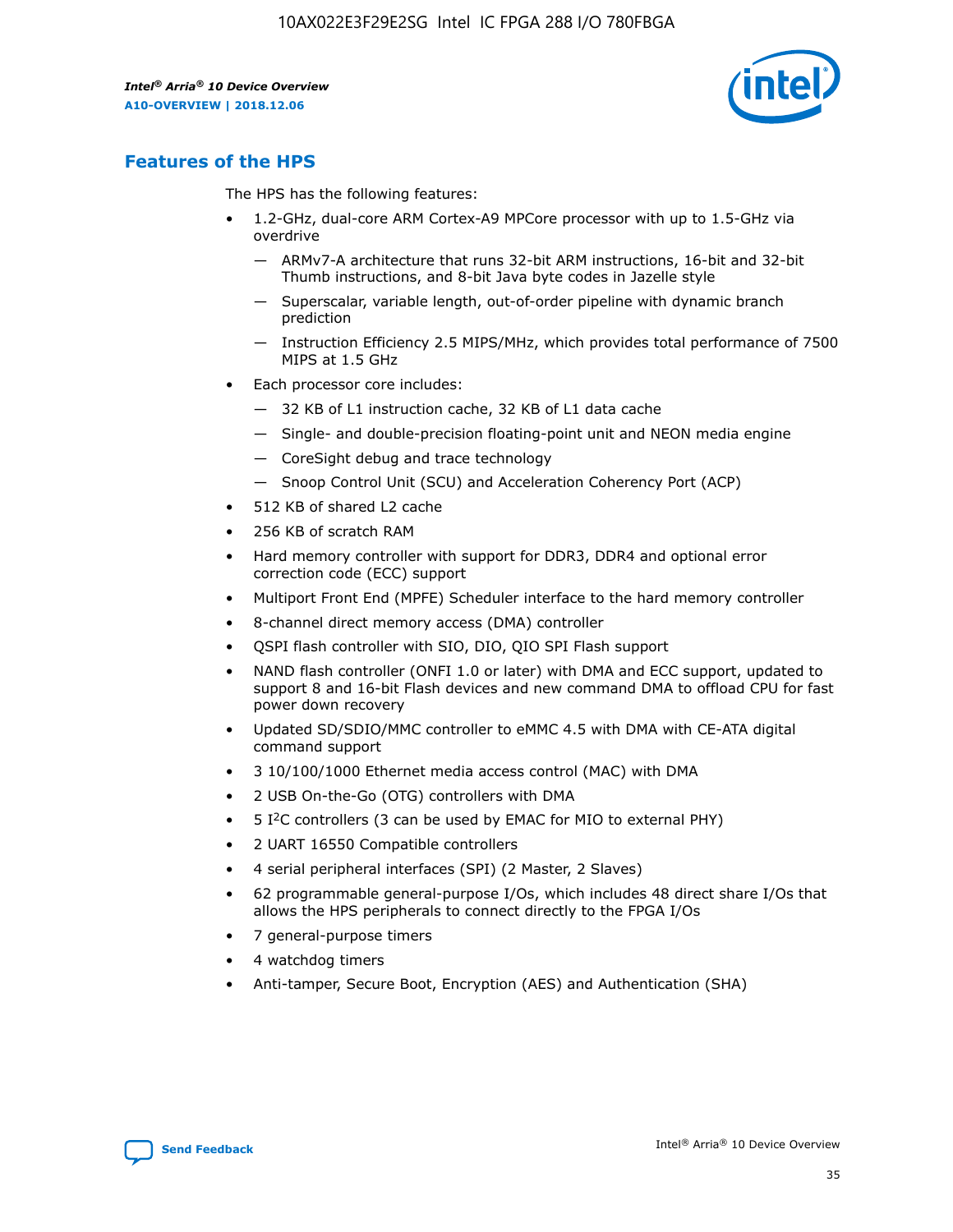

# **System Peripherals and Debug Access Port**

Each Ethernet MAC, USB OTG, NAND flash controller, and SD/MMC controller module has an integrated DMA controller. For modules without an integrated DMA controller, an additional DMA controller module provides up to eight channels of high-bandwidth data transfers. Peripherals that communicate off-chip are multiplexed with other peripherals at the HPS pin level. This allows you to choose which peripherals interface with other devices on your PCB.

The debug access port provides interfaces to industry standard JTAG debug probes and supports ARM CoreSight debug and core traces to facilitate software development.

#### **HPS–FPGA AXI Bridges**

The HPS–FPGA bridges, which support the Advanced Microcontroller Bus Architecture (AMBA) Advanced eXtensible Interface (AXI™) specifications, consist of the following bridges:

- FPGA-to-HPS AMBA AXI bridge—a high-performance bus supporting 32, 64, and 128 bit data widths that allows the FPGA fabric to issue transactions to slaves in the HPS.
- HPS-to-FPGA Avalon/AMBA AXI bridge—a high-performance bus supporting 32, 64, and 128 bit data widths that allows the HPS to issue transactions to slaves in the FPGA fabric.
- Lightweight HPS-to-FPGA AXI bridge—a lower latency 32 bit width bus that allows the HPS to issue transactions to soft peripherals in the FPGA fabric. This bridge is primarily used for control and status register (CSR) accesses to peripherals in the FPGA fabric.

The HPS–FPGA AXI bridges allow masters in the FPGA fabric to communicate with slaves in the HPS logic, and vice versa. For example, the HPS-to-FPGA AXI bridge allows you to share memories instantiated in the FPGA fabric with one or both microprocessors in the HPS, while the FPGA-to-HPS AXI bridge allows logic in the FPGA fabric to access the memory and peripherals in the HPS.

Each HPS–FPGA bridge also provides asynchronous clock crossing for data transferred between the FPGA fabric and the HPS.

#### **HPS SDRAM Controller Subsystem**

The HPS SDRAM controller subsystem contains a multiport SDRAM controller and DDR PHY that are shared between the FPGA fabric (through the FPGA-to-HPS SDRAM interface), the level 2 (L2) cache, and the level 3 (L3) system interconnect. The FPGA-to-HPS SDRAM interface supports AMBA AXI and Avalon® Memory-Mapped (Avalon-MM) interface standards, and provides up to six individual ports for access by masters implemented in the FPGA fabric.

The HPS SDRAM controller supports up to 3 masters (command ports), 3x 64-bit read data ports and 3x 64-bit write data ports.

To maximize memory performance, the SDRAM controller subsystem supports command and data reordering, deficit round-robin arbitration with aging, and high-priority bypass features.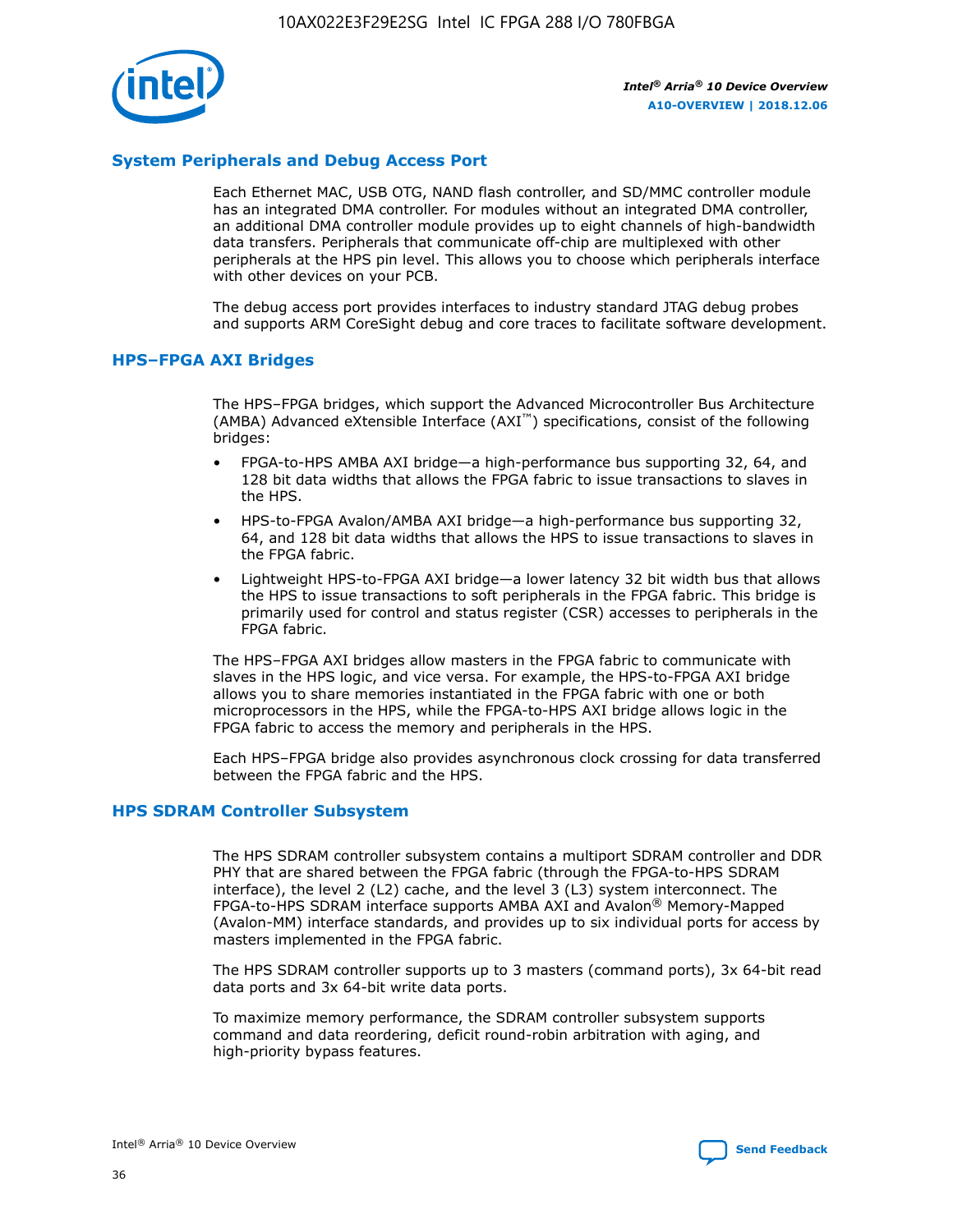

# **FPGA Configuration and HPS Booting**

The FPGA fabric and HPS in the SoC FPGA must be powered at the same time. You can reduce the clock frequencies or gate the clocks to reduce dynamic power.

Once powered, the FPGA fabric and HPS can be configured independently thus providing you with more design flexibility:

- You can boot the HPS independently. After the HPS is running, the HPS can fully or partially reconfigure the FPGA fabric at any time under software control. The HPS can also configure other FPGAs on the board through the FPGA configuration controller.
- Configure the FPGA fabric first, and then boot the HPS from memory accessible to the FPGA fabric.

## **Hardware and Software Development**

For hardware development, you can configure the HPS and connect your soft logic in the FPGA fabric to the HPS interfaces using the Platform Designer system integration tool in the Intel Quartus Prime software.

For software development, the ARM-based SoC FPGA devices inherit the rich software development ecosystem available for the ARM Cortex-A9 MPCore processor. The software development process for Intel SoC FPGAs follows the same steps as those for other SoC devices from other manufacturers. Support for Linux\*, VxWorks\*, and other operating systems are available for the SoC FPGAs. For more information on the operating systems support availability, contact the Intel FPGA sales team.

You can begin device-specific firmware and software development on the Intel SoC FPGA Virtual Target. The Virtual Target is a fast PC-based functional simulation of a target development system—a model of a complete development board. The Virtual Target enables the development of device-specific production software that can run unmodified on actual hardware.

# **Dynamic and Partial Reconfiguration**

The Intel Arria 10 devices support dynamic and partial reconfiguration. You can use dynamic and partial reconfiguration simultaneously to enable seamless reconfiguration of both the device core and transceivers.

# **Dynamic Reconfiguration**

You can reconfigure the PMA and PCS blocks while the device continues to operate. This feature allows you to change the data rates, protocol, and analog settings of a channel in a transceiver bank without affecting on-going data transfer in other transceiver banks. This feature is ideal for applications that require dynamic multiprotocol or multirate support.

# **Partial Reconfiguration**

Using partial reconfiguration, you can reconfigure some parts of the device while keeping the device in operation.

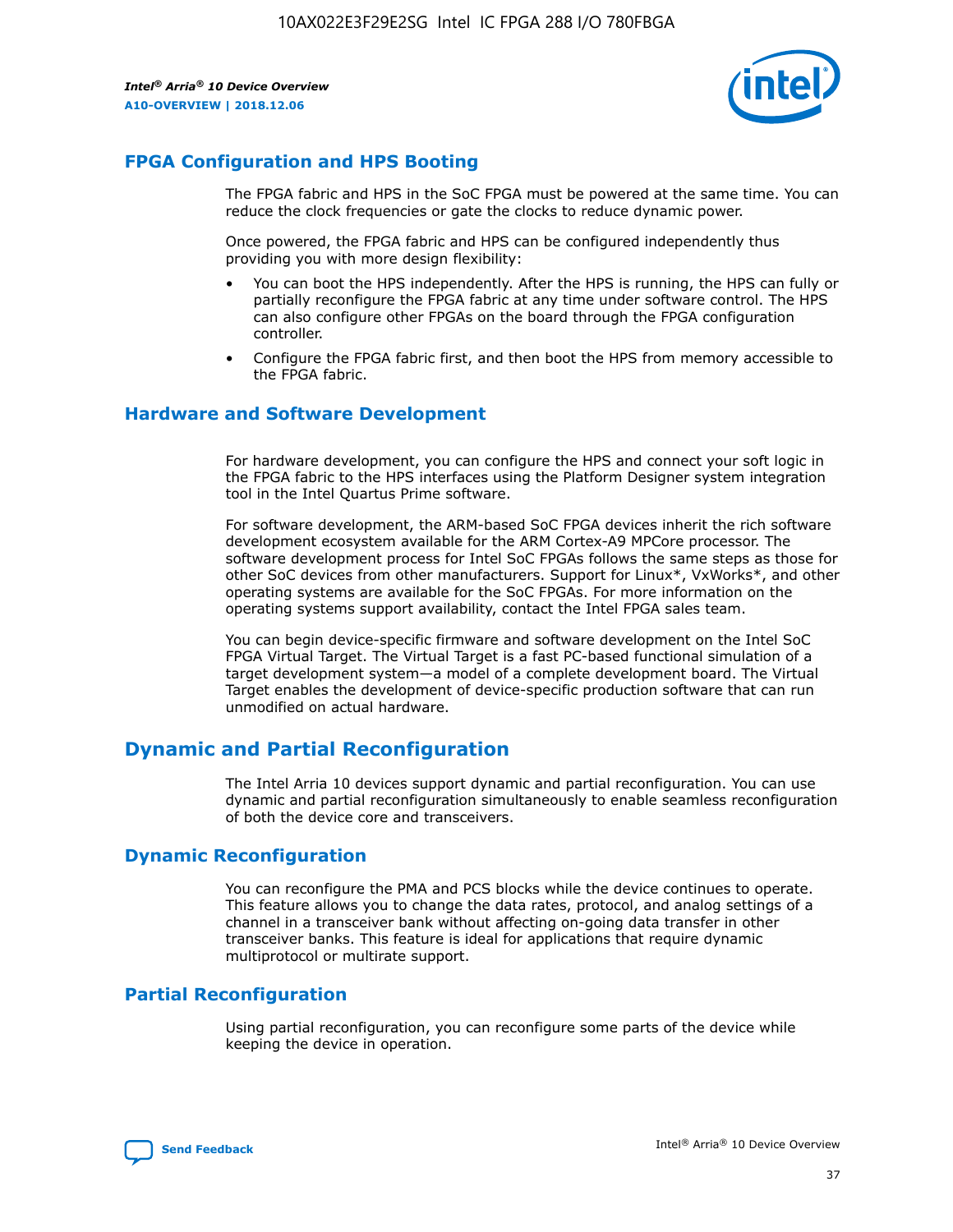

Instead of placing all device functions in the FPGA fabric, you can store some functions that do not run simultaneously in external memory and load them only when required. This capability increases the effective logic density of the device, and lowers cost and power consumption.

In the Intel solution, you do not have to worry about intricate device architecture to perform a partial reconfiguration. The partial reconfiguration capability is built into the Intel Quartus Prime design software, making such time-intensive task simple.

Intel Arria 10 devices support partial reconfiguration in the following configuration options:

- Using an internal host:
	- All supported configuration modes where the FPGA has access to external memory devices such as serial and parallel flash memory.
	- Configuration via Protocol [CvP (PCIe)]
- Using an external host—passive serial (PS), fast passive parallel (FPP) x8, FPP x16, and FPP x32 I/O interface.

# **Enhanced Configuration and Configuration via Protocol**

## **Table 25. Configuration Schemes and Features of Intel Arria 10 Devices**

Intel Arria 10 devices support 1.8 V programming voltage and several configuration schemes.

| <b>Scheme</b>                                                          | <b>Data</b><br><b>Width</b> | <b>Max Clock</b><br>Rate<br>(MHz) | <b>Max Data</b><br>Rate<br>(Mbps)<br>(13) | <b>Decompression</b> | <b>Design</b><br>Security <sup>(1</sup><br>4) | <b>Partial</b><br>Reconfiguration<br>(15) | <b>Remote</b><br><b>System</b><br><b>Update</b> |
|------------------------------------------------------------------------|-----------------------------|-----------------------------------|-------------------------------------------|----------------------|-----------------------------------------------|-------------------------------------------|-------------------------------------------------|
| <b>JTAG</b>                                                            | 1 bit                       | 33                                | 33                                        |                      |                                               | Yes <sup>(16)</sup>                       |                                                 |
| Active Serial (AS)<br>through the<br>EPCO-L<br>configuration<br>device | 1 bit,<br>4 bits            | 100                               | 400                                       | Yes                  | Yes                                           | $Y_{PS}(16)$                              | Yes                                             |
| Passive serial (PS)<br>through CPLD or<br>external<br>microcontroller  | 1 bit                       | 100                               | 100                                       | Yes                  | Yes                                           | Yes(16)                                   | Parallel<br>Flash<br>Loader<br>(PFL) IP<br>core |
|                                                                        |                             |                                   |                                           |                      |                                               |                                           | continued                                       |

<sup>(13)</sup> Enabling either compression or design security features affects the maximum data rate. Refer to the Intel Arria 10 Device Datasheet for more information.

<sup>(14)</sup> Encryption and compression cannot be used simultaneously.

 $(15)$  Partial reconfiguration is an advanced feature of the device family. If you are interested in using partial reconfiguration, contact Intel for support.

 $(16)$  Partial configuration can be performed only when it is configured as internal host.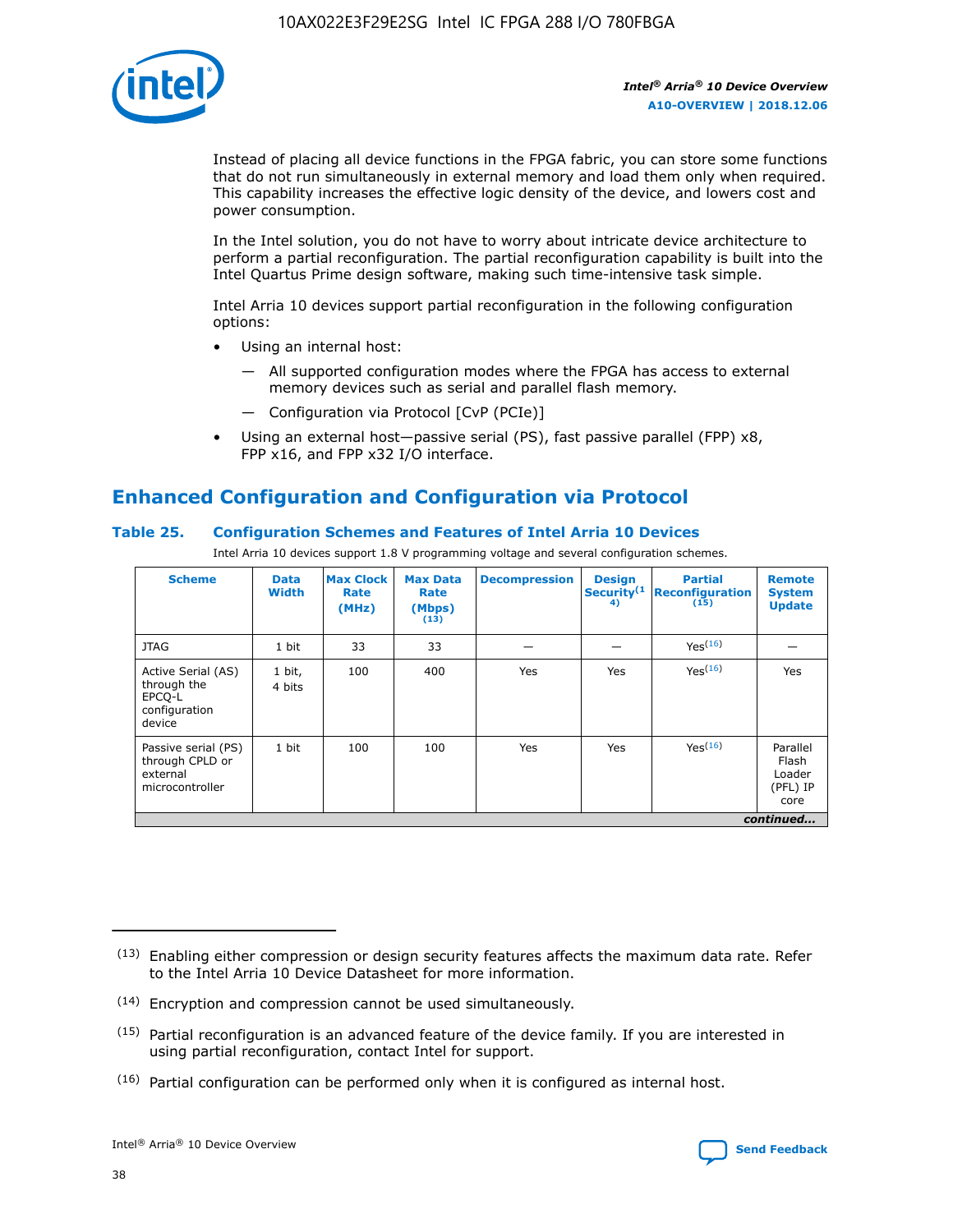

| <b>Scheme</b>                                   | <b>Data</b><br><b>Width</b> | <b>Max Clock</b><br>Rate<br>(MHz) | <b>Max Data</b><br>Rate<br>(Mbps)<br>(13) | <b>Decompression</b> | <b>Design</b><br>Security <sup>(1</sup><br>4) | <b>Partial</b><br><b>Reconfiguration</b><br>(15) | <b>Remote</b><br><b>System</b><br><b>Update</b> |
|-------------------------------------------------|-----------------------------|-----------------------------------|-------------------------------------------|----------------------|-----------------------------------------------|--------------------------------------------------|-------------------------------------------------|
| Fast passive                                    | 8 bits                      | 100                               | 3200                                      | Yes                  | Yes                                           | Yes(17)                                          | PFL IP                                          |
| parallel (FPP)<br>through CPLD or               | 16 bits                     |                                   |                                           | Yes                  | Yes                                           |                                                  | core                                            |
| external<br>microcontroller                     | 32 bits                     |                                   |                                           | Yes                  | Yes                                           |                                                  |                                                 |
| Configuration via                               | 16 bits                     | 100                               | 3200                                      | Yes                  | Yes                                           | Yes <sup>(17)</sup>                              |                                                 |
| <b>HPS</b>                                      | 32 bits                     |                                   |                                           | Yes                  | Yes                                           |                                                  |                                                 |
| Configuration via<br>Protocol [CvP<br>$(PCIe*)$ | x1, x2,<br>x4, x8<br>lanes  |                                   | 8000                                      | Yes                  | Yes                                           | Yes <sup>(16)</sup>                              |                                                 |

You can configure Intel Arria 10 devices through PCIe using Configuration via Protocol (CvP). The Intel Arria 10 CvP implementation conforms to the PCIe 100 ms power-up-to-active time requirement.

#### **Related Information**

[Configuration via Protocol \(CvP\) Implementation in Intel FPGAs User Guide](https://www.intel.com/content/www/us/en/programmable/documentation/dsu1441819344145.html#dsu1442269728522) Provides more information about the CvP configuration scheme.

# **SEU Error Detection and Correction**

Intel Arria 10 devices offer robust and easy-to-use single-event upset (SEU) error detection and correction circuitry.

The detection and correction circuitry includes protection for Configuration RAM (CRAM) programming bits and user memories. The CRAM is protected by a continuously running CRC error detection circuit with integrated ECC that automatically corrects one or two errors and detects higher order multi-bit errors. When more than two errors occur, correction is available through reloading of the core programming file, providing a complete design refresh while the FPGA continues to operate.

The physical layout of the Intel Arria 10 CRAM array is optimized to make the majority of multi-bit upsets appear as independent single-bit or double-bit errors which are automatically corrected by the integrated CRAM ECC circuitry. In addition to the CRAM protection, the M20K memory blocks also include integrated ECC circuitry and are layout-optimized for error detection and correction. The MLAB does not have ECC.

(14) Encryption and compression cannot be used simultaneously.

<sup>(17)</sup> Supported at a maximum clock rate of 100 MHz.



 $(13)$  Enabling either compression or design security features affects the maximum data rate. Refer to the Intel Arria 10 Device Datasheet for more information.

 $(15)$  Partial reconfiguration is an advanced feature of the device family. If you are interested in using partial reconfiguration, contact Intel for support.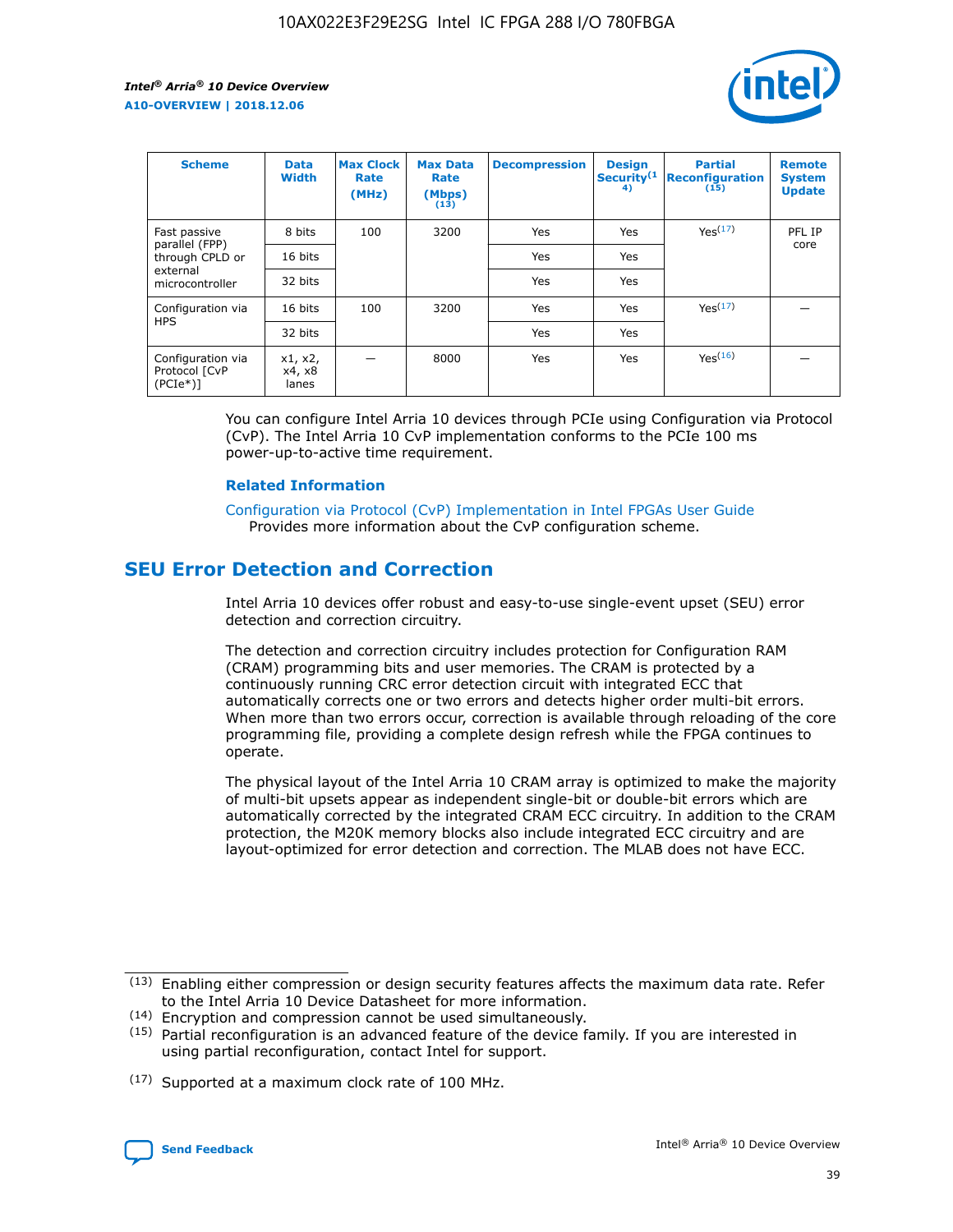

# **Power Management**

Intel Arria 10 devices leverage the advanced 20 nm process technology, a low 0.9 V core power supply, an enhanced core architecture, and several optional power reduction techniques to reduce total power consumption by as much as 40% compared to Arria V devices and as much as 60% compared to Stratix V devices.

The optional power reduction techniques in Intel Arria 10 devices include:

- **SmartVID**—a code is programmed into each device during manufacturing that allows a smart regulator to operate the device at lower core  $V_{CC}$  while maintaining performance
- **Programmable Power Technology**—non-critical timing paths are identified by the Intel Quartus Prime software and the logic in these paths is biased for low power instead of high performance
- **Low Static Power Options**—devices are available with either standard static power or low static power while maintaining performance

Furthermore, Intel Arria 10 devices feature Intel's industry-leading low power transceivers and include a number of hard IP blocks that not only reduce logic resources but also deliver substantial power savings compared to soft implementations. In general, hard IP blocks consume up to 90% less power than the equivalent soft logic implementations.

# **Incremental Compilation**

The Intel Quartus Prime software incremental compilation feature reduces compilation time and helps preserve performance to ease timing closure. The incremental compilation feature enables the partial reconfiguration flow for Intel Arria 10 devices.

Incremental compilation supports top-down, bottom-up, and team-based design flows. This feature facilitates modular, hierarchical, and team-based design flows where different designers compile their respective design sections in parallel. Furthermore, different designers or IP providers can develop and optimize different blocks of the design independently. These blocks can then be imported into the top level project.

# **Document Revision History for Intel Arria 10 Device Overview**

| <b>Document</b><br><b>Version</b> | <b>Changes</b>                                                                                                                                                                                                                                                              |
|-----------------------------------|-----------------------------------------------------------------------------------------------------------------------------------------------------------------------------------------------------------------------------------------------------------------------------|
| 2018.12.06                        | Added links to Intel Arria 10 device errata documents.<br>Removed automotive temperature option from the Intel Arria 10 GX devices.<br>Removed -3 fabric speed grade from the Intel Arria 10 GT devices.<br>Updated power options for the Intel Arria 10 GX and GT devices. |
| 2018.04.09                        | Updated the lowest $V_{CC}$ from 0.83 V to 0.82 V in the topic listing a summary of the device features.                                                                                                                                                                    |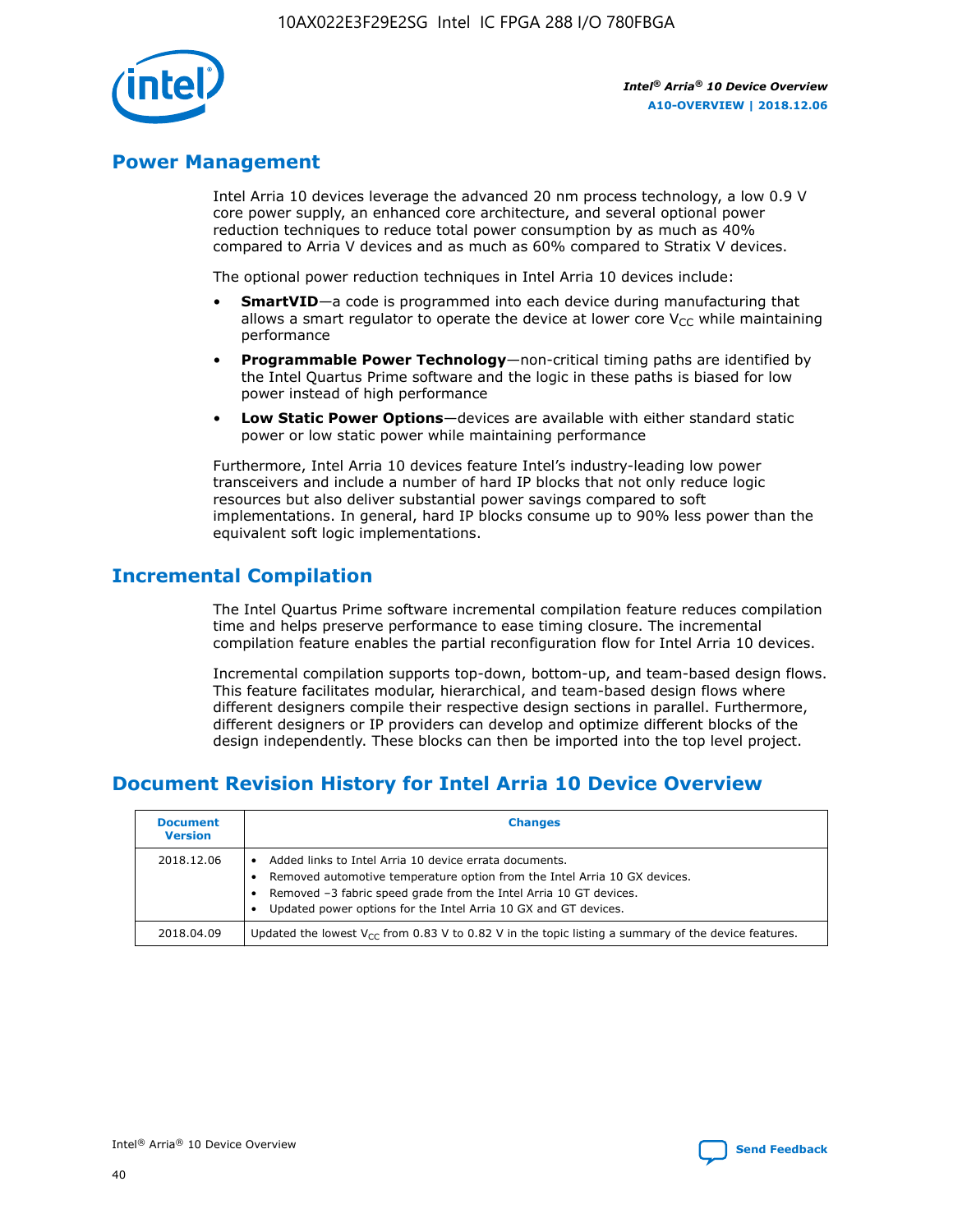F

 $\mathsf{r}$ 



| January 2018<br>Updated the maximum data rate for HPS (Intel Arria 10 SX devices<br>2018.01.17<br>external memory interface DDR3 controller from 2,166 Mbps to 2,133<br>Mbps.<br>$\bullet$<br>+ SRAM to 633 MHz in Memory Standards Supported by the Soft<br>Memory Controller table.<br>Updated transceiver backplane capability to 12.5 Gbps.<br>$\bullet$<br>Removed transceiver speed grade 5 in Sample Ordering Core and<br>Available Options for Intel Arria 10 GX Devices figure.<br>Available Options for Intel Arria 10 GT Devices figure.<br>Updated short reach transceiver rate for Intel Arria 10 GT devices to<br>$\bullet$<br>25.8 Gbps.<br>Removed On-Die Instrumentation - EyeQ and Jitter Margin Tool<br>table.<br>2017.09.20<br>September 2017<br>1,333 MHz/2,666 Mbps to 1,200 MHz/2,400 Mbps.<br>July 2017<br>2017.07.13<br>Corrected the automotive temperature range in the figure showing the<br>available options for the Intel Arria 10 GX devices from "-40°C to 100°C"<br>to "-40°C to 125°C".<br>July 2017<br>2017.07.06<br>Added automotive temperature option to Intel Arria 10 GX device family.<br>2017.05.08<br>Corrected protocol names with "1588" to "IEEE 1588v2".<br>May 2017<br>$\bullet$<br>Updated the vertical migration table to remove vertical migration<br>$\bullet$<br>between Intel Arria 10 GX and Intel Arria 10 SX device variants.<br>Removed all "Preliminary" marks.<br>2017.03.15<br>March 2017<br>Removed the topic about migration from Intel Arria 10 to Intel Stratix<br>10 devices.<br>Rebranded as Intel.<br>$\bullet$<br>October 2016<br>2016.10.31<br>Removed package F36 from Intel Arria 10 GX devices.<br>$\bullet$<br>Updated Intel Arria 10 GT sample ordering code and maximum GX<br>$\bullet$<br>transceiver count. Intel Arria 10 GT devices are available only in the<br>SF45 package option with a maximum of 72 transceivers.<br>May 2016<br>2016.05.02<br>Updated the FPGA Configuration and HPS Booting topic.<br>Remove $V_{CC}$ PowerManager from the Summary of Features, Power<br>Management and Arria 10 Device Variants and packages topics. This<br>feature is no longer supported in Arria 10 devices.<br>Removed LPDDR3 from the Memory Standards Supported by the HPS<br>Hard Memory Controller table in the Memory Standards Supported by<br>Intel Arria 10 Devices topic. This standard is only supported by the<br>FPGA.<br>Removed transceiver speed grade 5 from the Device Variants and<br>Packages topic for Arria 10 GX and SX devices.<br>Changed the maximum Arria 10 GT datarate to 25.8 Gbps and the<br>February 2016<br>2016.02.11<br>minimum datarate to 1 Gbps globally.<br>Revised the state for Core clock networks in the Summary of Features<br>$\bullet$<br>topic.<br>• Changed the transceiver parameters in the "Summary of Features for<br>Arria 10 Devices" table.<br>for Arria 10 GT Devices" table.<br>• Changed the package availability for GT devices in the "Package Plan<br>for Arria 10 GT Devices" table.<br>Changed the package configurations for GT devices in the "Migration"<br>Capability Across Arria 10 Product Lines" figure. | <b>Date</b> | <b>Version</b> | <b>Changes</b>                                                                                                                                                                                                                                                                               |
|----------------------------------------------------------------------------------------------------------------------------------------------------------------------------------------------------------------------------------------------------------------------------------------------------------------------------------------------------------------------------------------------------------------------------------------------------------------------------------------------------------------------------------------------------------------------------------------------------------------------------------------------------------------------------------------------------------------------------------------------------------------------------------------------------------------------------------------------------------------------------------------------------------------------------------------------------------------------------------------------------------------------------------------------------------------------------------------------------------------------------------------------------------------------------------------------------------------------------------------------------------------------------------------------------------------------------------------------------------------------------------------------------------------------------------------------------------------------------------------------------------------------------------------------------------------------------------------------------------------------------------------------------------------------------------------------------------------------------------------------------------------------------------------------------------------------------------------------------------------------------------------------------------------------------------------------------------------------------------------------------------------------------------------------------------------------------------------------------------------------------------------------------------------------------------------------------------------------------------------------------------------------------------------------------------------------------------------------------------------------------------------------------------------------------------------------------------------------------------------------------------------------------------------------------------------------------------------------------------------------------------------------------------------------------------------------------------------------------------------------------------------------------------------------------------------------------------------------------------------------------------------------------------------------------------------------------------------------------------------------------------------------------------------------------------------------------------------------------------------------------------------------------------------|-------------|----------------|----------------------------------------------------------------------------------------------------------------------------------------------------------------------------------------------------------------------------------------------------------------------------------------------|
|                                                                                                                                                                                                                                                                                                                                                                                                                                                                                                                                                                                                                                                                                                                                                                                                                                                                                                                                                                                                                                                                                                                                                                                                                                                                                                                                                                                                                                                                                                                                                                                                                                                                                                                                                                                                                                                                                                                                                                                                                                                                                                                                                                                                                                                                                                                                                                                                                                                                                                                                                                                                                                                                                                                                                                                                                                                                                                                                                                                                                                                                                                                                                                |             |                | Updated maximum frequency supported for half rate QDRII and QDRII<br>Removed package code 40, low static power, SmartVID, industrial, and<br>military operating temperature support from Sample Ordering Core and<br>support from PMA Features of the Transceivers in Intel Arria 10 Devices |
|                                                                                                                                                                                                                                                                                                                                                                                                                                                                                                                                                                                                                                                                                                                                                                                                                                                                                                                                                                                                                                                                                                                                                                                                                                                                                                                                                                                                                                                                                                                                                                                                                                                                                                                                                                                                                                                                                                                                                                                                                                                                                                                                                                                                                                                                                                                                                                                                                                                                                                                                                                                                                                                                                                                                                                                                                                                                                                                                                                                                                                                                                                                                                                |             |                | Updated the maximum speed of the DDR4 external memory interface from                                                                                                                                                                                                                         |
|                                                                                                                                                                                                                                                                                                                                                                                                                                                                                                                                                                                                                                                                                                                                                                                                                                                                                                                                                                                                                                                                                                                                                                                                                                                                                                                                                                                                                                                                                                                                                                                                                                                                                                                                                                                                                                                                                                                                                                                                                                                                                                                                                                                                                                                                                                                                                                                                                                                                                                                                                                                                                                                                                                                                                                                                                                                                                                                                                                                                                                                                                                                                                                |             |                |                                                                                                                                                                                                                                                                                              |
|                                                                                                                                                                                                                                                                                                                                                                                                                                                                                                                                                                                                                                                                                                                                                                                                                                                                                                                                                                                                                                                                                                                                                                                                                                                                                                                                                                                                                                                                                                                                                                                                                                                                                                                                                                                                                                                                                                                                                                                                                                                                                                                                                                                                                                                                                                                                                                                                                                                                                                                                                                                                                                                                                                                                                                                                                                                                                                                                                                                                                                                                                                                                                                |             |                |                                                                                                                                                                                                                                                                                              |
|                                                                                                                                                                                                                                                                                                                                                                                                                                                                                                                                                                                                                                                                                                                                                                                                                                                                                                                                                                                                                                                                                                                                                                                                                                                                                                                                                                                                                                                                                                                                                                                                                                                                                                                                                                                                                                                                                                                                                                                                                                                                                                                                                                                                                                                                                                                                                                                                                                                                                                                                                                                                                                                                                                                                                                                                                                                                                                                                                                                                                                                                                                                                                                |             |                |                                                                                                                                                                                                                                                                                              |
|                                                                                                                                                                                                                                                                                                                                                                                                                                                                                                                                                                                                                                                                                                                                                                                                                                                                                                                                                                                                                                                                                                                                                                                                                                                                                                                                                                                                                                                                                                                                                                                                                                                                                                                                                                                                                                                                                                                                                                                                                                                                                                                                                                                                                                                                                                                                                                                                                                                                                                                                                                                                                                                                                                                                                                                                                                                                                                                                                                                                                                                                                                                                                                |             |                |                                                                                                                                                                                                                                                                                              |
|                                                                                                                                                                                                                                                                                                                                                                                                                                                                                                                                                                                                                                                                                                                                                                                                                                                                                                                                                                                                                                                                                                                                                                                                                                                                                                                                                                                                                                                                                                                                                                                                                                                                                                                                                                                                                                                                                                                                                                                                                                                                                                                                                                                                                                                                                                                                                                                                                                                                                                                                                                                                                                                                                                                                                                                                                                                                                                                                                                                                                                                                                                                                                                |             |                |                                                                                                                                                                                                                                                                                              |
|                                                                                                                                                                                                                                                                                                                                                                                                                                                                                                                                                                                                                                                                                                                                                                                                                                                                                                                                                                                                                                                                                                                                                                                                                                                                                                                                                                                                                                                                                                                                                                                                                                                                                                                                                                                                                                                                                                                                                                                                                                                                                                                                                                                                                                                                                                                                                                                                                                                                                                                                                                                                                                                                                                                                                                                                                                                                                                                                                                                                                                                                                                                                                                |             |                |                                                                                                                                                                                                                                                                                              |
|                                                                                                                                                                                                                                                                                                                                                                                                                                                                                                                                                                                                                                                                                                                                                                                                                                                                                                                                                                                                                                                                                                                                                                                                                                                                                                                                                                                                                                                                                                                                                                                                                                                                                                                                                                                                                                                                                                                                                                                                                                                                                                                                                                                                                                                                                                                                                                                                                                                                                                                                                                                                                                                                                                                                                                                                                                                                                                                                                                                                                                                                                                                                                                |             |                | Changed the transceiver parameters in the "Maximum Resource Counts"<br>continued                                                                                                                                                                                                             |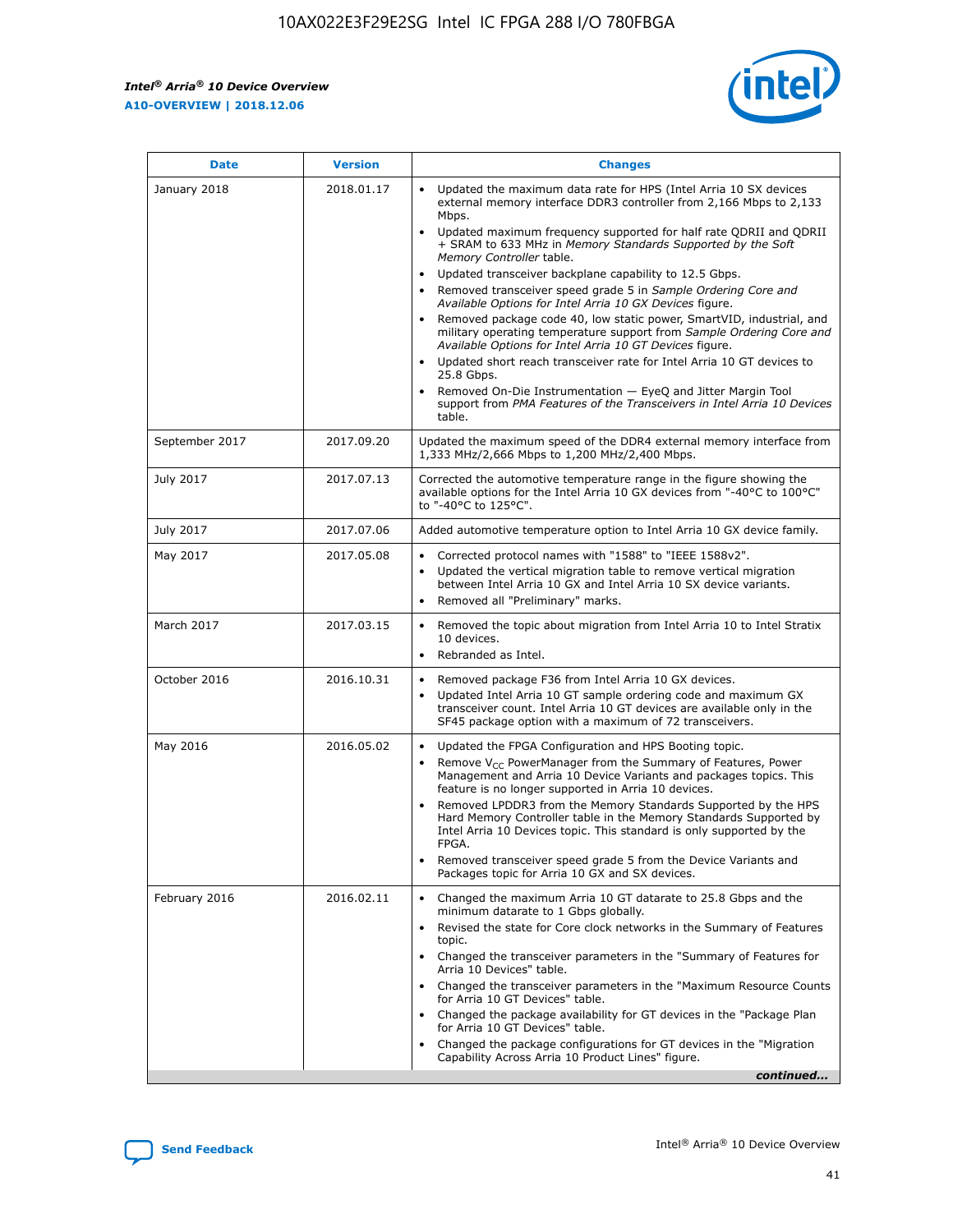

| <b>Date</b>   | <b>Version</b> | <b>Changes</b>                                                                                                                                                               |
|---------------|----------------|------------------------------------------------------------------------------------------------------------------------------------------------------------------------------|
|               |                | • Changed transceiver parameters in the "Low Power Serial Transceivers"<br>section.                                                                                          |
|               |                | • Changed the transceiver descriptions in the "Device Variants for the<br>Arria 10 Device Family" table.                                                                     |
|               |                | Changed the "Sample Ordering Code and Available Options for Arria 10<br>$\bullet$<br>GT Devices" figure.                                                                     |
|               |                | Changed the datarates for GT devices in the "PMA Features" section.                                                                                                          |
|               |                | Changed the datarates for GT devices in the "PCS Features" section.<br>$\bullet$                                                                                             |
| December 2015 | 2015.12.14     | Updated the number of M20K memory blocks for Arria 10 GX 660 from<br>2133 to 2131 and corrected the total RAM bit from 48,448 Kb to<br>48,408 Kb.                            |
|               |                | Corrected the number of DSP blocks for Arria 10 GX 660 from 1688 to<br>1687 in the table listing floating-point arithmetic resources.                                        |
| November 2015 | 2015.11.02     | Updated the maximum resources for Arria 10 GX 220, GX 320, GX 480,<br>$\bullet$<br>GX 660, SX 220, SX 320, SX 480, and SX 660.                                               |
|               |                | • Updated resource count for Arria 10 GX 320, GX 480, GX 660, SX 320,<br>SX 480, a SX 660 devices in Number of Multipliers in Intel Arria 10<br><b>Devices</b> table.        |
|               |                | Updated the available options for Arria 10 GX, GT, and SX.                                                                                                                   |
|               |                | Changed instances of Quartus II to Quartus Prime.<br>$\bullet$                                                                                                               |
| June 2015     | 2015.06.15     | Corrected label for Intel Arria 10 GT product lines in the vertical migration<br>figure.                                                                                     |
| May 2015      | 2015.05.15     | Corrected the DDR3 half rate and quarter rate maximum frequencies in the<br>table that lists the memory standards supported by the Intel Arria 10 hard<br>memory controller. |
| May 2015      | 2015.05.04     | • Added support for 13.5G JESD204b in the Summary of Features table.                                                                                                         |
|               |                | • Added a link to Arria 10 GT Channel Usage in the Arria 10 GT Package<br>Plan topic.                                                                                        |
|               |                | • Added a note to the table, Maximum Resource Counts for Arria 10 GT<br>devices.                                                                                             |
|               |                | • Updated the power requirements of the transceivers in the Low Power<br>Serial Transceivers topic.                                                                          |
| January 2015  | 2015.01.23     | • Added floating point arithmetic features in the Summary of Features<br>table.                                                                                              |
|               |                | • Updated the total embedded memory from 38.38 megabits (Mb) to<br>65.6 Mb.                                                                                                  |
|               |                | • Updated the table that lists the memory standards supported by Intel<br>Arria 10 devices.                                                                                  |
|               |                | Removed support for DDR3U, LPDDR3 SDRAM, RLDRAM 2, and DDR2.                                                                                                                 |
|               |                | Moved RLDRAM 3 support from hard memory controller to soft memory<br>controller. RLDRAM 3 support uses hard PHY with soft memory<br>controller.                              |
|               |                | Added soft memory controller support for QDR IV.<br>٠                                                                                                                        |
|               |                | Updated the maximum resource count table to include the number of<br>hard memory controllers available in each device variant.                                               |
|               |                | Updated the transceiver PCS data rate from 12.5 Gbps to 12 Gbps.<br>$\bullet$                                                                                                |
|               |                | Updated the max clock rate of PS, FPP x8, FPP x16, and Configuration<br>via HPS from 125 MHz to 100 MHz.                                                                     |
|               |                | Added a feature for fractional synthesis PLLs: PLL cascading.                                                                                                                |
|               |                | Updated the HPS programmable general-purpose I/Os from 54 to 62.<br>$\bullet$                                                                                                |
|               |                | continued                                                                                                                                                                    |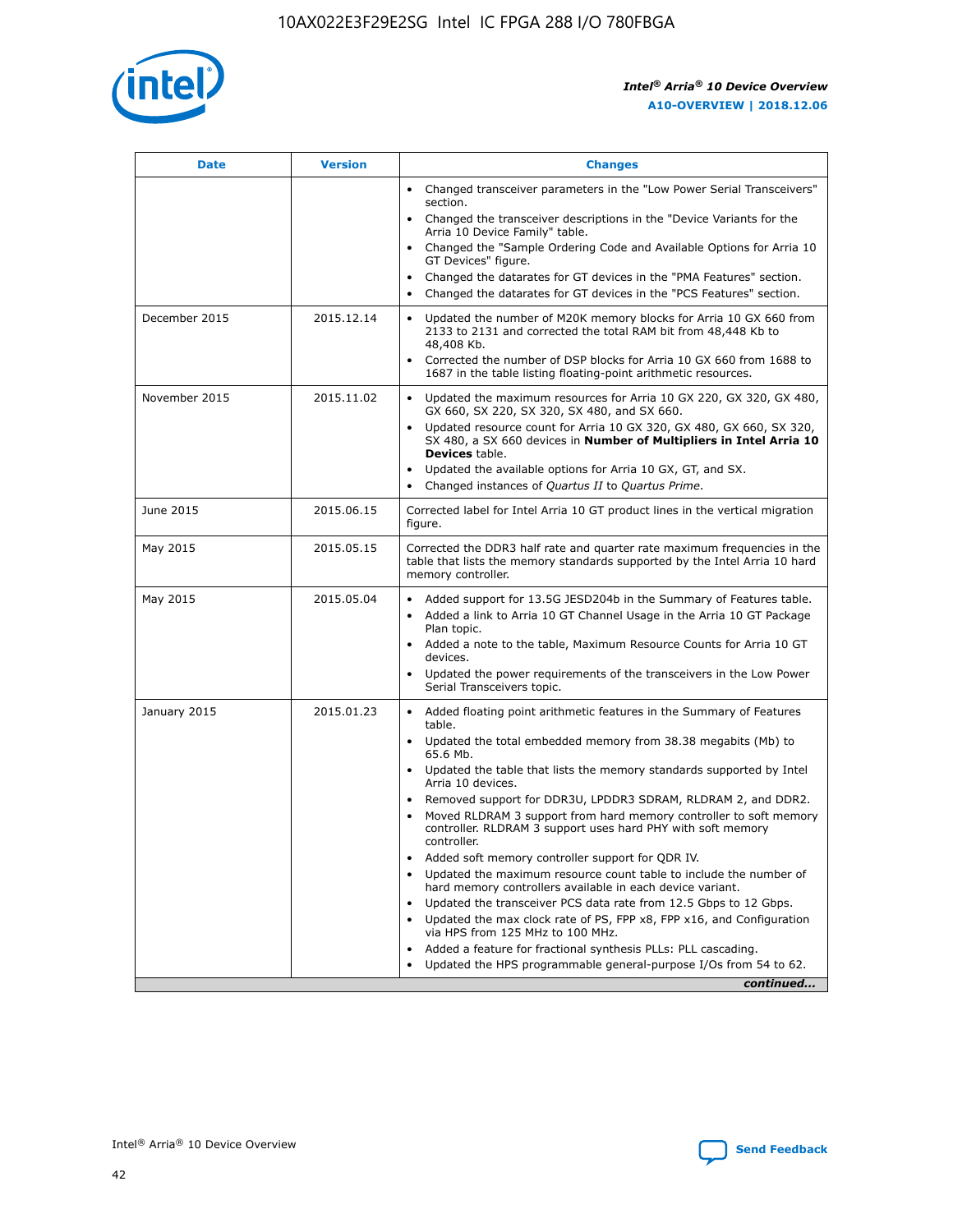

| <b>Date</b>    | <b>Version</b> | <b>Changes</b>                                                                                                                                                                                                                                                                                                                                                                                                                                                                                                                                                   |
|----------------|----------------|------------------------------------------------------------------------------------------------------------------------------------------------------------------------------------------------------------------------------------------------------------------------------------------------------------------------------------------------------------------------------------------------------------------------------------------------------------------------------------------------------------------------------------------------------------------|
| September 2014 | 2014.09.30     | Corrected the 3 V I/O and LVDS I/O counts for F35 and F36 packages<br>$\bullet$<br>of Arria 10 GX.<br>Corrected the 3 V I/O, LVDS I/O, and transceiver counts for the NF40<br>$\bullet$<br>package of the Arria GX 570 and 660.<br>Removed 3 V I/O, LVDS I/O, and transceiver counts for the NF40<br>$\bullet$<br>package of the Arria GX 900 and 1150. The NF40 package is not<br>available for Arria 10 GX 900 and 1150.                                                                                                                                       |
| August 2014    | 2014.08.18     | Updated Memory (Kb) M20K maximum resources for Arria 10 GX 660<br>$\bullet$<br>devices from 42,660 to 42,620.<br>Added GPIO columns consisting of LVDS I/O Bank and 3V I/O Bank in<br>$\bullet$<br>the Package Plan table.<br>Added how to use memory interface clock frequency higher than 533<br>$\bullet$<br>MHz in the I/O vertical migration.<br>Added information to clarify that RLDRAM3 support uses hard PHY with<br>$\bullet$<br>soft memory controller.<br>Added variable precision DSP blocks support for floating-point<br>$\bullet$<br>arithmetic. |
| June 2014      | 2014.06.19     | Updated number of dedicated I/Os in the HPS block to 17.                                                                                                                                                                                                                                                                                                                                                                                                                                                                                                         |
| February 2014  | 2014.02.21     | Updated transceiver speed grade options for GT devices in Figure 2.                                                                                                                                                                                                                                                                                                                                                                                                                                                                                              |
| February 2014  | 2014.02.06     | Updated data rate for Arria 10 GT devices from 28.1 Gbps to 28.3 Gbps.                                                                                                                                                                                                                                                                                                                                                                                                                                                                                           |
| December 2013  | 2013.12.10     | Updated the HPS memory standards support from LPDDR2 to LPDDR3.<br>٠<br>Updated HPS block diagram to include dedicated HPS I/O and FPGA<br>$\bullet$<br>Configuration blocks as well as repositioned SD/SDIO/MMC, DMA, SPI<br>and NAND Flash with ECC blocks.                                                                                                                                                                                                                                                                                                    |
| December 2013  | 2013.12.02     | Initial release.                                                                                                                                                                                                                                                                                                                                                                                                                                                                                                                                                 |